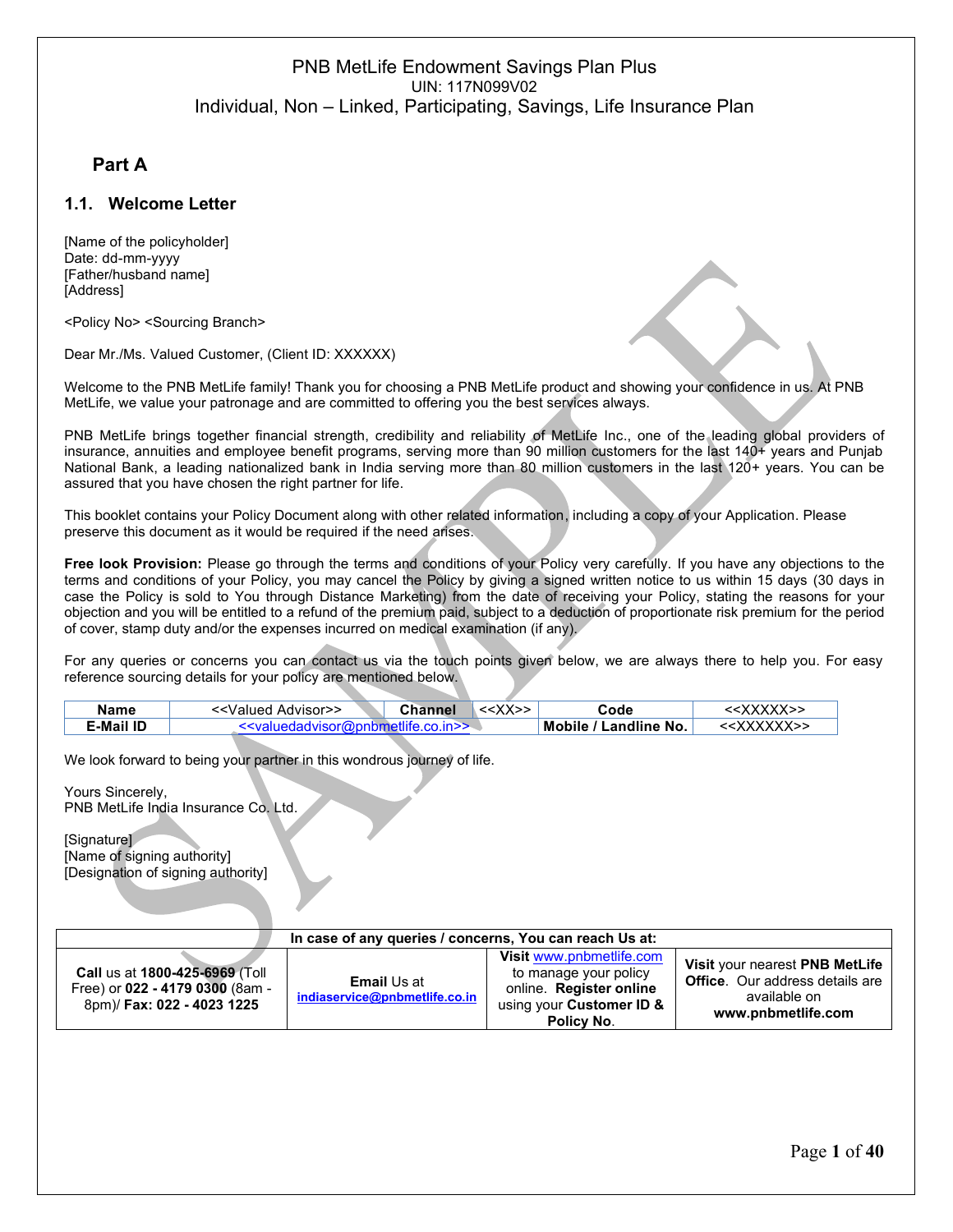## **1.2. Policy Preamble**

### **PNB MetLife Endowment Savings Plan Plus**

Individual, Non Linked, Participating, Savings, Life Insurance Plan

This is a contract of insurance between you and PNB MetLife India Insurance Company Limited. This contract of insurance has been enacted on receipt of the premium deposit and is based on the details in the Application received together with the other information, documentation and declarations received from you for effecting a life insurance contract on the life of the person named in the Policy Schedule below.

We agree to pay the benefits under this Policy on the occurrence of the insured event described in Part C of this Policy, subject to the terms and conditions of the Policy.

#### **On examination of the Policy, if you notice any mistake or error, please return the Policy document to us in order that We may rectify it.**

Signed by and on behalf of PNB MetLife India Insurance Company Limited

[Signature] [Name of signing authority] [Designation of signing authority]

### **1.3. Policy Schedule**

| Name of the Plan   | <b>PNB MetLife Endowment Savings Plan Plus</b>                      |
|--------------------|---------------------------------------------------------------------|
| Nature of the Plan | Individual Non-linked,, Participating, Savings, Life insurance plan |
| UIN                | 117N099V02                                                          |

| <b>Application</b> | <b>Policy</b> |  | Date of | Issuina |  |
|--------------------|---------------|--|---------|---------|--|
| number             | number        |  | issue   | office  |  |

#### **1. Details of the Policyholder and Life Assured**

| Name of Policyholder                | Gender |                   | Date of Birth |  |
|-------------------------------------|--------|-------------------|---------------|--|
|                                     |        |                   |               |  |
| Name of Life Assured                | Gender |                   | Date of Birth |  |
| Address of Policyholder             |        |                   |               |  |
| <b>Telephone Number</b>             |        |                   |               |  |
| Mobile Number                       |        |                   |               |  |
| Address of Life Assured             |        |                   |               |  |
| Age admitted of the Life<br>Assured |        | <yes no=""></yes> |               |  |

#### **2. Policy Details**

| Base Plan                                            | Plan<br>option | Basic<br>Sum<br>Assured<br>(Rs.) | Policy<br>Term<br>(vears) | Premium<br>Paying<br>Геrm.<br>(vears) | Installment<br>Premium<br>(Rs.) | Goods &<br>Service<br>Tax $(Rs)^*$ | <b>Total Premiums</b><br>Paid (Rs) | Annualised<br>Premium<br>(Rs) |
|------------------------------------------------------|----------------|----------------------------------|---------------------------|---------------------------------------|---------------------------------|------------------------------------|------------------------------------|-------------------------------|
| <b>PNB MetLife</b><br>Endowment<br>Savings Plan Plus |                |                                  |                           |                                       |                                 |                                    |                                    |                               |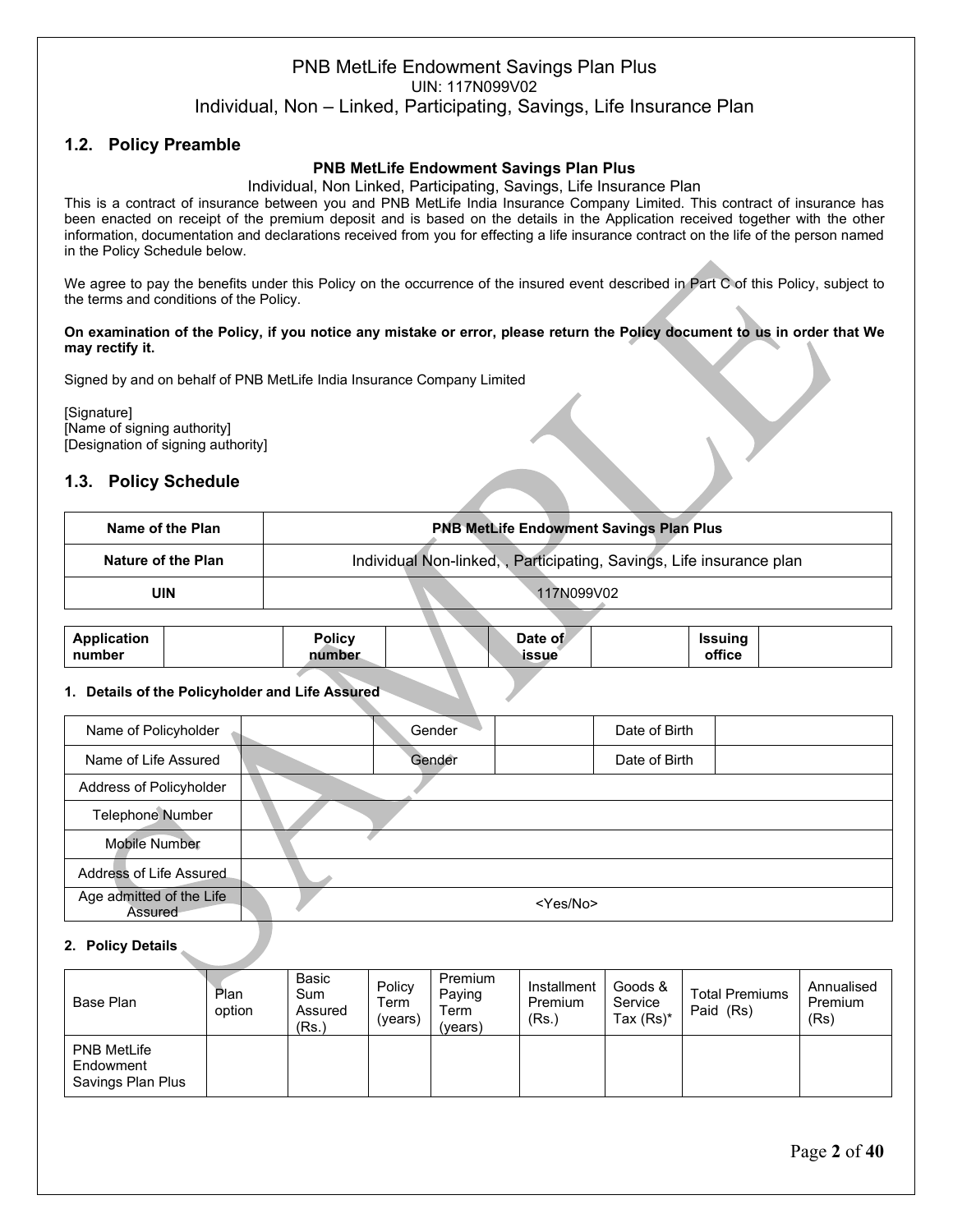**\* Goods &** Service tax (Inclusive of applicable cess) at prevailing rates. You will be responsible to pay any new or additional tax/levy or any changed amount of service tax/ cess being made applicable/ imposed on the premium(s) by competent authority.

#### **3. Rider Details**

| <b>Rider Name</b>                  | Sum<br>Assured<br>(Rs.) | Policy Term<br>(vears | Premium<br>Paying<br>Term<br>(vears) | Installment<br>Premium<br>(Rs., | Goods<br>and<br>Service<br>Tax $(Rs)^*$ | Total<br>Premiums<br>Paid (Rs) | Annualised<br>Premium (Rs) |
|------------------------------------|-------------------------|-----------------------|--------------------------------------|---------------------------------|-----------------------------------------|--------------------------------|----------------------------|
| < <rider 1="" name="">&gt;</rider> |                         |                       |                                      |                                 |                                         |                                |                            |
| < <rider 2="" name="">&gt;</rider> |                         |                       |                                      |                                 |                                         |                                |                            |

#### **4. Contract Details**

| Date of Inception of Policy  | < <dd mm="" yy="">&gt;</dd> | Premium Due Date                                                                               | $<<$ DD MM YY>>       |
|------------------------------|-----------------------------|------------------------------------------------------------------------------------------------|-----------------------|
| Date of Commencement of Risk | < <dd mm="" yy="">&gt;</dd> | Last Premium Due Date                                                                          | $<<$ DD MM YY>>       |
| Policy anniversary date      | $\le$ DD MM $\ge$           | <b>Premium Payment Type</b>                                                                    | <<5/7/10/Regular>>Pay |
| <b>Maturity Date</b>         | $<<$ DD MM YY>>             | Total Installment Premium (incl.<br>of rider(s) premium, any extra<br>premium, taxes & cesses) | Rs < >>               |

#### **5. Details of Agent/Intermediary**

| Name                                |  |
|-------------------------------------|--|
| License/Registration number         |  |
| Phone number                        |  |
| Address                             |  |
| Email address                       |  |
|                                     |  |
| Special provisions/options (if any) |  |

#### **6. Nominee details**

| Name(s) of the Nominee               | <b>Relationship with Life</b><br><b>Assured</b> | Share(s) %                      |
|--------------------------------------|-------------------------------------------------|---------------------------------|
| < <name nominee="" of="">&gt;</name> | < <relation>&gt;</relation>                     | < <percentage>&gt;</percentage> |
| $\mathbf{2}$                         |                                                 |                                 |
| 3)                                   |                                                 |                                 |
| $ 4\rangle$                          |                                                 |                                 |

#### **7. Appointee details (Only in case Nominee is less than 18 years of Age)**

| Appointee name                          | <b>Relationship with</b><br><b>Nominee</b> | Age               |
|-----------------------------------------|--------------------------------------------|-------------------|
| < <name appointee="" off="">&gt;</name> | < <relation>&gt;</relation>                | < <aqe>&gt;</aqe> |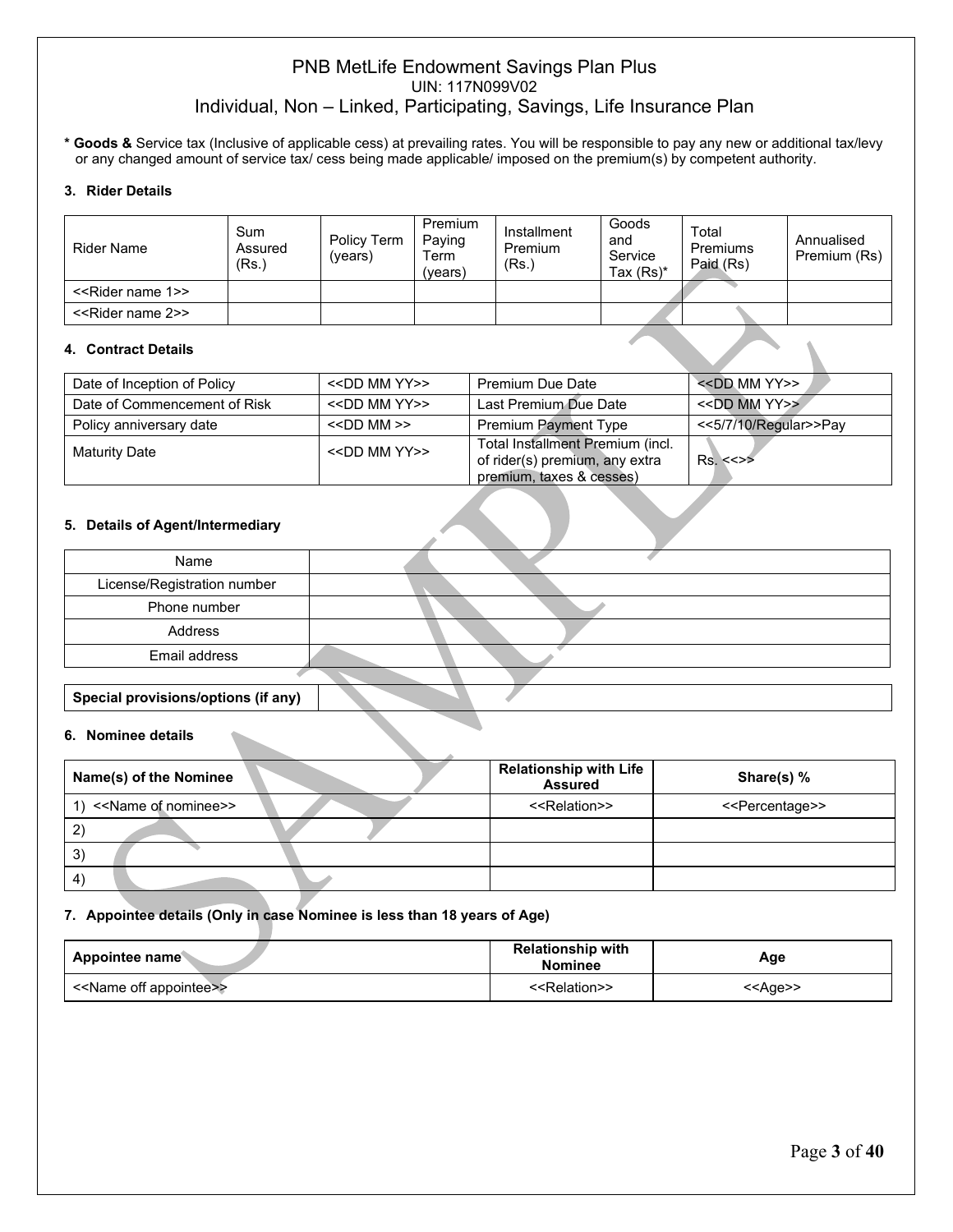#### **Key Feature Document**

| <b>Plan options</b>                                                | Two options are available with this plan:<br>Option 1: Savings Option<br>Option 2: Savings Plus Option                                                                                                                                                                                                                                                                                                                                                                                                                                                                                                                                                                                                                                                                                                                                                                                                                                                |
|--------------------------------------------------------------------|-------------------------------------------------------------------------------------------------------------------------------------------------------------------------------------------------------------------------------------------------------------------------------------------------------------------------------------------------------------------------------------------------------------------------------------------------------------------------------------------------------------------------------------------------------------------------------------------------------------------------------------------------------------------------------------------------------------------------------------------------------------------------------------------------------------------------------------------------------------------------------------------------------------------------------------------------------|
| <b>Maturity</b><br><b>Benefit</b>                                  | On survival of Life Assured till the end of the policy term, provided policy is in force and all due premiums have<br>been paid the following benefits will be payable:<br>Sum Assured on Maturity and<br>Accrued Simple Reversionary Bonuses, if declared<br>Terminal Bonus, if declared                                                                                                                                                                                                                                                                                                                                                                                                                                                                                                                                                                                                                                                             |
| <b>Death Benefit</b>                                               | In case of unfortunate death of the Life Assured during the policy term provided the policy is in-force on the date<br>of death, the nominee shall receive Sum Assured on Death plus vested bonuses, if any<br>For Savings and Savings Plus Option:<br>Sum Assured on Death shall be defined as highest of<br>10 times the Annualised Premium.<br>Basic Sum Assured (BSA) which is the absolute amount assured to be paid on death<br>where Annualised Premium shall be the premium payable in a Policy year chosen by the policyholder, excluding<br>the underwriting extra premiums and loadings for modal premiums, if any. At any point in time the minimum<br>death benefit shall be 105% of Total Premiums Paid up to the date of death.<br>The benefit payable on death is Sum Assured on Death plus accrued simple reversionary bonuses plus terminal<br>bonus, if declared.<br>The policy terminates with the payment of death claim amount. |
| <b>Waiver of</b><br>Premium on<br>critical<br>illnesses<br>benefit | Under "Savings Plus" option, if the Life Assured is diagnosed from any of listed 35 critical illnesses while the<br>policy is in force, all future premiums under the base policy will be waived off. This benefit is not available under<br>"Savings Option".                                                                                                                                                                                                                                                                                                                                                                                                                                                                                                                                                                                                                                                                                        |
| <b>Key Product Conditions</b>                                      |                                                                                                                                                                                                                                                                                                                                                                                                                                                                                                                                                                                                                                                                                                                                                                                                                                                                                                                                                       |

## **Key Product Conditions**

| Premium Payment Type / | Policy Term (Years)  |                      |
|------------------------|----------------------|----------------------|
| Policy options         | Savings option       | Savings Plus option  |
| 5 pav                  | 10 years to 25 years |                      |
| pav                    | 10 years to 25 years |                      |
| $10$ pay               | 15 years to 25 years |                      |
| Regular pay            | 10 years to 25 years | 10 years to 15 years |

### **Key Service Features**

|                   | Nomination shall be allowed as per the provisions of Section 39 of the Insurance Act, 1938 as |
|-------------------|-----------------------------------------------------------------------------------------------|
| <b>Nomination</b> | amended from time to time.                                                                    |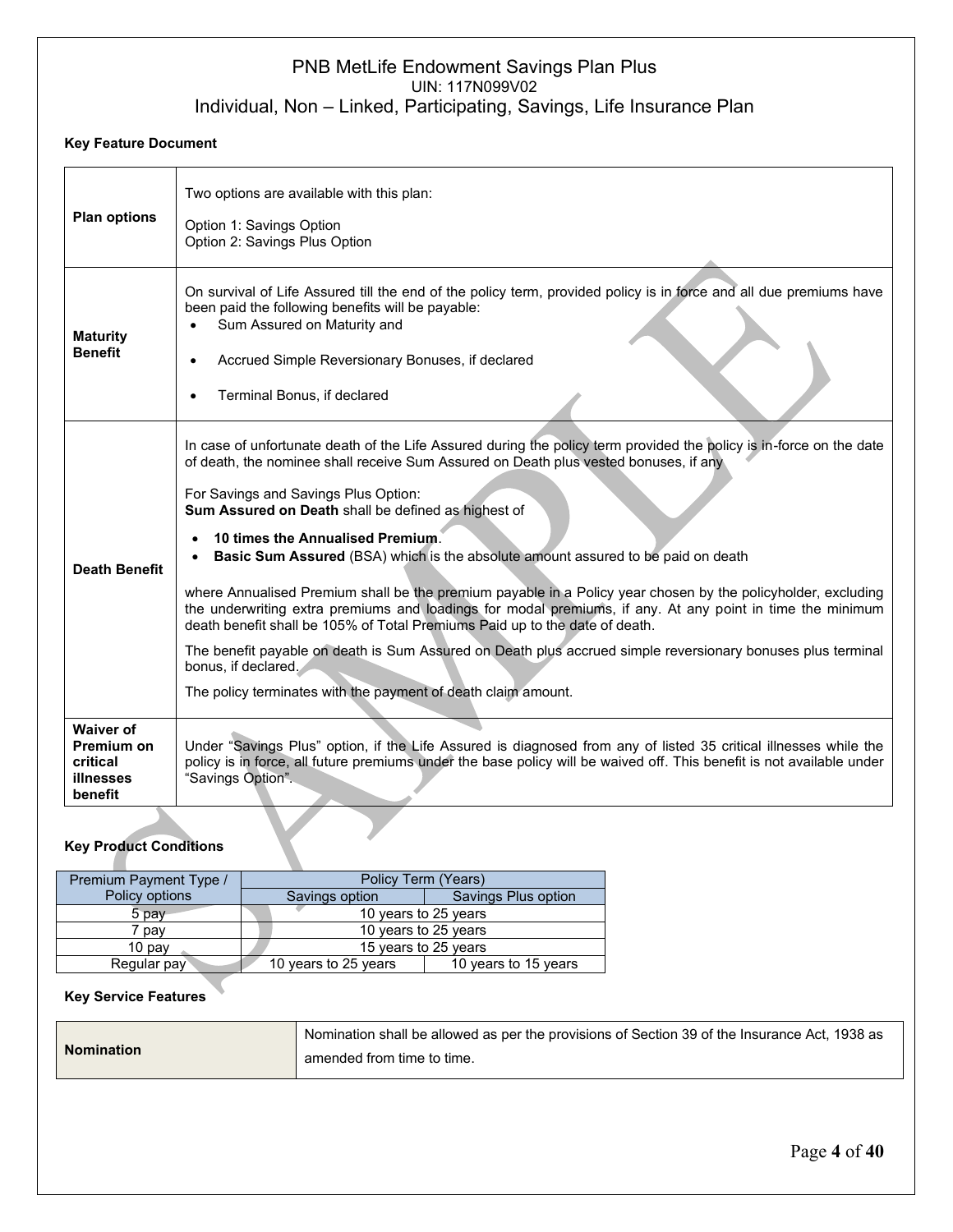| <b>Assignment</b>                    | Assignment shall be allowed under this policy as per the provisions of Section 38 of the<br>Insurance Act, 1938 as amended from time to time.                                                                                                                                                                                                                                                                                                                                                                                                                                                                                                                                                                            |  |
|--------------------------------------|--------------------------------------------------------------------------------------------------------------------------------------------------------------------------------------------------------------------------------------------------------------------------------------------------------------------------------------------------------------------------------------------------------------------------------------------------------------------------------------------------------------------------------------------------------------------------------------------------------------------------------------------------------------------------------------------------------------------------|--|
|                                      |                                                                                                                                                                                                                                                                                                                                                                                                                                                                                                                                                                                                                                                                                                                          |  |
| <b>Policy Loan</b>                   | The maximum amount of policy loan that you can avail will be limited to 90% of the<br>(a)<br>Special Surrender Value of your policy at the end of the relevant Policy Year less any<br>unpaid premiums for that year and loan interest accrued. The policy must be assigned to<br>us to the extent of the loan taken. The rate of interest on such loan amount shall be<br>prescribed by the Company from time to time. The rate of interest is taken as the 10 Year<br>G-Sec rate plus 250 basis points rounded up to nearest 50 basis points. The prevailing<br>interest rate for 2016 is 10.5% p.a. and the Company reserves the right to change this<br>interest rate, subject to prior approval from IRDAI          |  |
| <b>Riders</b>                        | You may opt for any of the following Riders at inception or at any policy anniversary during<br>premium payment term. Each rider shall be subject to the terms and conditions of that rider:<br>a) PNB MetLife Accidental Death Benefit Rider Plus (UIN: 117B020V03) - This rider<br>provides additional protection over and above the Death Benefit under this Policy in<br>the event of the death of the life assured in an Accident.<br>PNB MetLife Serious Illness Rider (UIN: 117B021V03) - This rider provides<br>b)<br>additional protection over and above the Death Benefit under this Policy in the event<br>of the life assured being diagnosed with any of the 10 critical illnesses listed in the<br>rider. |  |
| <b>Premium Payment</b>               | Premium payment can be made by cash, cheque, credit card, ECS, online payment, demand<br>draft, and direct debit or any other mode as prescribed by the IRDA of India                                                                                                                                                                                                                                                                                                                                                                                                                                                                                                                                                    |  |
| <b>Customer Service No.</b>          | 1800 425 6969 (Toll-free) or 022-4179 0300 (8am-8pm)                                                                                                                                                                                                                                                                                                                                                                                                                                                                                                                                                                                                                                                                     |  |
| <b>Grievance Redressal Mechanism</b> | Visit us www.pnbmetlife.com<br>Email us: indiaservice@pnbmetlife.co.in<br>Write to us:<br>PNB MetLife India Insurance Co. Ltd,<br>Unit No. 101, First Floor, Techniplex I,<br>Techniplex Complex, Off Veer Savarkar Flyover,<br>S.V. Road, Goregaon (West),<br>Mumbai - 400 062, Maharashtra.<br>022 - 4179 0300 (8am -8pm)/ Fax: 022 - 4023 1225                                                                                                                                                                                                                                                                                                                                                                        |  |

**For detailed benefits, please refer to policy terms and conditions**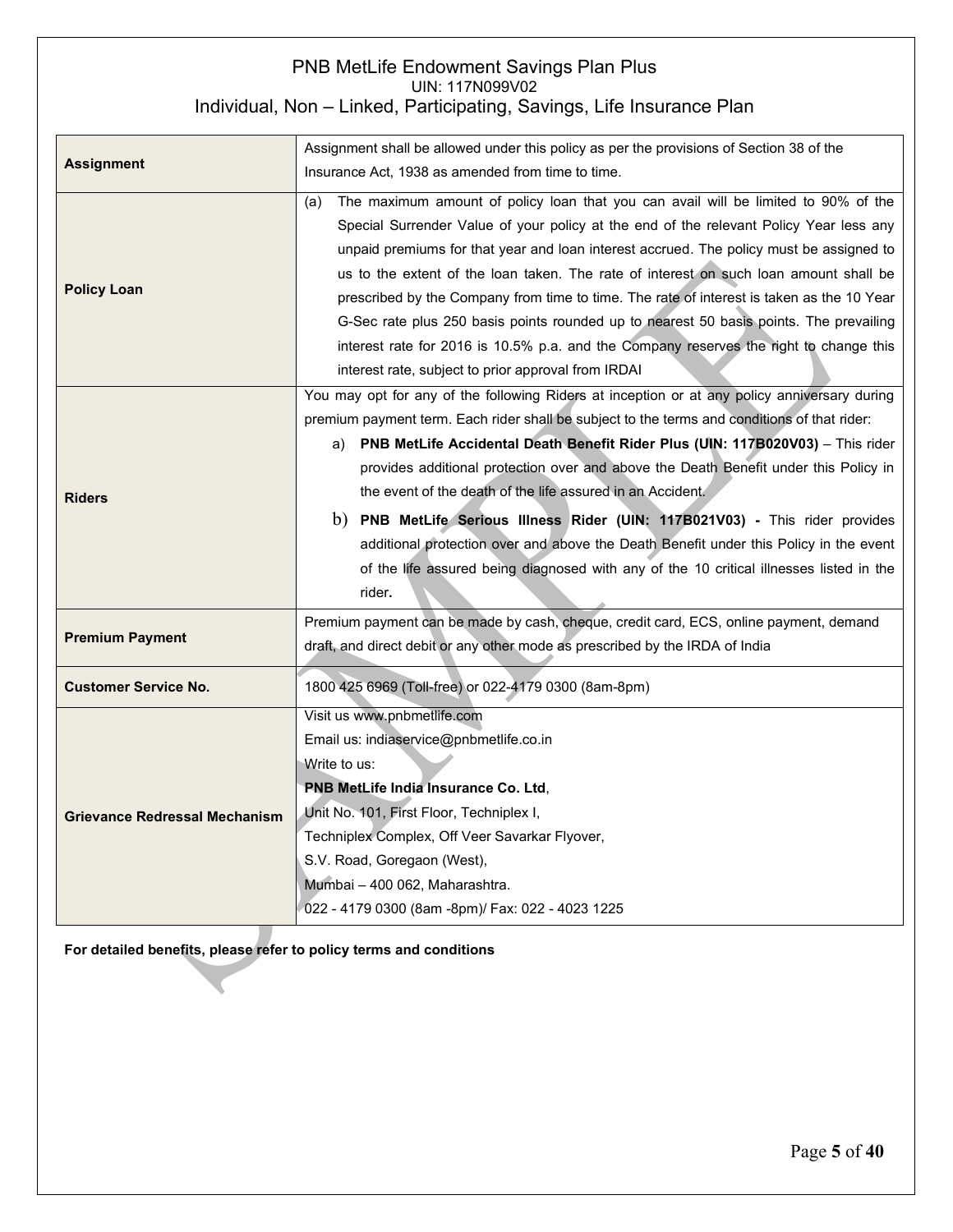## **2. 2. Part B**

### **2.1. Definitions applicable to your policy**

The words or terms below that appear in this **Policy** in initial capitals and **bold** type will have the specific meaning given to them below. These defined words or terms will, where appropriate to the context, be read so that the singular includes the plural, and the masculine includes the feminine.

- **1. "Age"** means age as on the last birthday; i.e. the age of the Life Assured in completed years as on Date of Inception of the Policy and is as shown in the Schedule
- **2. "Annual Premium"** means one full year's Premium (including loadings and excluding taxes)
- **3. "Annualised Premium"** means the due premium as calculated and payable for a Policy Year. Annualised Premium excludes underwriting extra premium, frequency loadings on premium, if any, the premiums paid towards the Riders, if any and GST (service tax) and cess if any
- **4. "Application"** means the proposal form and any other information given to **Us** to decide whether and on what terms to issue this **Policy**
- **5. "Appointee"** means the person named in the Schedule to receive payment under this Policy, if the Nominee is a minor at the time payment becomes due under this Policy
- **6. "Basic Sum Assured (BSA)/Sum Assured"** means the absolute amount specified in the Schedule which is the minimum amount assured to be paid on the death of the Life Assured
- **7. "Benefit Illustration"** means an Annexure along with the Schedule that illustrates the premiums, guarantees, returns, benefits and values of the proposed Policy. This Benefit Illustration complies with IRDA of India Regulations and contains clear disclosure of both guaranteed and non-guaranteed benefits, if any, of the Policy
- **8. "Benefits"** means the Death Benefit, Maturity Benefit, Surrender Benefit or any other benefit, as the case may be, applicable in the terms and conditions of this Policy
- **9. "Base Premium"** means the Installment Premiums that are paid towards the Policy and excludes the premiums paid towards the Riders and does not include any GST (taxes, cess and/or levies)
- **10. "Claimant"** means either the Life Assured or the Policyholder or the Nominee or the assignee or the legal heir of the Nominee / policyholder as the case may be
- **11. "Company/Us/We/Our"** means PNB MetLife India Insurance Company Limited
- **12. "Date of Commencement of risk"** means the date on which the risk under the Policy and Riders, if opted for, comes into effect and is as specified in the **Schedule.** The commencement of risk cover on the Life Assured shall depend on the age of the Life Assured on commencement of the Policy.
- **13. "Date of Inception of the Policy"** means the date on which this Policy is issued after We have accepted the risk under the Application. The Date of Inception of the Policy is shown in the Schedule
- **14. "Date of commencement of the Policy"** is the same as the Date of Inception of the Policy
- **15. "Grace Period"** means the time granted by Us from the due date for the payment of Installment Premium, without any penalty or late fee, during which time the Policy is considered to be in In-force Status with the risk cover without any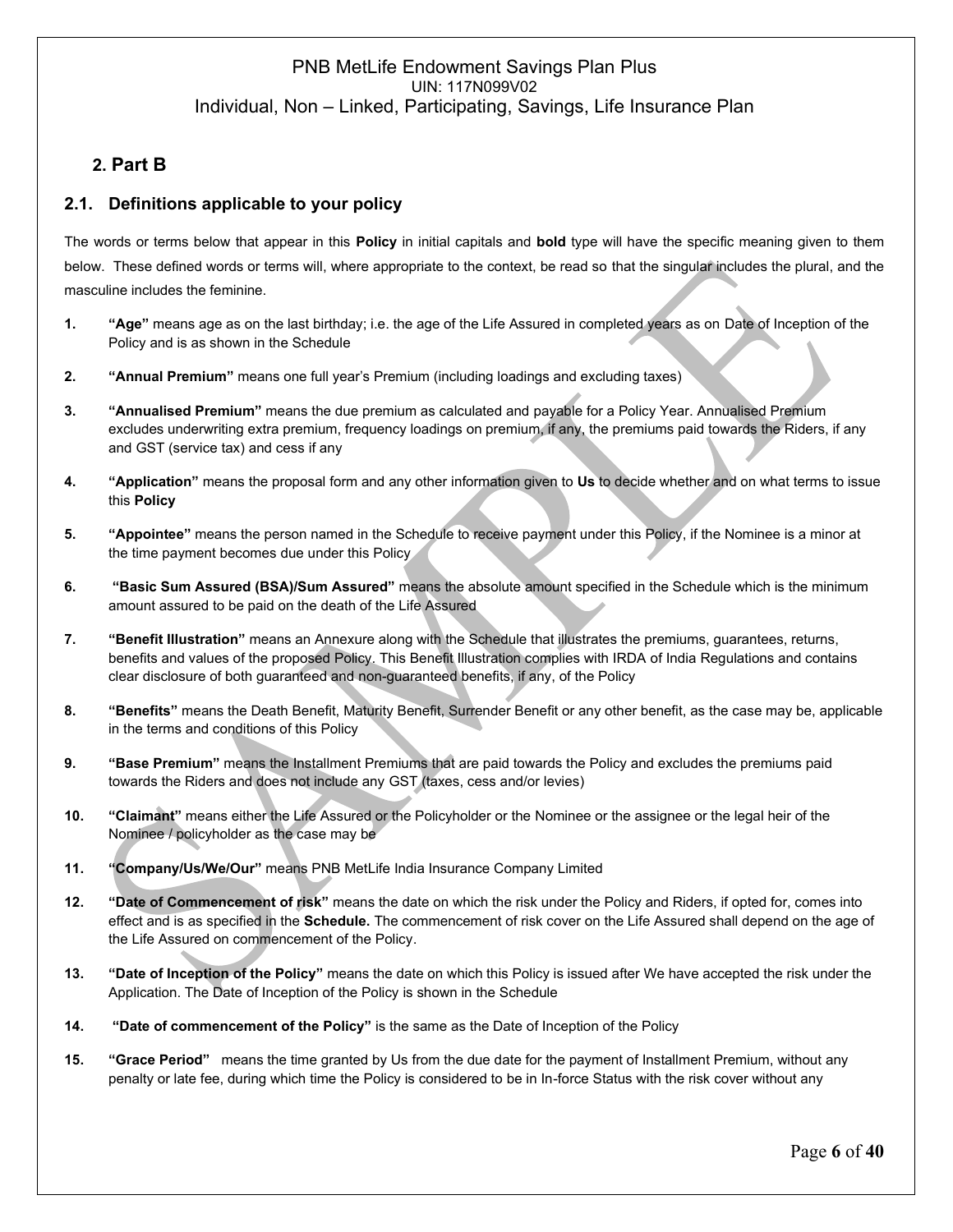interruption, as per the terms & conditions of the Policy. The Grace Period for payment of the Installment Premium is15 days, where the Policyholder pays the premium on a monthly basis and 30 days in all other cases.

- **16. "In-force Status"** means a condition during the term of the Policy, wherein the coverage of risk on the life of the life assured is subsisting and You have paid all the due Installment Premiums
- **17. "Installment Premium"** means the amount stipulated in the Schedule and paid at regular intervals (yearly/half yearly/ or monthly mode as shall be applicable) by You for the chosen Premium Payment Term as consideration for acceptance of risk and Benefits specified as such in the Policy Document
- **18. "IRDA of India"** means the Insurance Regulatory and Development Authority of India
- **19. "Lapse"** means a condition wherein the Policy has not acquired Surrender Value and the due Premiums have not been paid for at least the first two consecutive Policy Years in full, as required under the Policy, thereby rendering this Policy unenforceable. No benefits will be paid when the Policy is in Lapse status.
- **20. "Life Assured"** means the person, named as such in the Schedule, on whose life, the insurance cover is effected in the terms of this Policy
- **21. "Maturity Benefit"** means the amount of benefit which is payable on maturity i.e. at the end of the Policy Term, as stated in the Schedule at the inception of the Policy.
- **22. "Maturity Date"** means the date specified in the Schedule on which the Maturity Benefit is payable to the You
- **23. "Medical Practitioner"** is a person who holds a valid registration from the Medical Council of any State or Medical Council of India or Council for Indian Medicine or for Homeopathy set up by the Government of India or a State Government and is thereby entitled to practice medicine within its jurisdiction; and is acting within the scope and jurisdiction of his license. Medical Practitioner shall not include:

#### a) Your close relative; or

- b) A person who resides with the Policyholder; or
- c) A person covered under this Policy
- **24. "Nominee"** means the person or persons nominated under Section 39 of the Insurance Act, 1938, as amended from time to time, by the You, to receive the admissible benefits, in the event of death of the Life Assured
- **25. "Participating"** means the Policy participates in the profits of the participating fund of the Company
- **26. "Paid-up Benefit"** means the amount payable on the occurrence of events, as specified under the Policy, when the Policy is in Paid-up Status
- **27. "Paid-up/Paid-up status/Reduced Paid-up"** means a condition during the Policy Term, wherein the Premiums have been paid in full for at least the first two consecutive Policy Years, and the remaining due Premiums have not been paid, rendering the Policy to continue at a reduced level of Benefits, as specified under the Policy
- **28. "Policy"** means this PNB MetLife Endowment Savings Plan Plus, which is the evidence of the contract between Us and You.
- **29. "Policy Anniversary"** means the start date of every subsequent Policy Year
- **30. "Policy Term"** means the entire term of the policy as specified in the Schedule
- **31. "Policy Year"** means a period of 12 consecutive months starting from the date of commencement of the Policy as stated in the Schedule and ending on the day immediately preceding the following anniversary date and each subsequent period of 12 consecutive months thereafter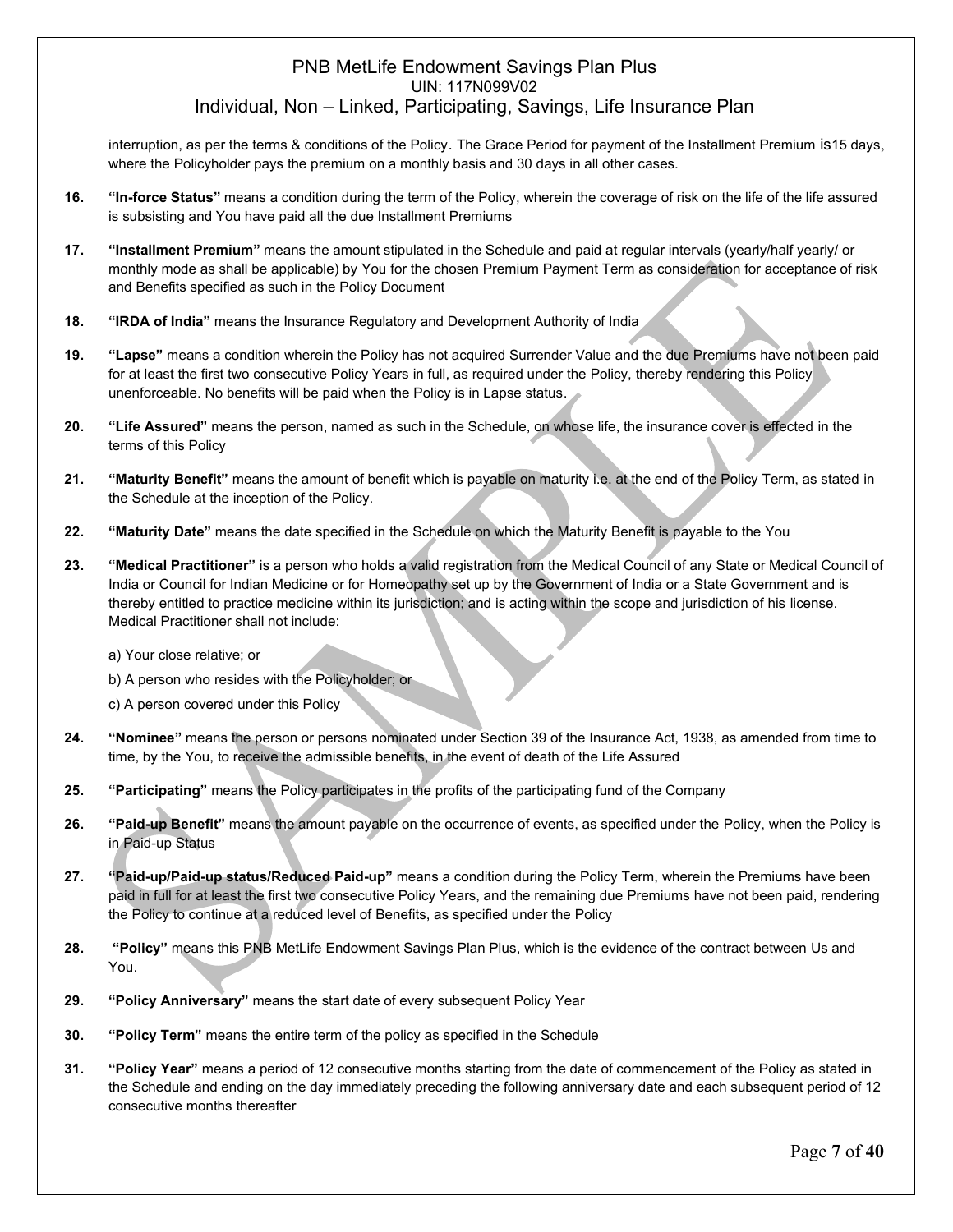- **32. "Policyholder/Policy owner/Proposer/You"** means the person specified as such in the Policy Schedule or such other person, who may become the holder of this Policy in respect of the terms and conditions of this contract or by virtue of operation of law. In the event the proposer named in the Application is different from the Life Assured, then the proposer shall be the Policyholder
- **33. "Premium"** means the payments to be made by You as per the chosen Premium Payment Term, to keep the Policy in force, in accordance with the frequency of payment chosen by You and is the amount as specified in the Schedule
- **34. "Premium Payment Term"** means the period or the term of the Policy during which You are required to pay the premiums with respect to the Policy, to Us
- **35. "Prevailing Rate of Interest"** means the applicable rate of interest as declared by Us from time to time that shall be charged to You on specified transactions related to the Policy, subject to approval of the IRDA of India
- **36. "Regulation"** means the laws and regulations as in effect from time to time and applicable to this Policy, including without limitation, the regulations and directions issued by the IRDA of India from time to time
- **37. "Revival"** means restoration of the Policy, which was discontinued due to the non-payment of Installment Premium, with all the benefits mentioned in the Policy Document, with or without Rider benefits if any, upon the receipt of all the Installment Premiums due and other charges or late fee if any, as per the terms and conditions of the policy, upon being satisfied as to the continued insurability of the Life Assured or Policyholder on the basis of the information, documents and reports furnished by the Policyholder, in accordance with Board approved underwriting policy.
- **38. "Revival Period"** means the period of five consecutive years from the date of first unpaid Premium, during which period the Policyholder is entitled to revive the Policy which was discontinued due to the non-payment of such Premium.
- **39. "Rider"** means the rider terms and conditions that are attached to and form a part of the Policy. The Schedule will specify if any Riders are available and in force under the Policy
- **40. "Schedule"** means the attached Schedule that provides your Policy Benefits, the terms of the contract and details provided by You, along with all its annexes, issued by Us for this Policy. The Schedule also includes any amendments to the attached Schedule which may be issued from time to time
- **41. "Specialist"** means a person who holds a recognised post graduate qualification in any specialised stream of allopathic medicine, is registered by the Medical Council and is practicing within the scope of such license, and shall not include:
	- a) Any relative of the Policyholder / Insured; or
	- b) Any person who resides with the Policyholder / Insured; or
	- c) Any person covered under this Policy
- **42. "Surrender"** means the complete withdrawal/ termination of the Policy in its entirety by You
- **43. "Surrender Value"** means an amount, as specified under the Policy, that is payable upon complete withdrawal/termination of the entire Policy by You
- **44. "Total Premiums Paid"** means the total of all Installment Premiums received by Us during the Premium Payment Term excluding extra underwriting premiums, Rider premium, if any, GST (Service tax) and cess, if any paid by the Policyholder.
- **45. "You/your"** means the Policyholder named in the Schedule
- **46. "Waiting Period"** For Savings Plus option there will be a waiting period of 90 days from Policy inception or from any subsequent revival, whichever is later. If a claim occurs for the waiver of premium (WOP) benefit under Savings Plus option during waiting period, the WOP cover terminates and future premiums for the plan shall be reduced to the premiums payable under Savings option for a similar contract (i.e. same age at entry, Sum Assured, policy term, premium payment mode, including any discounts, if applicable)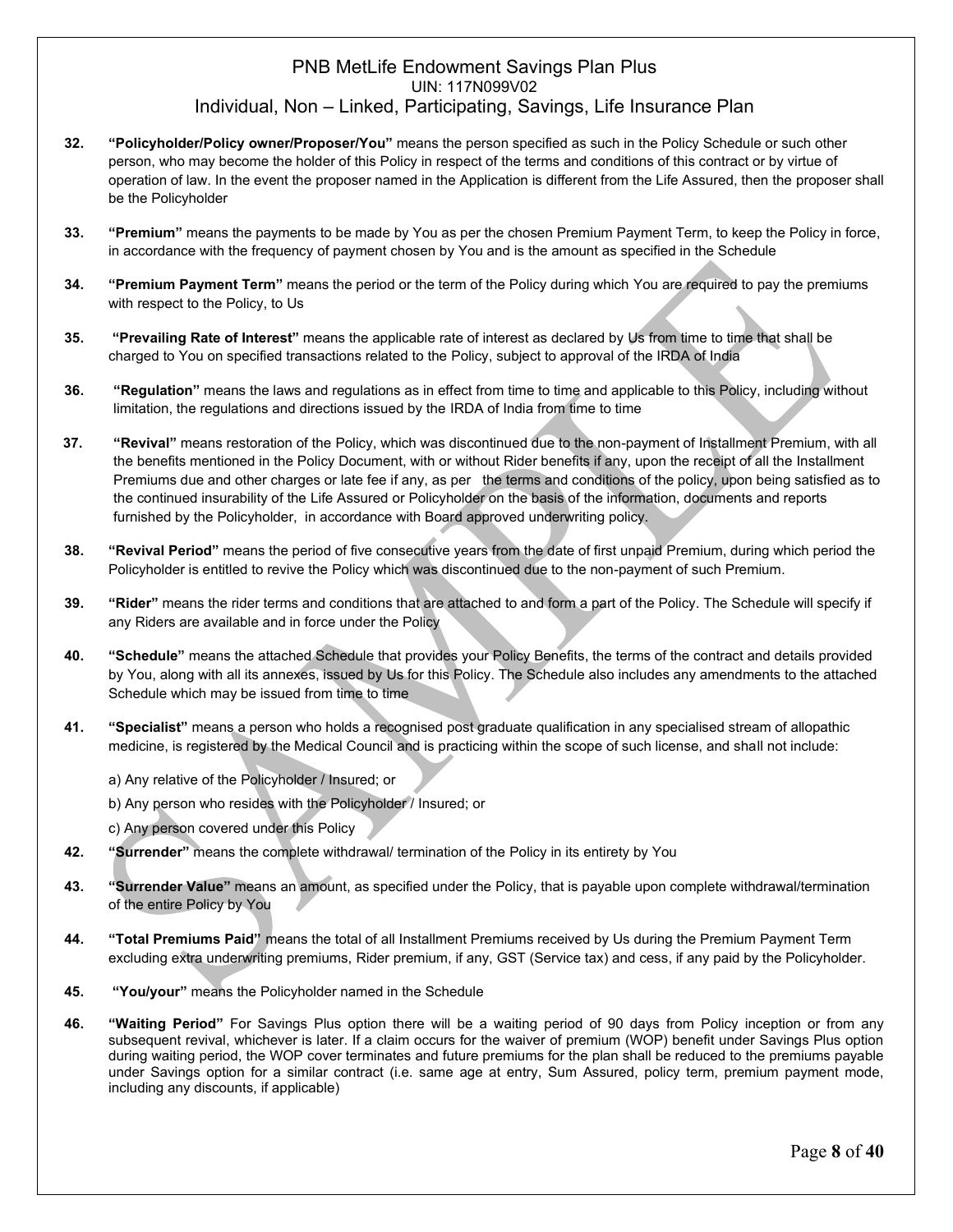## **3. Part C**

### **Policy Features, Benefits & Premium Payment Conditions**

### **3.1. Policy Features**

PNB MetLife Endowment Savings Plan Plus is an Individual, Non-linked, Participating, Savings, Life Insurance plan with limited and regular premium payment term that offers benefits on death, survival and maturity as listed below. The benefits will be payable subject to the terms and conditions of this Policy, as mentioned in this Policy Document.

### **3.2. Policy Benefits**

### **3.2.1. Maturity Benefit**

On survival of the Life Assured till the Maturity Date, provided that the Policy is In-force Status and all due premiums have been received in full by Us, the Maturity Benefit payable will be the sum of:

- Sum Assured on Maturity
- Accrued Simple Reversionary Bonuses, if declared
- Terminal Bonus, if declared
- Where,
- ✓ Sum Assured on Maturity is the absolute amount of benefit guaranteed to be paid on Maturity Date, which is same as Basic Sum Assured
- Simple Reversionary Bonus (SRB)
	- $\circ$  We may declare Simple Reversionary Bonus under the Policy on the Policy Anniversary commencing from the 1<sup>st</sup> Policy Anniversary, provided the Policy is In-force Status
	- o Once a Simple Reversionary Bonus is declared by Us it accrues under the Policy and is guaranteed to be paid along with the Death Benefit or Maturity Benefit of the Policy. Simple Reversionary Bonus is expressed as a percentage of the Basic Sum Assured
- Terminal Bonus (TB)
	- $\circ$  We may declare Terminal Bonus under the Policy from the 10<sup>th</sup> Policy Year onwards
	- o Terminal Bonus is expressed as a percentage of declared Simple Reversionary Bonuses and, if declared, will be paid along with the Death Benefit or Maturity Benefit

### 3.2.2. **Waiver of premium on critical illnesses Benefit (WoP on CI)**

#### **Option 1: Savings option**

WoP on CI benefit is not applicable under this plan option

#### **Option 2: Savings Plus option**

If the Life Assured is diagnosed to be suffering from any of the 35 Critical Illnesses listed in Appendix A to the Policy while the Policy is In-force Status, all future Premiums that would otherwise have been payable under the base policy shall be waived for the remainder of the Premium Payment Term subject to: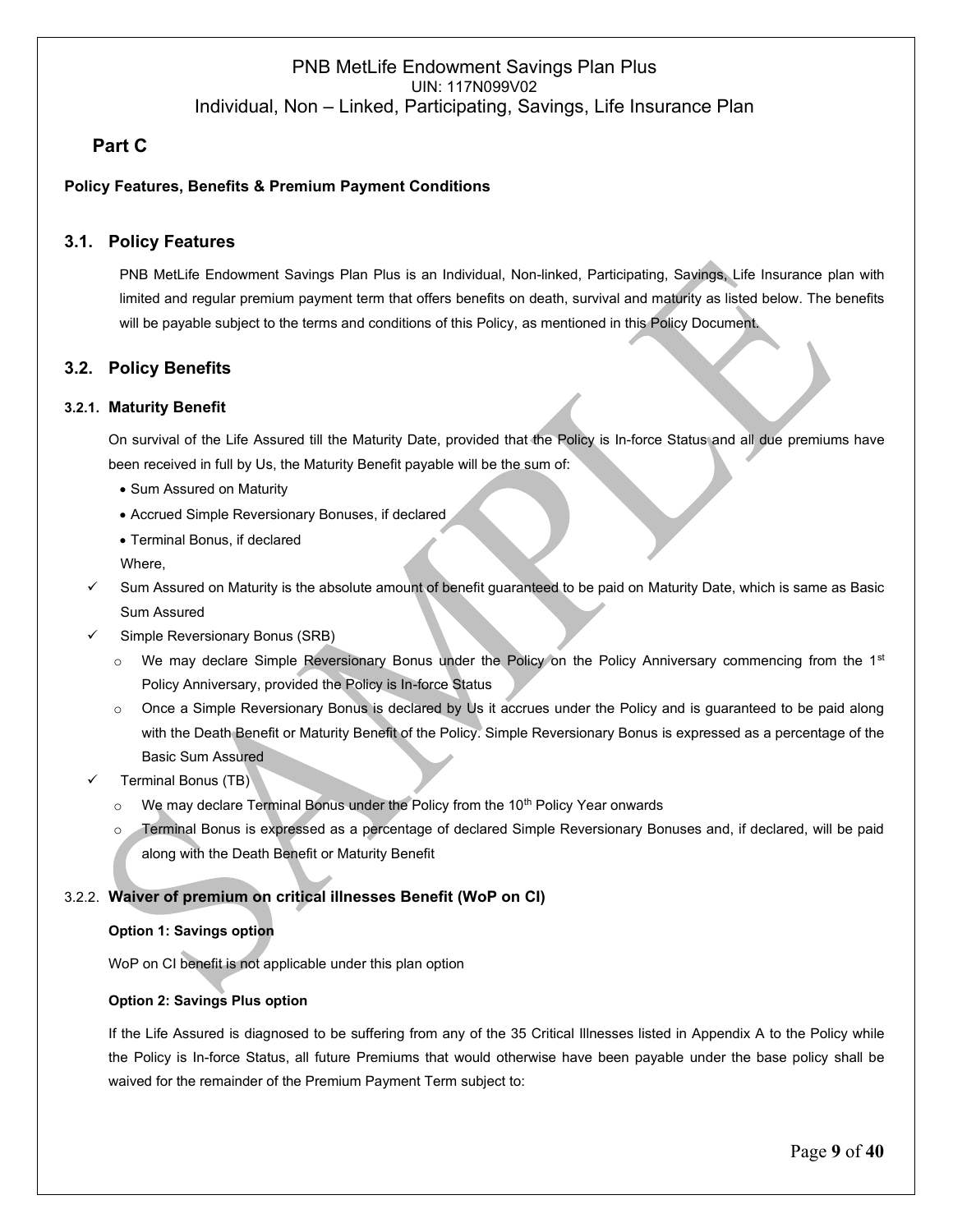- Waiting period of 90 days (from the later of the Date of Inception of the Policy or the date of the last revival of the Policy, as applicable). In this period, if a Critical Illness is contracted, then the waiver of premium cover terminates and future premiums for the plan shall be reduced to the premium payable under Savings option for a similar contract (i.e. same age at entry, Sum Assured, policy term, premium payment mode, including any discounts, if applicable); and
- We receive notice of the claim and the specified claim documentation in accordance with Section 6.3 of Part F; and
- The Critical Illness has been confirmed in writing by a registered Medical Practitioner, including a Specialist acceptable to Us, (the costs of which shall be borne by You); and

No waiver of premium will be triggered for any event which is a direct or indirect result of a condition which was not disclosed by the member and for which, prior to the risk commencement date medical advice or treatment was recommended or given by a registered medical practitioner; or evidence of the event existed which would cause a reasonable person to seek diagnosis, care or treatment from a registered medical practitioner. The same shall be governed by section 45 of Insurance Act, 1938.

Waiver of Premium benefit will not be applicable on riders, if any.

**We** reserve the right to require examination of the **Life Assured** and confirmation of the diagnosis of the critical illness by a Medical Practitioner approved by **Us**.

#### **3.2.3. List of Critical Illnesses**

As listed in Appendix-A

#### **3.2.4. Death Benefit**

In the event of the unfortunate death of the Life Assured during the Policy Term provided that the Policy is still In-force Status on the date of death, the nominee shall receive Sum Assured on Death (as described below) plus the accrued Simple Reversionary Bonuses plus Terminal Bonus, if any, subject to a minimum of 105% of the Total Premiums Paid up to the date of death and the Policy shall terminate

Where Sum Assured on Death is the highest of:

- 10 times of the Annualised Premium
- Basic Sum Assured (BSA) which is the absolute amount assured to be paid on death

### **3.3. Other features and benefits**

#### **3.3.1. Rider Benefits**

You may opt for any of the following Riders on commencement of the Policy or on any Policy Anniversary during the Premium Payment Term. Each Rider shall be subject to the terms and conditions of that Rider:

- a.**PNB MetLife Accidental Death Benefit Rider Plus (UIN: 117B020V03)** This Rider provides additional protection over and above the Death Benefit under this Policy in the event of the death of the Life Assured due to an Accident**.**
- b.**PNB MetLife Serious Illness Rider (UIN: 117B021V03) -** This Rider provides additional protection over and above the Death Benefit under this Policy in the event of the Life Assured being diagnosed with any of the 10 critical illnesses covered under the Rider.
	- I. Rider Sum Assured shall be subject to Sum Assured of the Base Policy.
	- II. The total premium for all the Riders opted shall be subject to maximum of 30% of the premium of the Base Policy.
	- III. The Rider policy and premium payment term opted shall be equal to the outstanding policy and premium payment term of the Base policy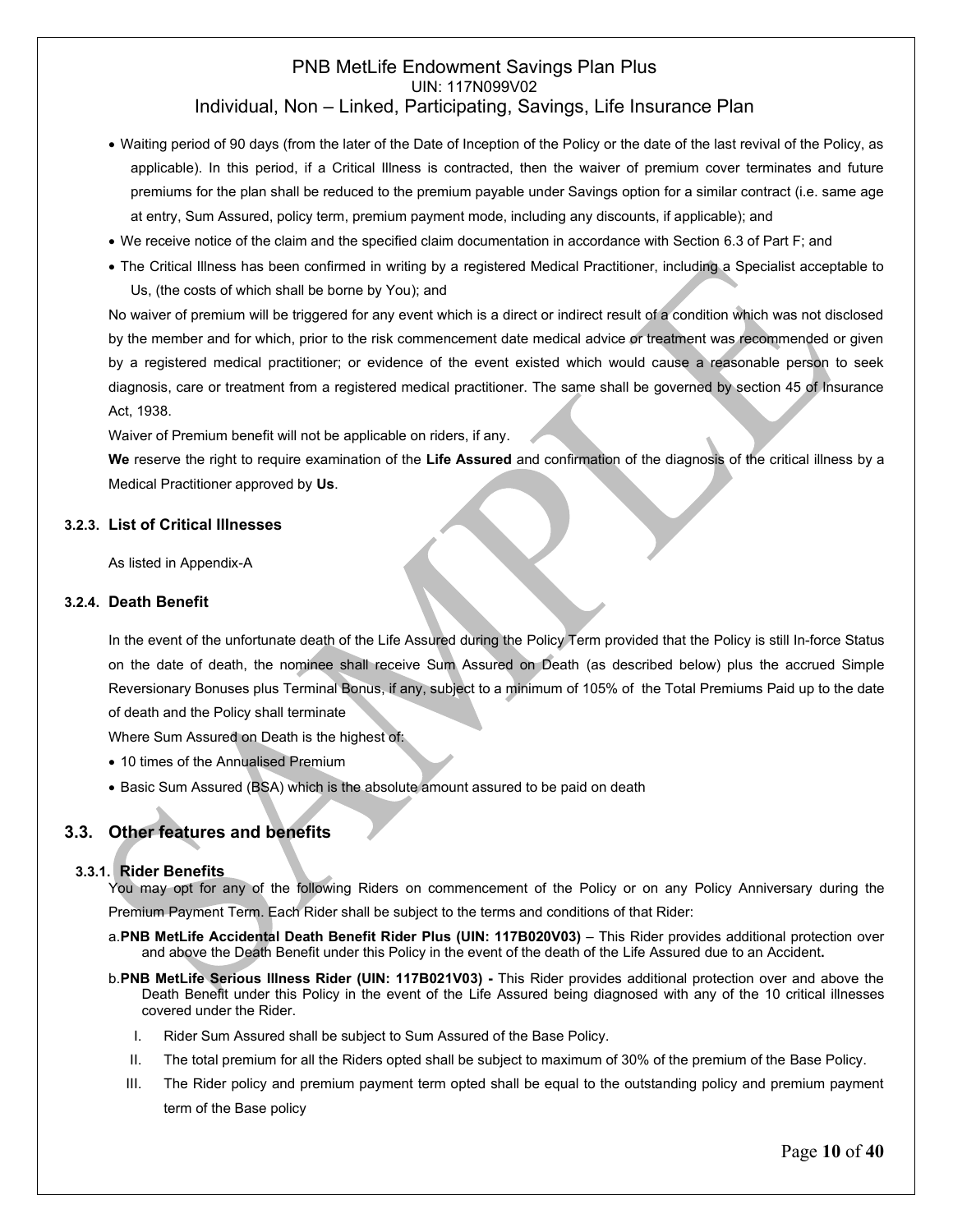- IV. When the Base Policy is in Paid-up Status, Lapsed, Surrendered or forfeited, the Rider attached to the Base Policy will also terminate immediately and automatically.
- V. For more details on the Rider benefits, features, terms and conditions, please refer to the Rider terms and conditions carefully or contact Your insurance advisor.
- VI. For Savings Plus option no waiver of premium benefit shall be applicable on riders.

### **3.4. Premium Payment Conditions**

#### **3.4.1. Payment of Premium**

- (a) The available premium payment modes under the Policy are annual, half yearly and monthly
- (b) You must pay the Installment Premiums on or before the due date specified in the Schedule
- (c) Premiums are payable for the entire Premium Payment Term or until death (or until incidence of a covered critical illness for Savings Plus option), whichever happens earlier
- (d) All taxes, cesses, surcharge and other levies, whether existing now or introduced in the future, will be levied, as and when applicable, on the Installment Premiums to be paid by You
- (e) Collection of advance premium shall be allowed under this Policy provided due Premiums are collected in the same financial year. However, where the Premium due in one financial year is being collected in advance in earlier financial year, We will accept the same for a maximum period of 3 months in advance of the due date of that Installment Premium.
- (f) If a claim occurs for the waiver of premium (WOP) benefit under Savings Plus option during waiting period, the WOP cover terminates and future premiums for the plan shall be reduced to the premiums payable under Savings option for a similar contract (i.e. same age at entry, Sum Assured, policy term, premium payment mode, including any discounts, if applicable). The reduced Annualised premium will be considered for calculation of death benefit for the rest of the policy term.

#### **3.4.2. Alteration of the Premium payment mode**

Alteration between different modes of premium payment is allowed only at any Policy Anniversary on request.

#### **3.4.3. Grace Period**

Premium that is not received in full by us by its due date may be paid in full during the Grace Period. In the event of the Life Assured's death during the Grace Period, the Death Benefit shall be payable in full in accordance with clause 3.2.4

#### **3.4.4. Rider Premium**

Riders will be available, on payment of additional premium over and above the Base Premium provided that the conditions applicable to the rider (such as permitted entry age, Rider Term, Premium Payment Term and Sum Assured) are satisfied. Rider premium should be paid on the due date or within the Grace Period. The mode of rider premium payment shall be same as the mode of premium payment under the Base Plan. The rider premium payment term will be either equal to or lower than the Premium Payment Term of the Base Policy. For Savings Plus option no waiver of premium benefit shall be applicable on riders.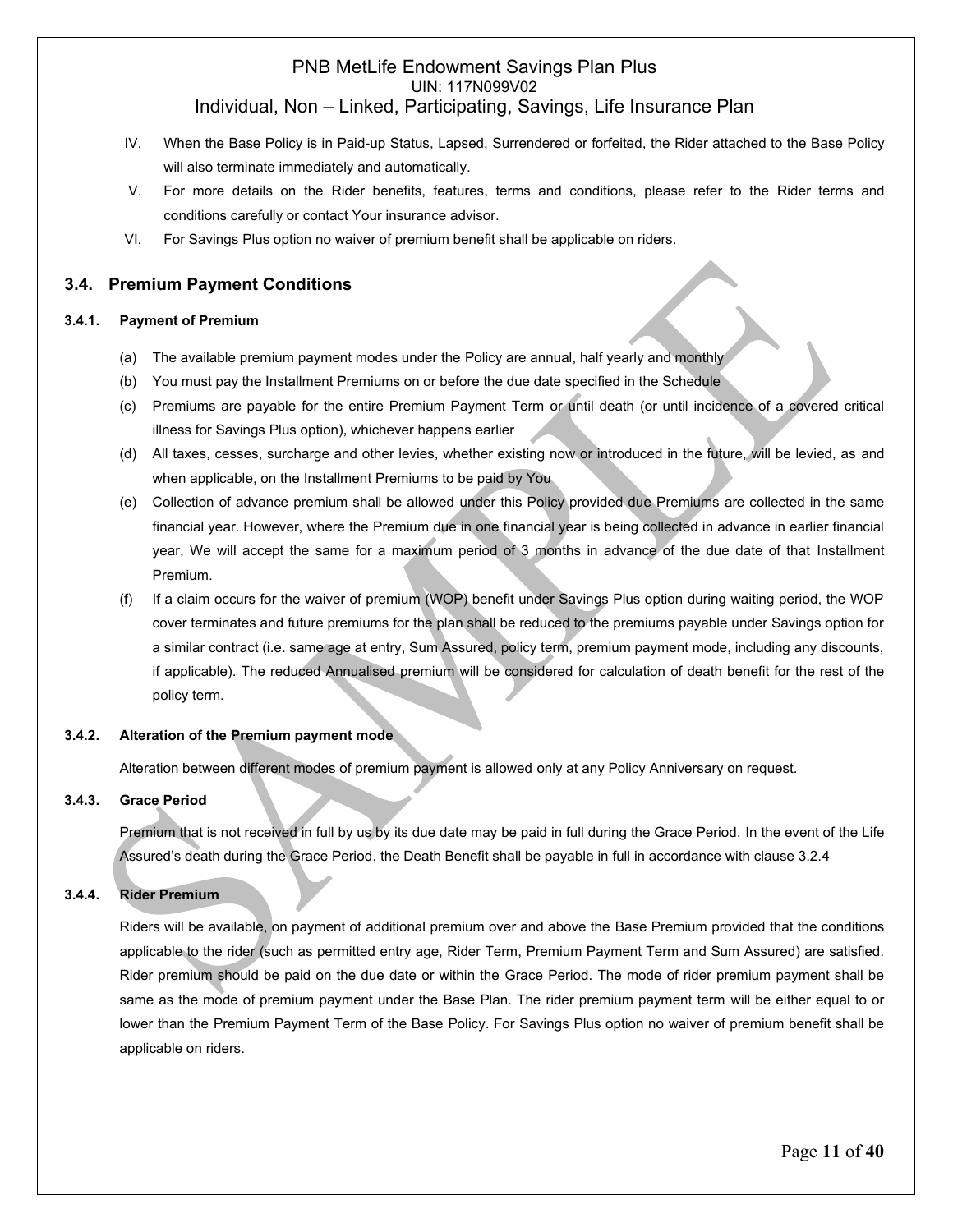#### **3.4.5. Premium mode loading / Modal Factors**

You may opt to pay premiums by Yearly, Half Yearly, or Monthly mode subject to the minimum annualised premium under each mode. Factors on premium will be applicable as per the table below:

| <b>Premium Paying Mode</b> | <b>Modal Factors</b> |
|----------------------------|----------------------|
| <b>Half Yearly</b>         | 0.5131               |
| Monthlv                    | 0.0886               |

#### **3.4.6. High Sum Assured Discount**

You will be eligible for a premium discount under both savings and savings plus options in case of opting high premium as below:

| <b>Premium Payment</b><br><b>Type</b> | Premium band (Rs. lakhs)                  | <b>Premium discount (Rs. Per</b><br>1000 Basic Sum Assured) |
|---------------------------------------|-------------------------------------------|-------------------------------------------------------------|
|                                       | Less than 1                               | Nil                                                         |
| 5 Pay                                 | Equal to or more than 1 and less than 2   | $1.5^{\circ}$                                               |
|                                       | Equal to 2 and above                      | 3                                                           |
|                                       | Less than 0.5                             | Nil                                                         |
|                                       | Equal to or more than 0.5 and less than 1 | 2                                                           |
| 7 Pay                                 | Equal to or more than 1 and less than 2   |                                                             |
|                                       | Equal to 2 and above                      | 5                                                           |
|                                       | Less than 0.5                             | Nil                                                         |
| 10 Pay                                | Equal to or more than 0.5 and less than 1 | $1.5\,$                                                     |
|                                       | Equal to or more than 1 and less than 2   | 3                                                           |
|                                       | Equal to 2 and above                      | 4.5                                                         |
|                                       | Less than 0.5                             | Nil                                                         |
|                                       | Equal to or more than 0.5 and less than 1 | 3                                                           |
| <b>Regular Pay</b>                    | Equal to or more than 1 and less than 2   | 4                                                           |
|                                       | Equal to 2 and above                      | 5                                                           |

#### **3.4.7. Discount for employees and business sourced from Online sales**

A flat discount of 5% on the premium rate will be offered to policies sold via "Online sales" and Proposal Forms submitted directly to Us by Our employees or employees of Punjab National Bank, J&K Bank, and MetLife International. No commission is payable to the Policies completed with this discount.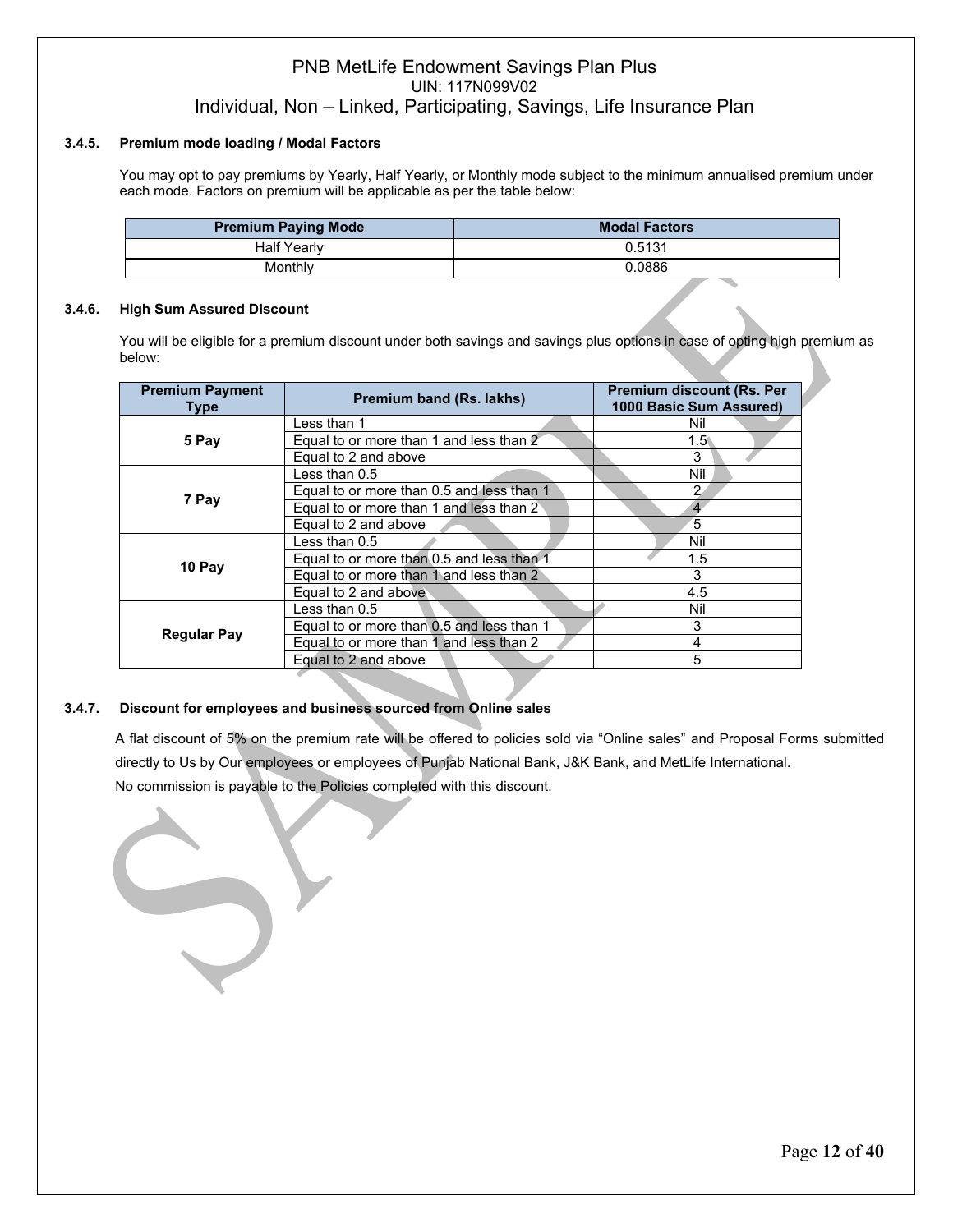### **4. Part D**

#### **Policy Servicing Conditions**

You are requested to refer to the Policy Servicing Conditions described below before making a request for Policy servicing to Us.

### **4.1. Free Look Period**

Please go through the terms and conditions of your Policy very carefully. If You have any objections to the terms and conditions of the Policy, You may cancel the Policy by giving a signed written notice to Us within 15 days (30 days in case the Policy is sold to You through Distance Marketing) from the date of receiving the Policy, stating the reasons for Your objection and You will be entitled to a refund of the premium paid, subject to a deduction of proportionate risk premium for the period of cover, stamp duty and/or the expenses incurred on medical examination (if any).

### **4.2. Loan**

After a Surrender Value has been acquired under the Policy and if the Policy is in In-force Status, then We may in Our sole and absolute discretion permit You to take a loan under the Policy provided that:

- (a) The proposed loan amount does not exceed 90% of the Special Surrender Value calculated in accordance with clause 4.4 at the end of the current Policy Year less any unpaid Premiums for that Policy Year and loan interest (if any) accrued to the end of that Policy Year;
- (b) The Policy is assigned to Us absolutely and without any conditions to the extent of the outstanding loan amount. It is understood and agreed that, subject to the provisions of Section 38 and 39 of the Insurance Act 1938, as amended from time to time, this assignment will cancel all nominations and other assignments in force at the time, to the extent of the outstanding loan and interest.

If a loan is granted to You, then it is agreed and understood that:

- (b) You shall re-pay the loan in the manner and in the amounts specified by Us at the time of disbursement of the loan;
- (c) We shall charge interest on the loan amount granted at the Prevailing Rates of Interest at the time of disbursement of the loan. The rate of interest on such loan amount shall be prescribed by the Company from time to time. The rate of interest is taken as the 10 Year G-Sec rate plus 250 basis points rounded up to nearest 50 basis points. The prevailing interest rate for 2016 is 10.5% p.a. and Company reserves the right to change this interest rate, subject to prior approval from IRDAI.
- (d) Interest on the loan is due at the end of each Policy Year. If the interest amount is not received in full within 30 days of it becoming due, the interest amount will be added to the loan principal amount. The revised loan principal amount (as on the due date of the interest amount) will bear interest at the same rate as the original loan principal;
- (e) You may take any additional loan under the Policy in accordance with this provision provided that the proposed loan amount and the existing loan principal cumulatively do not exceed 90% of the Special Surrender Value calculated in accordance to clause 4.4 at the end of the current Policy Year less any unpaid Premiums for that Policy Year and loan interest (if any) accrued to the end of that Policy Year;
- (f) If the Life Assured dies before all outstanding loan amounts have been received by Us, then We will deduct an amount equal to the outstanding loan amount plus the interest due thereon from the Death Benefit payable under the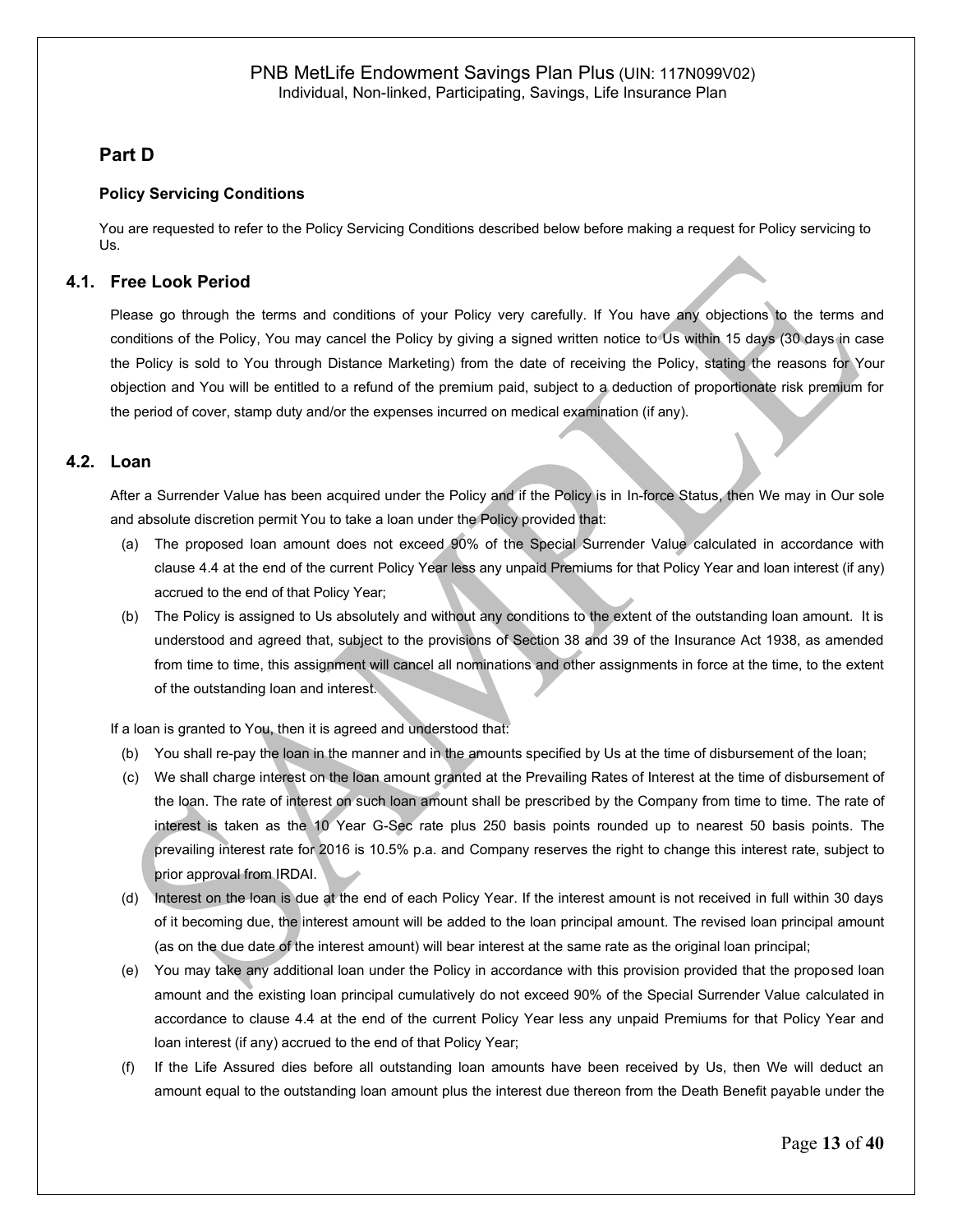Policy.

- (g) If the outstanding loan amounts have not been received by Us by the Maturity Date, We will deduct an amount equal to the outstanding loan amount plus the interest due thereon from the Maturity Benefit payable under the Policy.
- (h) If the outstanding loan amounts have not been received by Us on the date of Surrender of the Policy, We will deduct an amount equal to the outstanding loan amount plus the interest due thereon from the Surrender Value payable under the Policy.
- (i) Policies which are in In-force Status or Paid-up Status shall not be foreclosed on account of outstanding loan amount exceeding the Surrender Value.

### **4.3. Premium Discontinuance**

If you discontinue paying Premium, the policy will either Lapse or get converted to Paid-Up Status in accordance with the following provisions:

#### **4.3.1. Lapse**

If all due Installment Premiums for at least the first two consecutive Policy Years are not paid in full, the Policy shall Lapse at the end of the Grace Period and the risk cover, and Rider benefits, if any, shall cease immediately and automatically.

The Lapsed Policy can be revived within the Revival Period. No benefits will be payable under the Policy if the Policy is not revived in accordance with Clause 4.5

#### **4.3.2. Paid-Up Value**

If all due Installment Premiums for at least the first two consecutive Policy Years have been received and if the Policy has acquired a Surrender Value and no future Premiums are paid, You will have the option to either Surrender the Policy in accordance with Clause 4.4 or continue the Policy in Paid-Up Status with reduced Benefits.

If You exercise the option to continue the Policy in Paid-Up Status, the reduced Benefits payable shall be in accordance with the table below

| <b>Benefits</b>         | <b>Payout</b>                                                                                                                                                                                                                                                                                                                                             |
|-------------------------|-----------------------------------------------------------------------------------------------------------------------------------------------------------------------------------------------------------------------------------------------------------------------------------------------------------------------------------------------------------|
| Death Benefit           | Sum Assured on Death calculated in accordance with Clause 3.2.4 of Part C X (Number of<br>Installment Premiums paid / Number of Installment Premiums payable during the Premium<br>Payment Term); Plus sum of all accrued Simple Reversionary<br>At any point in time the minimum death benefit shall be 105% of all premiums paid as on date<br>of death |
| <b>Maturity Benefit</b> | Sum Assured on Maturity X (Number of Installment Premiums paid / Number of Installment<br>Premiums payable during the Premium Payment Term); Plus sum of all accrued Simple<br>Reversionary Bonuses added till the date of Paid-up Status                                                                                                                 |
| <b>Critical Illness</b> | Savings option: Not applicable<br>Savings Plus option: if critical illness occurs when the policy is in Paid-up status, Waiver of<br>premium benefit shall not be applicable                                                                                                                                                                              |

On the Policy acquiring Paid-up Status:

- The Policy shall not be eligible for any future Simple Reversionary Bonuses or Terminal Bonus declared by Us.
- Rider benefits, if any, shall cease immediately and automatically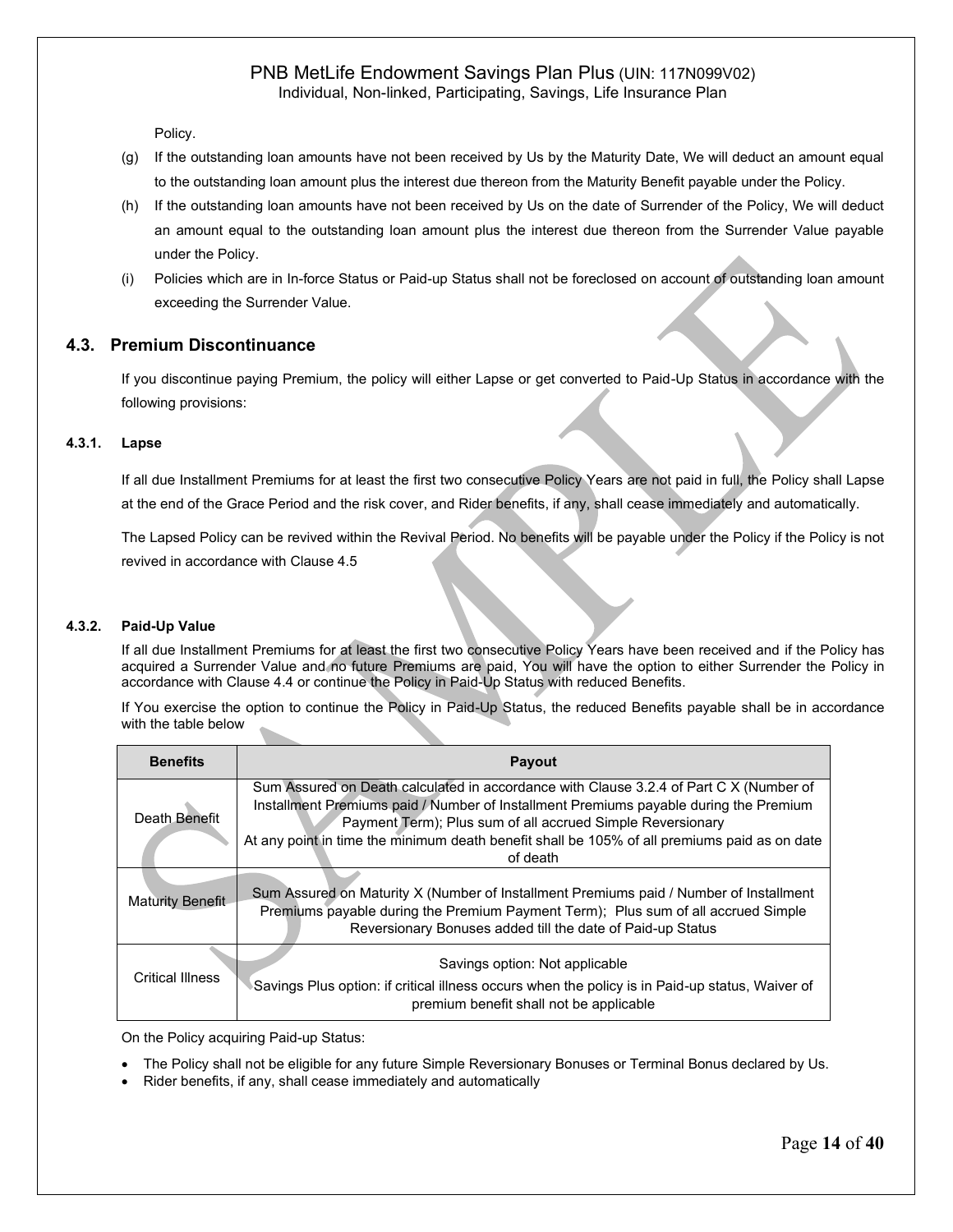#### **4.4. Surrender**

The surrender benefit for Savings and Savings Plus Option:

You may surrender the Policy provided that policy has acquired Surrender Value in accordance with the following provisions. We will pay a Surrender Value which is equal to the higher of the Guaranteed Surrender Value or Special Surrender Value which are calculated as specified below. Once Surrendered, the Policy cannot be revived.

• If all Installment Premiums for at least the first 2 consecutive Policy Years have been paid, the Policy shall acquire a Surrender Value.

#### **Guaranteed Surrender Value:**

Guaranteed Surrender Value is equal to GSV Premium Factor multiplied by the Total Premiums Paid Plus GSV Simple Reversionary Bonus Factor multiplied by the sum of all accrued Simple Reversionary Bonuses, if any The GSV Premium Factors and GSV Simple Reversionary Bonus Factors can be downloaded from Our Website [www.pnbmetlife.com](http://www.pnbmetlife.com/)

#### **Special Surrender Value (SSV):**

Special Surrender Value is the surrender value specified by Us on receipt of a request for surrender and shall be calculated on the following approach using Special Surrender Value Factors:

Special Surrender Value is calculated as SSV Factors \* Maturity Paid Up Sum Assured

Where Maturity Paid Up Sum Assured = Sum Assured on Maturity X (Number of Installment Premiums paid / Number of Installment Premiums payable during the Premium Payment Term); Plus sum of all accrued Simple Reversionary Bonuses added till the date of paid-up

The SSV Factors will be determined by Us from time to time and depends on prevailing market conditions and is not guaranteed. SSV Factors changed during the Policy Term will be with prior approval of the IRDA of India.

#### **4.5. Policy Revival**

A Policy that has Lapsed or that has been converted to a Paid-up Policy in accordance with Section 4.3 may be revived during the Revival Period by giving Us written notice to revive the Policy, provided that:

- a. Satisfactory evidence of insurability of the Life Assured in accordance with Our board approved underwriting policy is provided to Us at Your expense. We may charge extra premium for the continuance of the Policy in accordance with Our board approved underwriting policy;
- b. The due Premium and interest at the rate specified by Us is paid to Us in full. Currently, the Company charges 8% p.a. interest on revivals. We may change the applicable interest rate from time to time with the prior approval of the IRDA of India.
- c.The rate of interest is calculated as the 10 Year G-Sec rate plus 100 basis points, rounded up to the nearest 50 basis points. The Company will review the rate on an annual basis in April based on the prevailing G-Sec rate. However, under special circumstances where the G-Sec rate changing in excess of 200 basis points from the G-Sec rate used for calculating the current interest rate, the company shall review the rate based on the prevailing G-Sec rate.
- d. This formula will be reviewed annually and only altered subject to prior approval of IRDA of India.

On revival of the Policy, accrued Simple Reversionary Bonuses, will also be revived.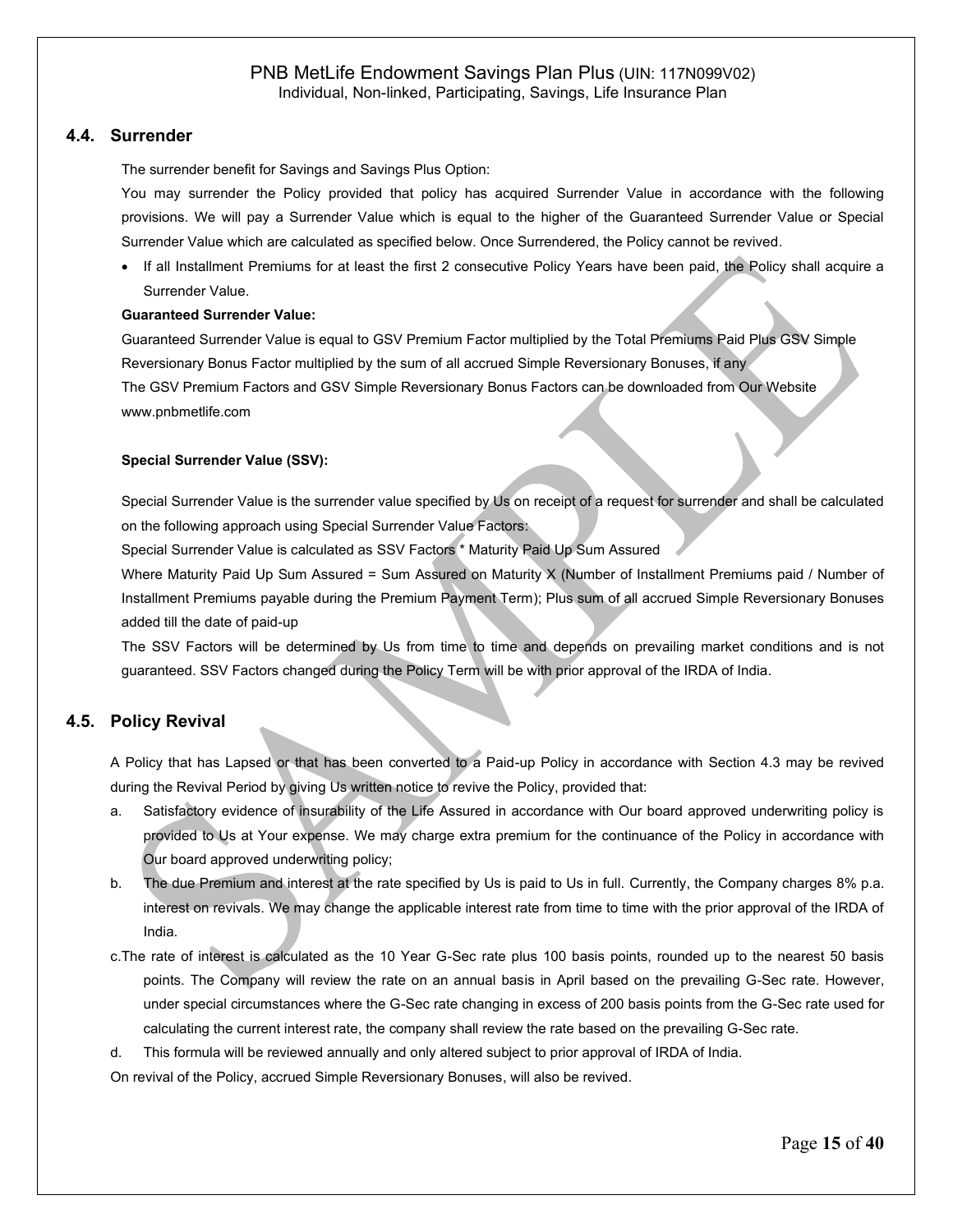## **4.6. Termination of the Policy**

The Policy will be terminated on the earliest of the following:

- a. On cancellation during Free look Period.
- b. The date on which the Surrender Benefits are settled under the Policy.
- c. At the expiry of Revival Period, if the Policy has not been revived and provided the said Policy has not been converted into a Reduced Paid-Up Policy in accordance with 4.3.2
- d. On payment of the Death Benefit or Maturity Benefit, whichever applicable.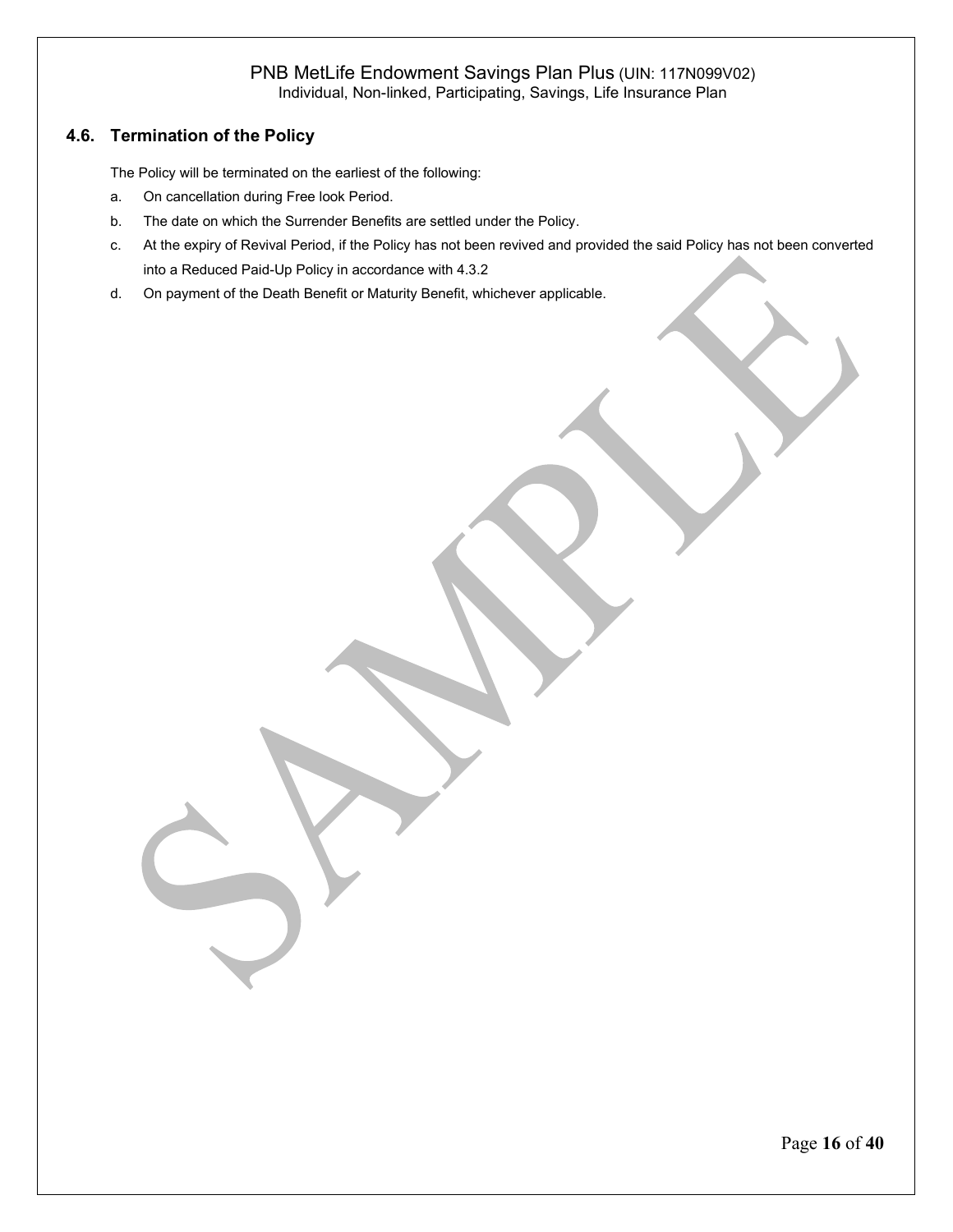**5. Part E**

**Not applicable**

Page **17** of **40**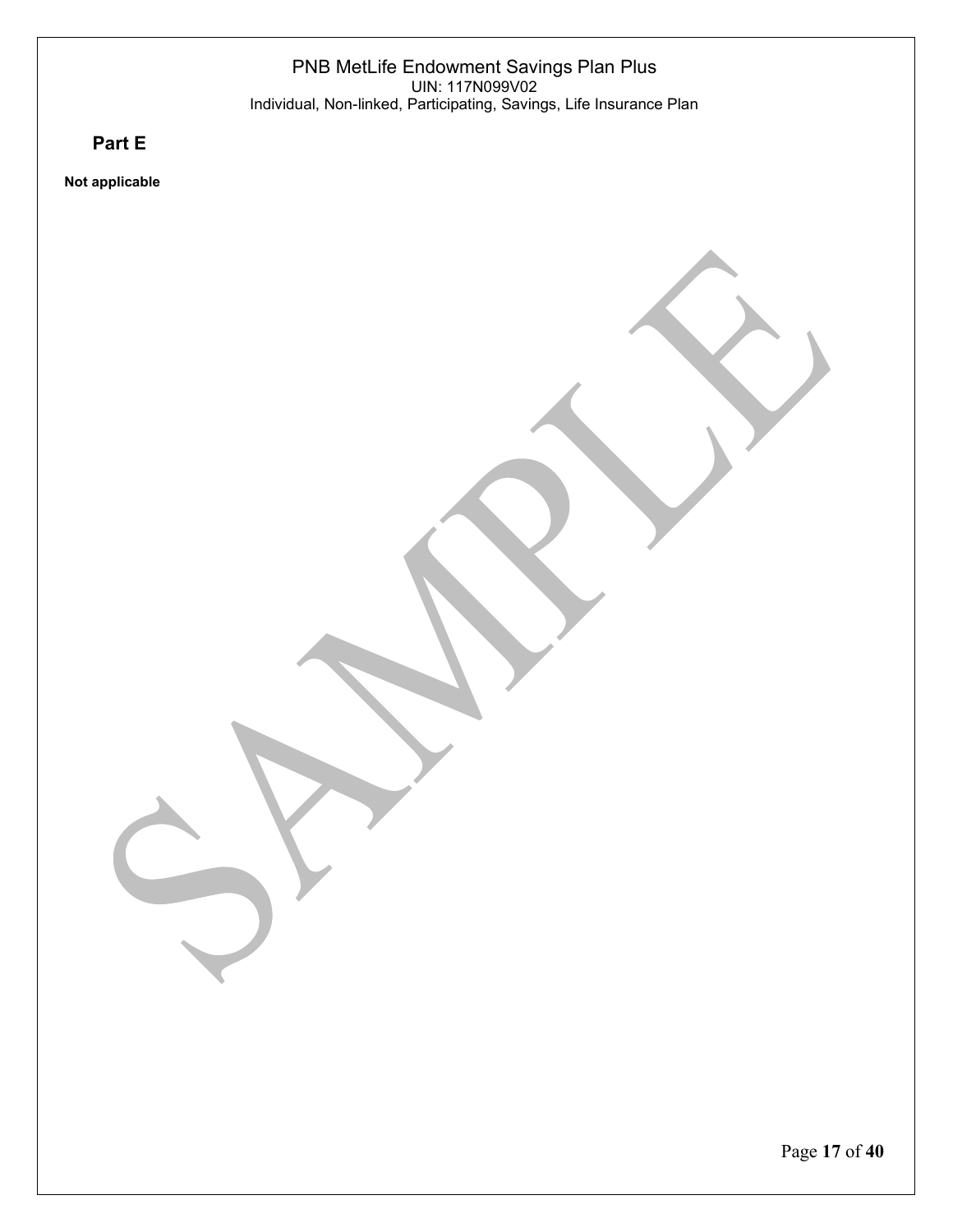## **6. Part F**

### **General Terms & Conditions**

The following general terms and conditions are applicable to your Policy. If you wish to change the nomination or assign the Policy or update your/Nominee's address or other contact details in our records, you should do so only through the forms prescribed by us for these purposes. These forms are available at our offices or may be obtained from your financial advisor or can be downloaded from our website [www.pnbmetlife.com](http://www.pnbmetlife.com/)

#### **6.1. Nomination**

Nomination shall be in accordance with provisions of Section 39 of the Insurance Act 1938 as amended from time to time. A Leaflet containing the simplified version of the provisions of Section 39 is enclosed as Annexure A to this Policy for your reference. Nomination of this Policy is not applicable if the Policy has been executed under Section 6 of the Married Women's Property Act 1874

### **6.2. Assignment**

Assignment shall be in accordance with provisions of Section 38 of the Insurance Act 1938 as amended from time to time. A Leaflet containing the simplified version of the provisions of Section 38 is enclosed as Annexure A to this Policy for your reference. Assignment of this Policy is not applicable if the Policy has been executed under Section 6 of the Married Women's Property Act 1874

### **6.3. Claims Procedure**

#### **Savings Option**

In order to make a claim for the **Death Benefit** under this **Policy**, it is mandatory that the claimant furnishes **Us** with all of the information and documentation We request, including but not limited to:

- a. The original Policy document;
- b. The claim form prescribed by us, duly completed;
- c. The official death certificate issued by a competent governmental authority
- d. First Information Report or police inquest report and a post-mortem report where the Life Assured's death is due to an unnatural cause;
- e. Proof of title to the Policy where applicable;
- f. Nominee/Appointee/legal heir identification and address proof as per regulatory requirements
- g. The discharge voucher prescribed by Us, duly completed

#### **Savings Plus Option**

In order to make a claim for the Death Benefit under this Policy, it is mandatory that the claimant furnishes Us with all of the information and documentation We request, including but not limited to:

- (a) The original Policy document;
- (b) The claim form prescribed by Us, duly completed;
- (c) Evidence of date of birth if We have not admitted age;
- (d) Proof of title to the Policy where applicable;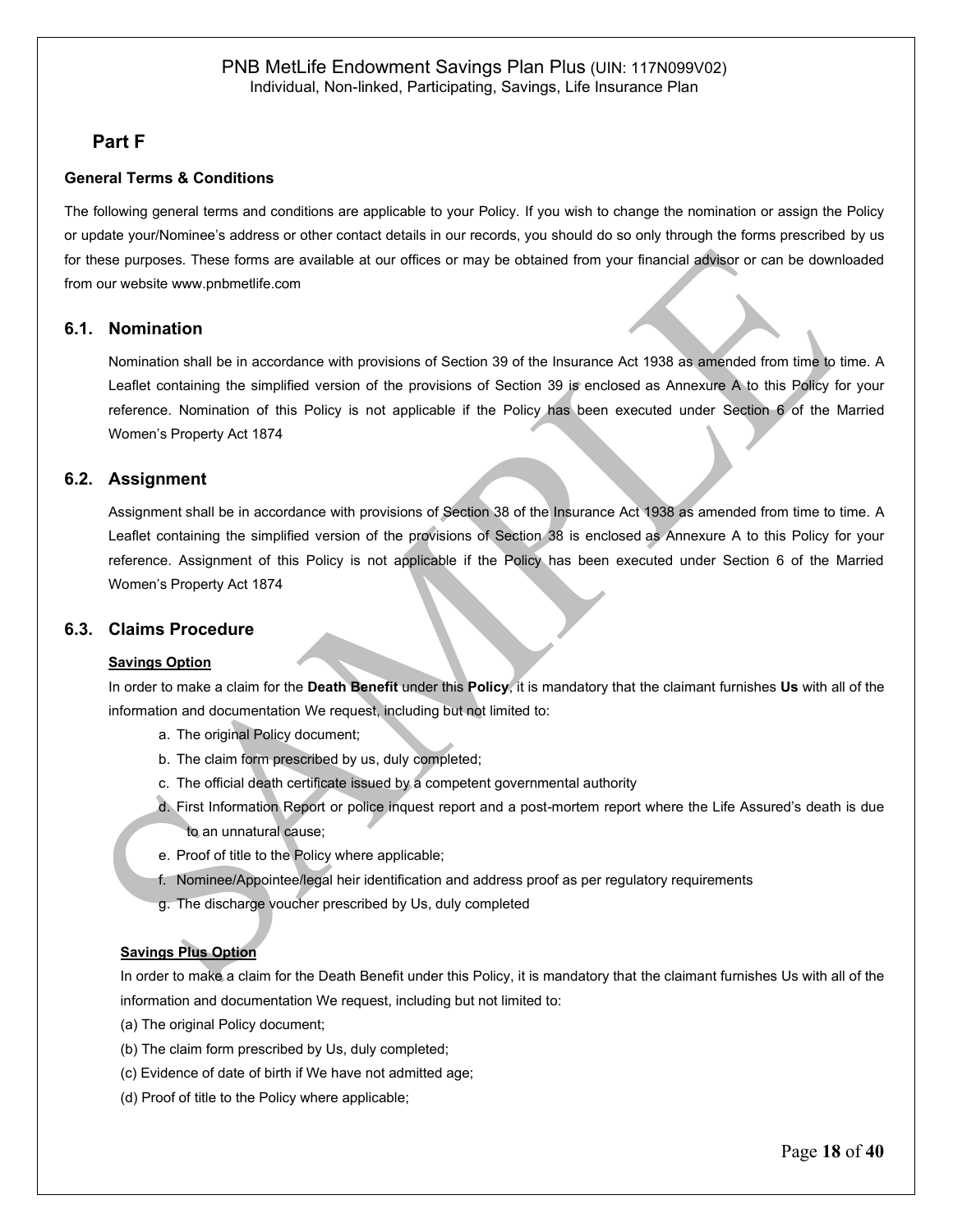(e) Medical report confirming the occurrence of Critical Illness which is acceptable to Us;

(f) All past and present medical records (such as discharge summary, daily records and investigation test reports), if available;

(g) FIR, police inquest, final police report, if applicable;

(h) Original or a certified copy of the death certificate showing the circumstances and cause and the date of death, if applicable;

(i) A copy of the claimant's photo identification proof, address proof and bank account details, if not provided earlier;

(j) Nominee / Appointee/legal heir identification and address proof, if applicable;

(k) Attending consultant's statement confirming occurance of the critical illness;

(l) The discharge voucher prescribed by Us, duly completed;

(m) Any other documentation or information, We request

Furnishing of the above information and documentation is a condition precedent for Us to pay a claim under this policy. We request the claimant shall submit all the above documents within 45 days of the occurrence of the claim incidence. We shall consider submission of the above documents beyond 45 days but not later than 90 days from the occurrence of the claim incidence if there are valid reasons for such a delay on the claimant's part. Subject to claimant submitting all the documents as mentioned above within 45 days of the occurrence of the claim incidence or within the permitted extended timelines provided above, We shall pay the claim amount within 30 days from the date of receipt of the last of the documents as mentioned above, failing which We shall pay interest on the claim amount to the claimant at the rate of 2% more than the prevailing bank rate for savings accounts prevalent at the beginning of the financial year in which the claim has been reviewed by Us

#### **6.4. Maturity Benefit Payout Procedure**

We will not be obliged to make any payment of the Maturity Benefit unless and until we have received all of the information and documentation we request, including but not limited to:

- a. The original Policy document;
- b. The duly completed claim form prescribed by us
- c. The duly completed discharge voucher prescribed by us

### **6.5. Taxation**

The tax benefits on the Policy shall be as per the prevailing tax laws in India and amendments thereto from time to time. In respect of any payment made or to be made under or in relation to this Policy, we will deduct or charge or recover taxes including service tax and other levies as applicable at such rates as notified by the government or such other body authorized by the government from time to time. Tax laws are subject to change.

### **6.6. Currency & Place of Payment**

All amounts payable either to or by us will be paid in the currency shown in the Schedule. Such amounts will be paid by a negotiable bank draft or cheque drawn on a bank in the country in which the currency of this Policy is denominated.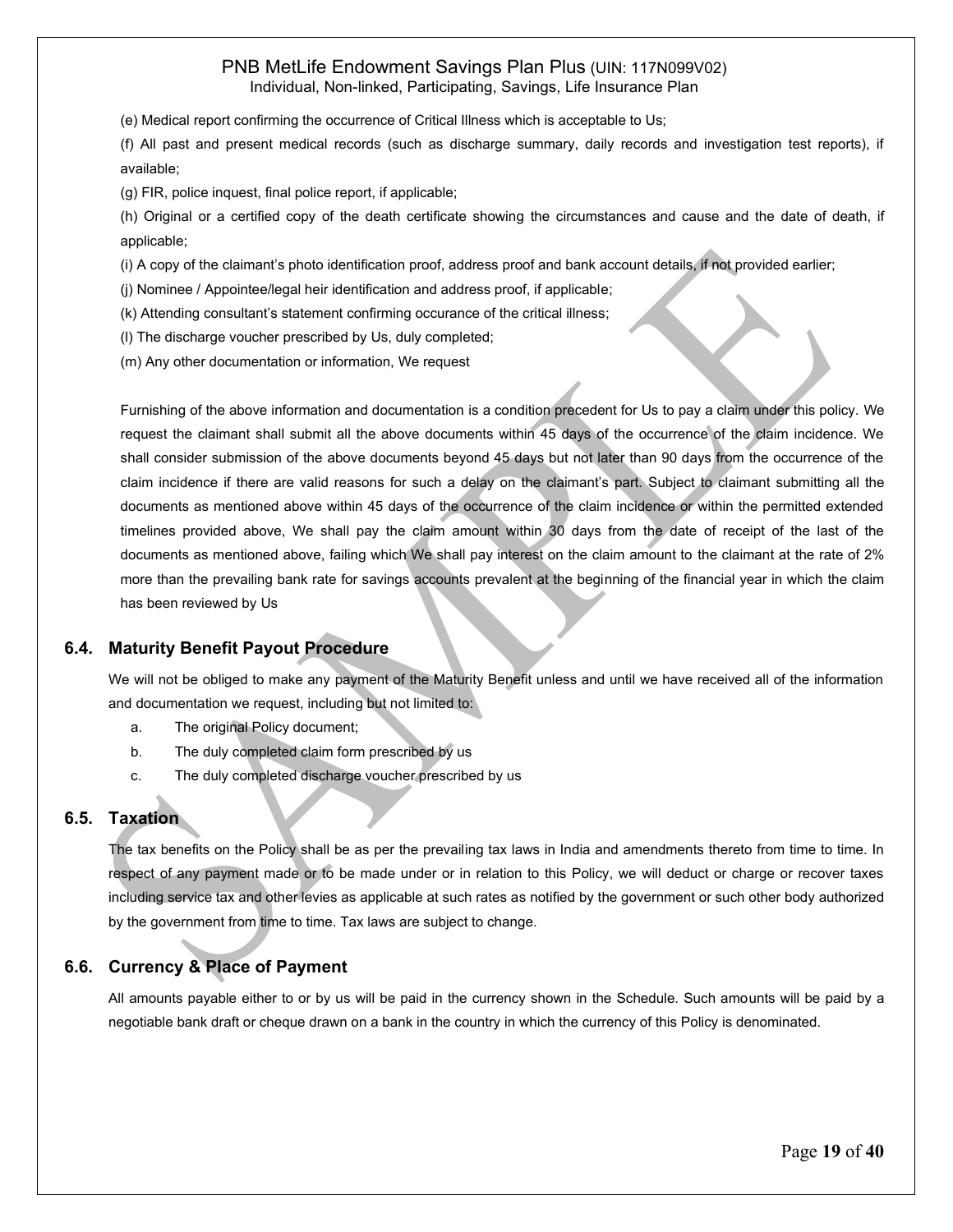### **6.7. Fraud, Misrepresentation and Forfeiture**

Fraud, Misrepresentation and Forfeiture would be dealt with in accordance with provisions of Section 45 of the Insurance Act 1938, as amended from time to time. A Leaflet containing the simplified version of the provisions of Section 45 is enclosed in Annexure A for your reference.

### **6.8. Suicide Exclusion**

If the Life Assured's death is due to suicide within twelve months from the Date of Commencement of risk or from the date of Revival of the Policy, as applicable, the Nominee of the Policyholder shall be entitled to receive at least 80% of the Total Premiums Paid and received by Us till the date of death of the Life Assured or Surrender Value available as on the date of death of the Life Assured, whichever is higher, provided the Policy is in Inforce status. We shall not be liable to pay any interest on this amount.

### **6.9. Exclusions**

Apart from the disease specific exclusions given along with definitions of diseases, no waiver of premium benefit will be payable if the Critical Illness is caused or aggravated directly or indirectly by any of the following acts of the life insured unless those are beyond his / her control:

- a. Any diseases occurring within 90 days of the start of coverage or date of revival (i.e. during the waiting period).
- b. Failure to follow medical advice
- c. Any condition that is pre-existing at the time of inception of the policy
	- Pre-existing Disease means any condition, ailment, injury or disease: That is/are diagnosed by a physician within 48 months prior to the effective date of the policy issued by the insurer or its reinstatement.
	- For which medical advice or treatment was recommended by, or received from, a physician within 48 months prior to the effective date of the policy or its reinstatement.
- d. Intentional self-inflicted injury, attempted suicide
- e. Life Insured person being under the influence of drugs, alcohol, narcotics or psychotropic substances unless taken in accordance with the lawful directions and prescription of a registered medical practitioner
- f. War, invasion, act of foreign enemy, hostilities (whether war be declared or not), armed or unarmed truce, civil war, mutiny, rebellion, revolution, insurrection, military or usurped power, riot or civil commotion, strikes
- g. Participation by the life insured in a criminal or unlawful act with illegal or criminal intent
- h. Engaging in or taking part in professional or adventure sport(s) which are hazardous in nature including but not limited to, diving or riding or any kind of race; underwater activities involving the use of breathing apparatus or not; martial arts; hunting; mountaineering; parachuting; bungee-jumping
- Nuclear Contamination; the radio-active, explosive or hazardous nature of nuclear fuel materials or property contaminated by nuclear fuel materials or accident arising from such nature

### **6.10. Proof of Age**

Subject to Section 45 of the Insurance Act 1938, as amended from time to time if the actual age of the Life Assured differs from the Age stated in the Application then:

- a.If the actual age of Life Assured proves to be higher than what is stated in the Application, the Basic Sum Assured will be adjusted to that which would have been purchased by the amount of premium paid, had the age been correctly stated. The Policy will continue to be in force;
- b.If the actual age proves to be lower than what is stated in the Application, the premium paid in excess will be refunded to you without interest or may be adjusted towards future premium at our sole discretion. The Policy will continue to be in force.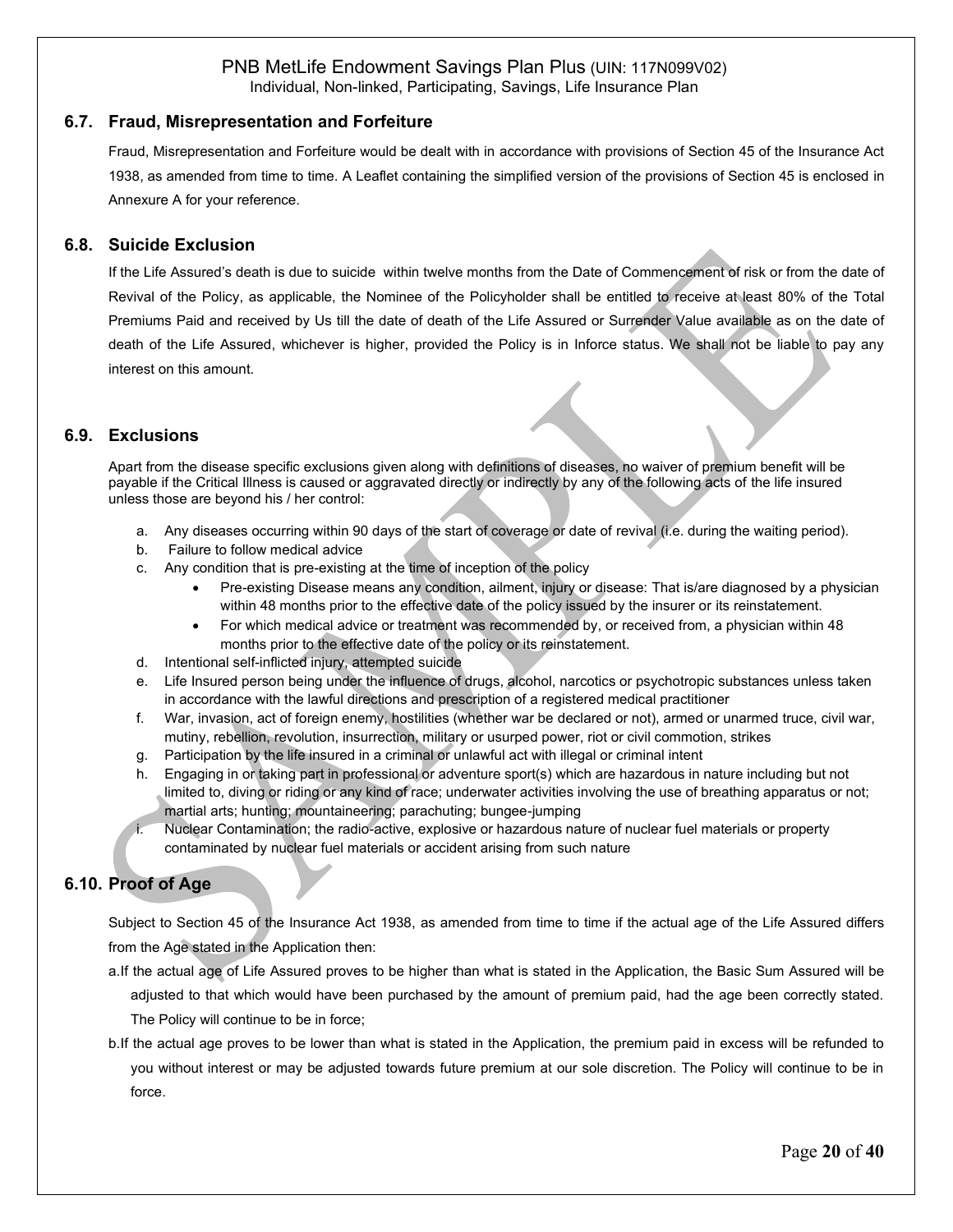c.If the Life Assured's actual age is such that it would have made him/her ineligible for the insurance cover stated in the Policy, we reserve the right at our sole discretion to take such action as may be deemed appropriate including cancellation of the Policy upon payment of the Surrender Value.

### **6.11. Vesting on attaining age of majority**

If the Policy has been issued on the life of a minor, the Policy will automatically vest in him/her on his/her attaining majority (eighteen years) and thereafter the Life Assured would be the Policyholder and the Company shall enter into all correspondence directly with him. Any assignment or nomination of the Policy contrary to this provision would be null and void against the Company.

#### **6.12. Loss of the Policy Document**

If the Policy is lost or destroyed, you may make a written request for a duplicate Policy which we will issue duly endorsed to show that it is in place of the original document. Upon the issue of a duplicate Policy, the original will cease to have any legal force or effect.

#### **6.13. Policyholder's Rights**

To exercise Your rights or options, under this Policy, You should follow the procedures stated in this Policy. If You want to change Your Nominee, change an address or exercise any other options under the Policy, you shall do so only using the forms prescribed for each purpose which are available with Your financial advisor, from Our local office or can be downloaded from our website [www.pnbmetlife.com.](http://www.pnbmetlife.com/)

#### **6.14. Travel, Residence & Occupation**

This Policy does not impose any restrictions as to travel and residence. This Policy does not impose any restrictions as to occupation.

### **6.15. Governing Law & Jurisdiction**

The terms and conditions of the Policy shall be governed by and be interpreted in accordance with Indian law and all disputes and differences arising under or in relation to the Policy shall be subject to the sole and exclusive jurisdiction of the jurisdictional courts in India.

#### **6.16. Our Address for Communications**

All notices and communications in respect of this Policy shall be addressed to us at the following address:

**PNB MetLife India Insurance Co. Ltd,**

**Unit No. 101, First Floor, Techniplex I,** 

**Techniplex Complex, Off Veer Savarkar Flyover,** 

**S.V. Road, Goregaon (West),**

**Mumbai – 400 062, Maharashtra**

**Call us Toll-free at 1-800-425-6969, Visit Our Website: www.pnbmetlife.com, Email: indiaservice@pnbmetlife.co.in**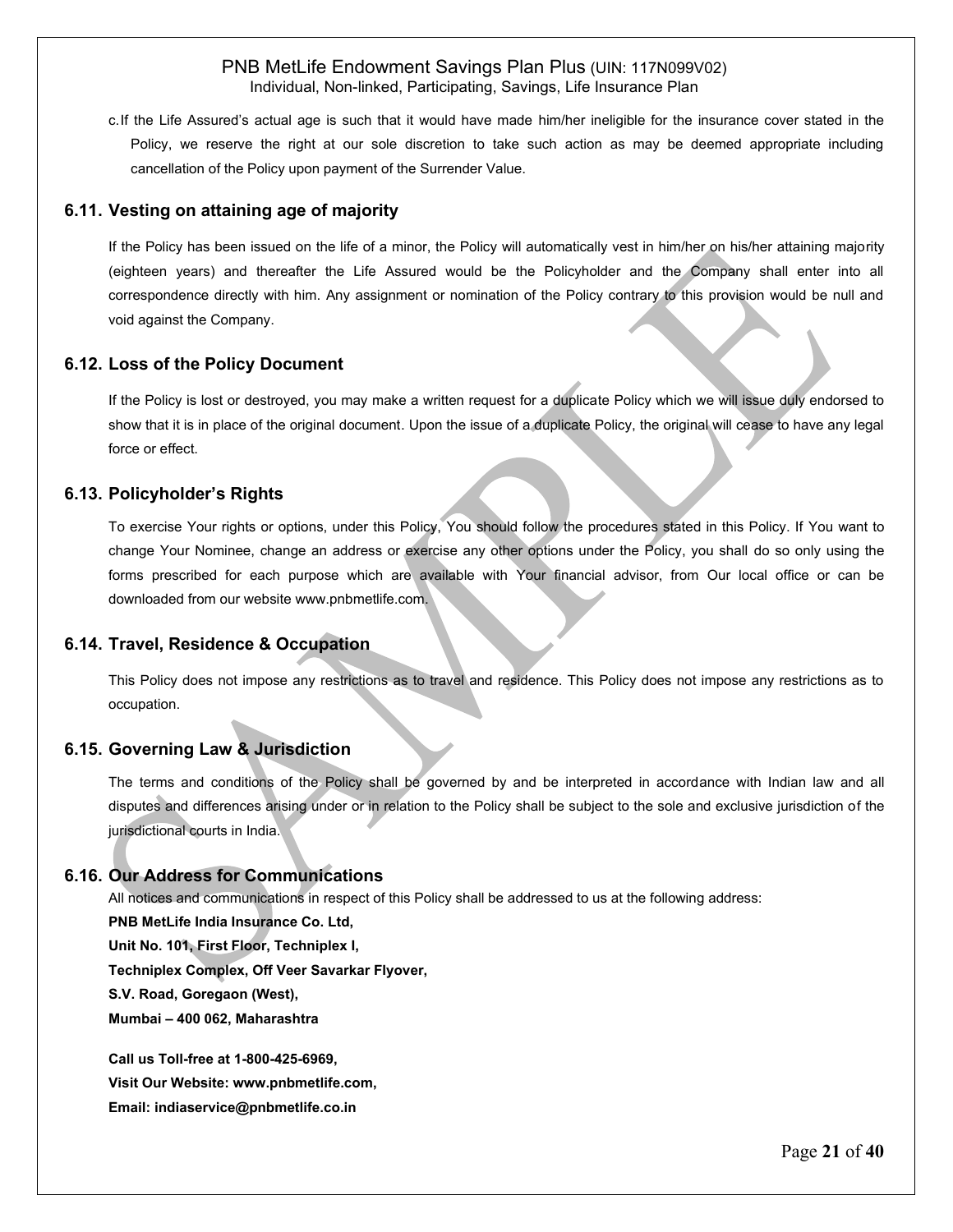## **7. Part G**

### **GRIEVANCE REDRESSAL MECHANISM & OMBUDSMAN DETAILS**

### **7.1. Grievance Redressal Mechanism**

In case You have any query or complaint or grievance, You may approach Our office at the following address:

#### **Level 1**

For any complaint/grievance, approach any of Our following touch points:

- Call 1800-425-69-69 (Toll free) or 080-26502244
- **Email a[t india\\_grievancecell@pnbmetlife.co.in](mailto:india_grievancecell@pnbmetlife.co.in)**
- Write to

#### **Customer Service Department,**

**1st Floor, Techniplex -1, Techniplex Complex, Off Veer Savarkar Flyover, Goregaon (West), Mumbai – 400062. Phone: +91-22-41790000, Fax: +91-22-41790203**

- Online through Our website [www.pnbmetlife.com](http://www.pnbmetlife.com/)
- **.** Our nearest PNB MetLife branch across the country

#### **Level 2:**

In case not satisfied with the resolution provided by the above touch points, or have not received any response within 10 days, You may

- Write to Our Grievance Redressal Officer at [gro@pnbmetlife.co.in](mailto:gro@pnbmetlife.co.in) or
- Send a letter to

**PNB MetLife India Insurance Co. Ltd,**

**Platinum Towers, 4th Floor, Sohna Road,** 

**Sector - 47, Gurgaon – 122002**

Please address Your queries or complaints to our customer services department, and Your grievances to our grievance redressal officer on the address referred above, who are authorized to review Your queries or complaints or grievances and address the same. Please note that only an officer duly authorized by Us has the authority to resolve Your queries or complaints or grievances. We shall in no way be responsible, or liable, or bound by, any replies or communications or undertakings, given by or received from, any financial advisor or any employee who was involved in selling You this Policy.

#### **Level 3:**

If You are not satisfied with the response or do not receive a response from Us within fifteen (15) days, You may approach the IRDAI Grievance Cell Centre (IGCC) on the following contact details:

- Online : You can register Your complaint online at [http://www.igms.irda.gov.in](http://www.igms.irda.gov.in/)
- By Post : You can write or fax Your complaints to

**Consumer Affairs Department Insurance Regulatory and Development Authority of India Sy No. 115/1, Financial District, Nanakramguda, Gachibowli, Hyderabad – 500032, Telangana**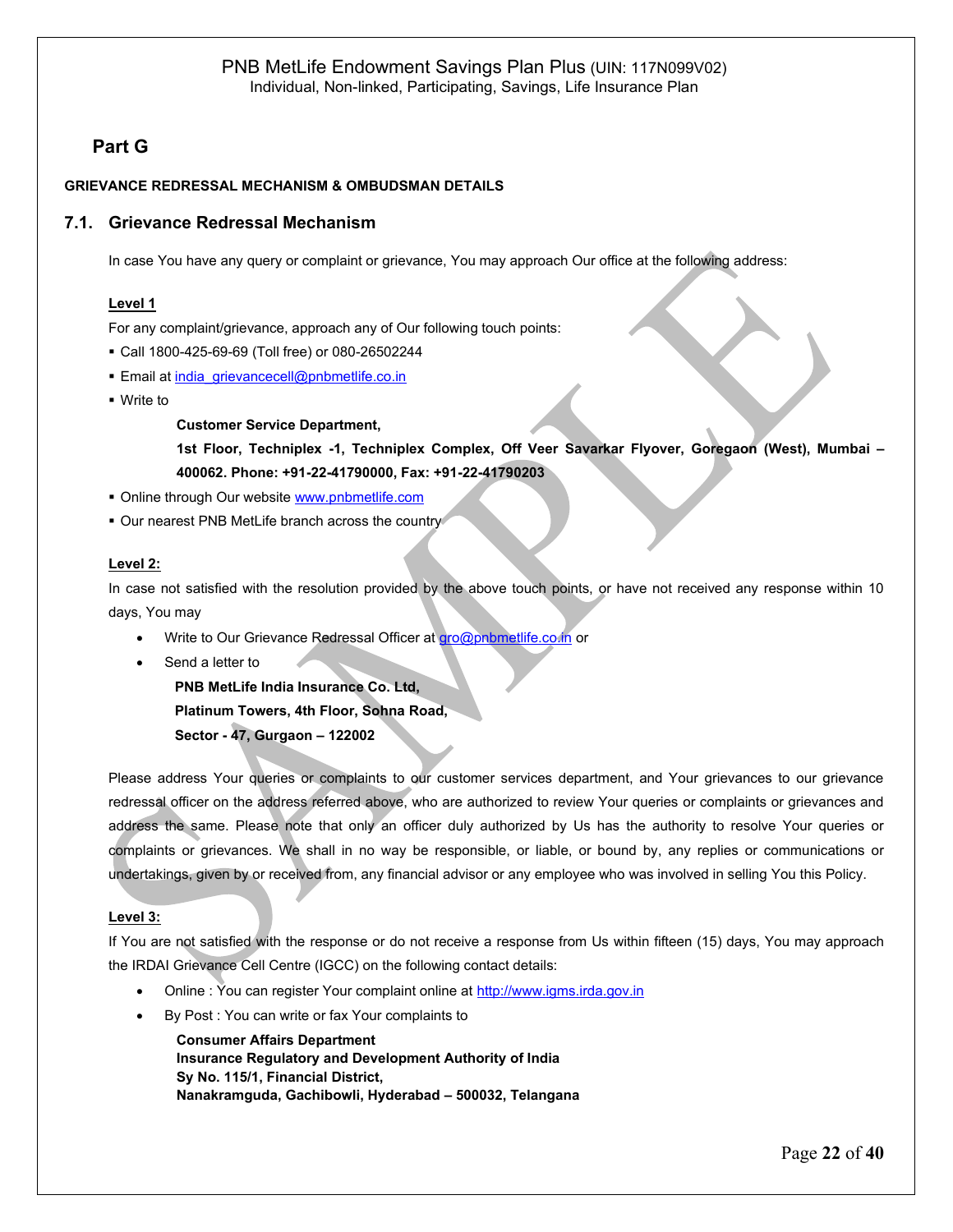- By E-mail : E-mail ID[: complaints@irda.gov.in](mailto:complaints@irda.gov.in)
- By Phone : 1800 4254 732

In case You are not satisfied with the decision/resolution, You may approach the Insurance Ombudsman at the address in the list of Ombudsman below, if Your grievance pertains to:

- Insurance claim that has been rejected or dispute of a claim on legal construction of the Policy;
- Delay in settlement of claim;
- any partial or total repudiation of claims by Us;
- Dispute with regard to premium; or
- Misrepresentation of terms and conditions of the Policy;
- Policy servicing related grievances against Us or Our agent/intermediary;
- Issuance of Policy in non-conformity with the proposal form;
- Non-issuance of the Policy after receipt of premium;or
- Any other matter resulting from the violation of provisions of the Insurance Act, 1938 as amended from time to time or the Regulations, circulars, guidelines or instructions issued by the IRDA of India from time to time or the terms and conditions of the Policy, in so far as they relate to issues mentioned above.
- 1) The complaint should be made in writing duly signed by You, Nominee, Assignee or by Your legal heirs with full name, address and contact information of the complainant, the details of our branch or office against whom the complaint is made, the facts giving rise to the complaint, supported by documents, the nature and extent of the loss caused to the complainant and the relief sought from the Insurance Ombudsman. Per Rule 14(3) of the Insurance Ombudsman Rules, 2017 (Rules), a complaint to the Insurance Ombudsman can be made if the complainant makes a written representation to the Insurer and either the Insurer rejected the complaint or the complainant did not receive any reply within one month after the Insurer received the complaint, or the complainant is not satisfied with the reply given to him by the Insurer. Further, such a complaint to the Insurance Ombudsman can be made and filed, within one year
	- after the order of the Insurer rejecting the representation is received; or
	- after receipt of decision of the Insurer which is not to the satisfaction of the complainant;
	- after expiry of a period of one month from the date of sending the written representation to the Insurer if the Insurer fails to furnish reply to the complainant.
- 2) The Insurance Ombudsman shall be empowered to condone the delay in such cases as he may consider necessary, after calling for objections of the Insurer against the proposed condonation and after recording reasons for condoning the delay and in case the delay is condoned, the date of condonation of delay shall be deemed to be the date of filing of the complaint, for further proceedings under these Rules.
- 3) No complaint before the Insurance Ombudsman shall be maintainable on the same subject matter on which proceedings are pending before or disposed of by any court or consumer forum or arbitrator.

| <b>CONTACT</b><br><b>LOCATION</b> | <b>CONTACT DETAILS</b>                                                                                                    | <b>JURISDICTION</b>                                                               |
|-----------------------------------|---------------------------------------------------------------------------------------------------------------------------|-----------------------------------------------------------------------------------|
| <b>AHMEDABAD</b>                  | Jeevan Prakash Building, 6th floor,<br>Tilak Marg, Relief Road,<br>Ahmedabad $-380001$ .<br>Tel.:- 079-25501201/02/05/06. | State of Gujarat, Union Territories of Dadra &<br>Nagar Haveli and Daman and Diu. |

### **7.2. List of Insurance Ombudsman**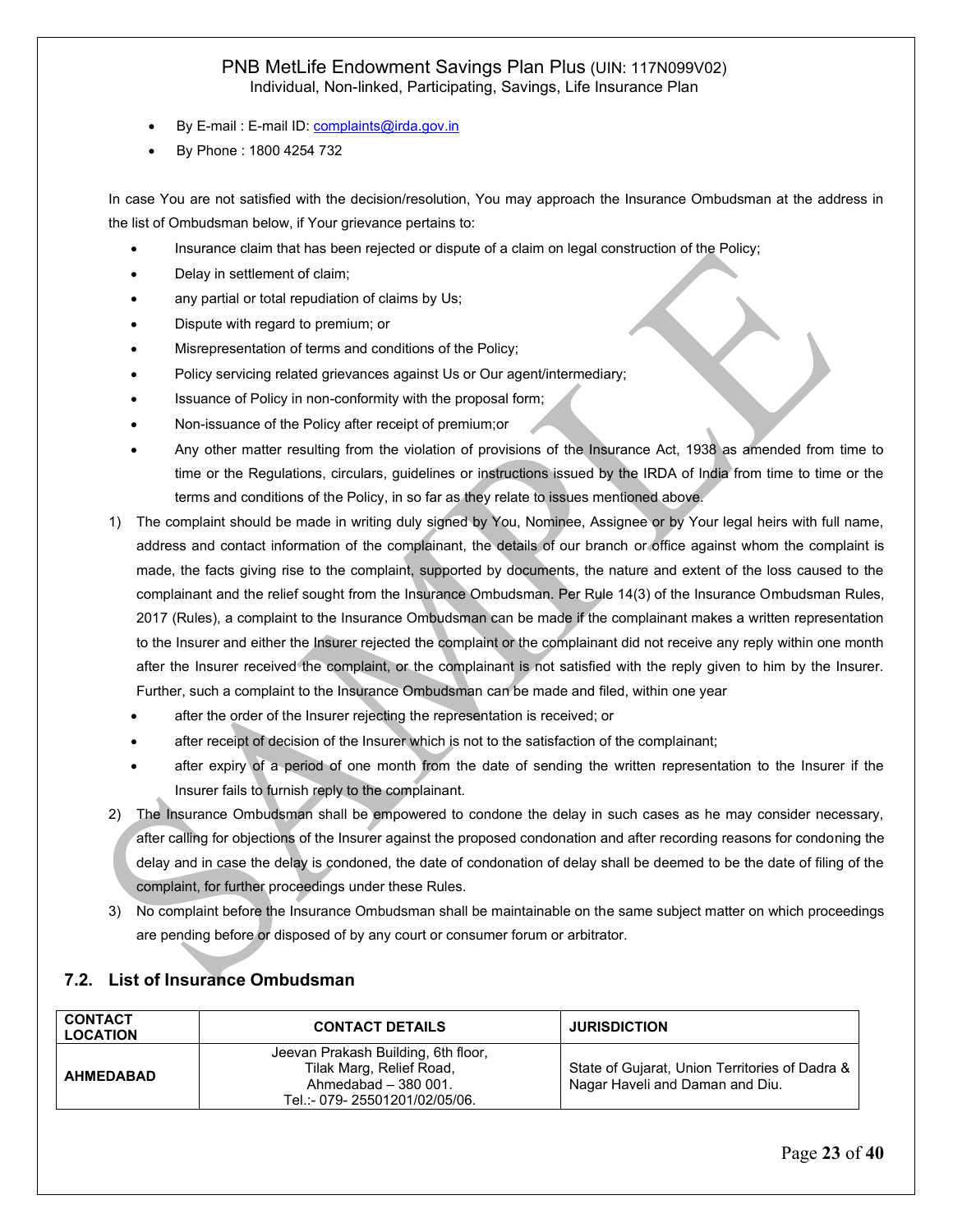|                     | Email: bimalokpal.ahmedabad@ecoi.co.in                                                                                                                                                                                      |                                                                                                                                                                                                                                                              |
|---------------------|-----------------------------------------------------------------------------------------------------------------------------------------------------------------------------------------------------------------------------|--------------------------------------------------------------------------------------------------------------------------------------------------------------------------------------------------------------------------------------------------------------|
| <b>BENGALURU</b>    | 19/19, Jeevan Soudha Building, PID No. 57-27-N-19<br><b>Ground Floor</b><br>24 <sup>th</sup> Main, J.P. Nagar First Phase,<br>Bengaluru-560 078<br>Tel.: 080 - 26652049/26652048<br>Email: bimalokpal.bengaluru@ecoi.co.in  | State of Karnataka.                                                                                                                                                                                                                                          |
| <b>BHOPAL</b>       | Janak Vihar Complex, 2nd Floor, 6, Malviya Nagar,<br>Opp. Airtel, Near New Market, Bhopal - 462 003.<br>Tel.:- 0755-2769201/202. Fax:- 0755-2769203<br>Email: bimalokpal.bhopal@ecoi.co.in                                  | States of Madhya Pradesh and Chhattisgarh.                                                                                                                                                                                                                   |
| <b>BHUBANESHWAR</b> | 62, Forest park, Bhubneshwar - 751 009.<br>Tel.:- 0674- 2596461/2596455. Fax:- 0674-2596429<br>Email:- bimalokpal.bhubaneswar@ecoi.co.in                                                                                    | State of Orissa.                                                                                                                                                                                                                                             |
| <b>CHANDIGARH</b>   | S.C.O. No. 101-103, 2nd Floor,<br>Batra Building, Sector 17 - D, Chandigarh - 160 017.<br>Tel.:- 0172-2706196, 2706468. Fax:- 0172-2708274<br>Email: bimalokpal.chandigarh@ecoi.co.in                                       | Haryana, Himachal<br><b>States</b><br>of Punjab,<br>Pradesh, Jammu & Kashmir and Union<br>Territory of Chandigarh.                                                                                                                                           |
| <b>CHENNAI</b>      | Fatima Akhtar Court, 4th Floor, 453 (old 312), Anna<br>Salai, Teynampet, Chennai - 600 018.<br>Tel.:- 044-24333668/24335284. Fax:- 044-24333664<br>Email: bimalokpal.chennai@ecoi.co.in                                     | State of Tamil Nadu and Union Territory<br>Pondicherry Town and Karaikal (which is<br>part of Union Territory of Pondicherry).                                                                                                                               |
| <b>DELHI</b>        | 2/2 A, Universal Insurance Building,<br>Asaf Ali Road, New Delhi - 110 002.<br>Tel.:- 011-23232481/23213504.<br>Email: bimalokpal.delhi@ecoi.co.in                                                                          | New Delhi.                                                                                                                                                                                                                                                   |
| <b>ERNAKULAM</b>    | 2 <sup>nd</sup> Floor, Pulinat Building, Opp. Cochin Shipyard, M.G.<br>Road, Ernakulam, Kochi-682 015.<br>Tel.:- 0484 - 2358759 / 2359338. Fax:- 0484 - 2359336<br>Email:- bimalokpal.ernakulam@ecoi.co.in                  | State of Kerala and Union Territory of<br>(a) Lakshadweep<br>(b) Mahe - a part of Union Territory of<br>Pondicherry                                                                                                                                          |
| <b>GUWAHATI</b>     | Jeevan Nivesh' Bldg., 5th Floor, Near. Pan bazar over<br>bridge, S.S. Road, Guwahati - 781001.<br>Tel.:- 0361- 2632204 / 2602205.<br>Email: bimalokpal.guwahati@ecoi.co.in                                                  | States of Assam, Meghalaya, Manipur,<br>Mizoram, Arunachal Pradesh, Nagaland and<br>Tripura.                                                                                                                                                                 |
| <b>HYDERABAD</b>    | 6-2-46, 1st floor, "Moin Court", Lane Opp. Saleem<br>Function Palace, A. C. Guards, Lakdi-Ka-Pool,<br>Hyderabad - 500 004.<br>Tel.:- 040- 67504123 / 23312122. Fax:- 040-23376599<br>Email: bimalokpal.hyderabad@ecoi.co.in | State of Andhra Pradesh, Telangana,<br>Union Territory of Yanam which is a part of<br>Territory of Pondicherry.                                                                                                                                              |
| <b>JAIPUR</b>       | Jeevan Nidhi - II Bldg., Gr. Floor, Bhawani Singh<br>Road, Jaipur - 302 005.<br>Tel.: 0141 -2740363<br>Email: bimalokpal.jaipur@ecoi.co.in                                                                                  | State of Rajasthan.                                                                                                                                                                                                                                          |
| <b>KOLKATA</b>      | Hindustan Bldg. Annexe, 4th Floor,<br>4, C.R. Avenue, KOLKATA - 700 072.<br>TEL: 033-22124339/22124340. Fax: 033-22124341<br>Email: bimalokpal.kolkata@ecoi.co.in                                                           | States of West Bengal, Sikkim and Union<br>Territories of Andaman and Nicobar Islands.                                                                                                                                                                       |
| <b>LUCKNOW</b>      | 6th Floor, Jeevan Bhawan, Phase-II, Nawal Kishore<br>Road, Hazratganj, Lucknow-226 001.<br>Tel.:- 0522-2231330/1 Fax:- 0522-2231310<br>Email: bimalokpal.lucknow@ecoi.co.in                                                 | Districts of Uttar Pradesh: Laitpur, Jhansi,<br>Mahoba, Hamirpur, Banda,<br>Chitrakoot,<br>Mirzapur,<br>Allahabad,<br>Sonbhabdra,<br>Fatehpur,<br>Pratapgarh,<br>Jaunpur, Varanasi, Gazipur, Jalaun, Kanpur,<br>Unnao,<br>Lucknow,<br>Sitapur,<br>Lakhimpur, |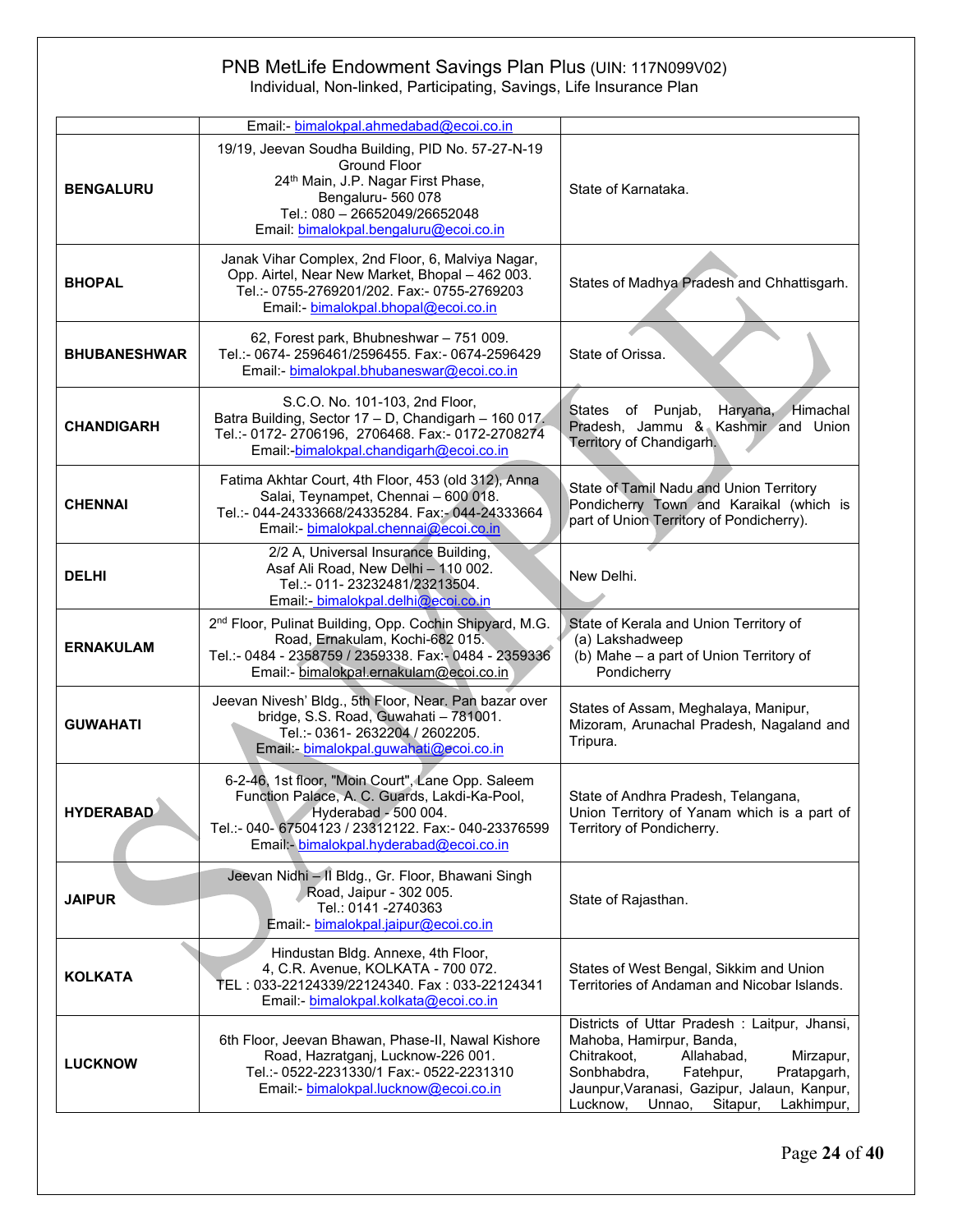|               |                                                                                                                                                                          | Bahraich, Barabanki,<br>Raebareli, Sravasti, Gonda, Faizabad,<br>Amethi, Kaushambi, Balrampur,<br>Basti.<br>Ambedkarnagar, Sultanpur, Maharajgang,<br>Santkabirnagar, Azamgarh, Kushinagar,<br>Deoria,<br>Gorkhpur.<br>Mau.<br>Ghazipur,<br>Chandauli, Ballia, Sidharathnagar.                                                                                                                                                                                     |
|---------------|--------------------------------------------------------------------------------------------------------------------------------------------------------------------------|--------------------------------------------------------------------------------------------------------------------------------------------------------------------------------------------------------------------------------------------------------------------------------------------------------------------------------------------------------------------------------------------------------------------------------------------------------------------|
| <b>MUMBAI</b> | 3rd Floor, Jeevan Seva Annexe, S. V. Road,<br>Santacruz (W), Mumbai - 400 054.<br>Tel.:- 022-26106552/6960, Fax:- 022-26106052<br>Email: bimalokpal.mumbai@ecoi.co.in    | <b>States</b><br>Goa.<br>οf<br>Metropolitan<br>Mumbai<br>Region<br>excluding Navi Mumbai & Thane                                                                                                                                                                                                                                                                                                                                                                   |
| <b>NOIDA</b>  | Bhagwan Sahai Palace, 4th Floor, Main Road, Naya<br>Bans, Sector-15, G.B. Nagar, UP-201301<br>Tel.:- 0120-2514250/52/53<br>Email: bimalokpal.noida@ecoi.co.in            | State of Uttaranchal and the following<br>Districts of Uttar Pradesh: Agra, Aligarh,<br>Bareilly, Bijnor,<br>Budaun,<br>Bagpat,<br>Bulandshehar,<br>Etah, Kanooj, Mainpuri,<br>Meerut.<br>Moradabad.<br>Mathura.<br>Muzaffarnagar, Oraiyya, Pilibhit, Etawah,<br>Farrukhabad, Firozbad, Gautambodhanagar,<br>Ghaziabad, Hardoi, Shahjahanpur, Hapur,<br>Shamli, Rampur, Kashganj, Sambhal,<br>Amroha,<br>Hathras, $\blacksquare$<br>Kanshiramnagar,<br>Saharanpur. |
| <b>PATNA</b>  | Kalpana Arcade Building, 1 <sup>st</sup> Floor, Bazar Samiti Road,<br>Bahadurpur, Patna-800 006<br>Tel.: 0612-2680952<br>Email: bimalokpal.patna@ecoi.co.in              | States of Bihar and Jharkand                                                                                                                                                                                                                                                                                                                                                                                                                                       |
| <b>PUNE</b>   | 3rd Floor, Jeevan Darshan Bldg., C.T.S. No.s. 195 to<br>198, N.C. Kelkar Road, Narayan Peth, Pune - 411 030<br>Tel.: 020 - 41312555<br>Email: bimalokpal.pune@ecoi.co.in | State of Maharashtra, Area of Navi Mumbai<br>and Thane excluding Mumbai Metropolitan<br>Region.                                                                                                                                                                                                                                                                                                                                                                    |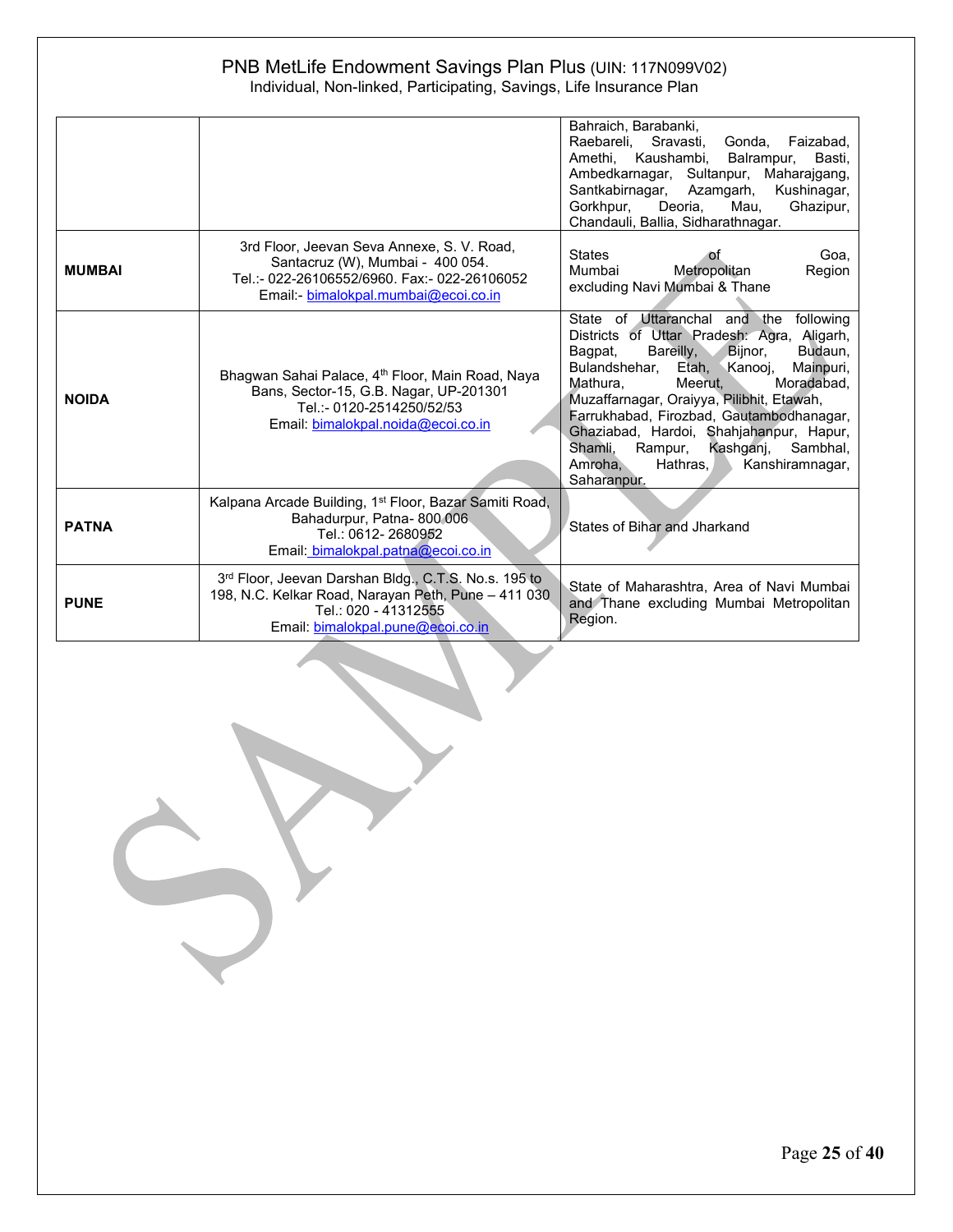## **Annexure A**

### **Section 39, Nomination by policyholder**

- 1. Nomination of a life insurance Policy is as below in accordance with Section 39 of the Insurance Act, 1938 as amended by Insurance Laws (Amendment) Ordinance dtd 26.12.2014. The extant provisions in this regard are as follows:
- 2. The policyholder of a life insurance on his own life may nominate a person or persons to whom money secured by the policy shall be paid in the event of his death.
- 3. Where the nominee is a minor, the policyholder may appoint any person to receive the money secured by the policy in the event of policyholder's death during the minority of the nominee. The manner of appointment is to be laid down by the company.
- 4. Nomination can be made at any time before the maturity of the policy.
- 5. Nomination may be incorporated in the text of the policy itself or may be endorsed on the policy communicated to the company and can be registered by the company in the records relating to the policy.
- 6. Nomination can be cancelled or changed at any time before policy matures, by an endorsement or a further endorsement or a will as the case may be.
- 7. A notice in writing of Change or Cancellation of nomination must be delivered to the company for the company to be liable to such nominee. Otherwise, company will not be liable if a bonafide payment is made to the person named in the text of the policy or in the registered records of the company.
- 8. Fee to be paid to the company for registering change or cancellation of a nomination can be specified by the Authority through Regulations.
- 9. On receipt of notice with fee, the company should grant a written acknowledgement to the policyholder of having registered a nomination or cancellation or change thereof.
- 10. A transfer or assignment made in accordance with Section 38 shall automatically cancel the nomination except in case of assignment to the company or other transferee or assignee for purpose of loan or against security or its reassignment after repayment. In such case, the nomination will not get cancelled to the extent of company's or transferee's or assignee's interest in the policy. The nomination will get revived on repayment of the loan.
- 11. The right of any creditor to be paid out of the proceeds of any policy of life insurance shall not be affected by the nomination.
- 12. In case of nomination by policyholder whose life is insured, if the nominees die before the policyholder, the proceeds are payable to policyholder or his heirs or legal representatives or holder of succession certificate.
- 13. In case nominee(s) survive the person whose life is insured, the amount secured by the policy shall be paid to such survivor(s).
- 14. Where the policyholder whose life is insured nominates his
	- parents or
		- spouse or
		- children or
		- spouse and children
		- or any of them

the nominees are beneficially entitled to the amount payable by the company to the policyholder unless it is proved that policyholder could not have conferred such beneficial title on the nominee having regard to the nature of his title.

If nominee(s) die after the policyholder but before his share of the amount secured under the policy is paid, the share of the expired nominee(s) shall be payable to the heirs or legal representative of the nominee or holder of succession certificate of such nominee(s).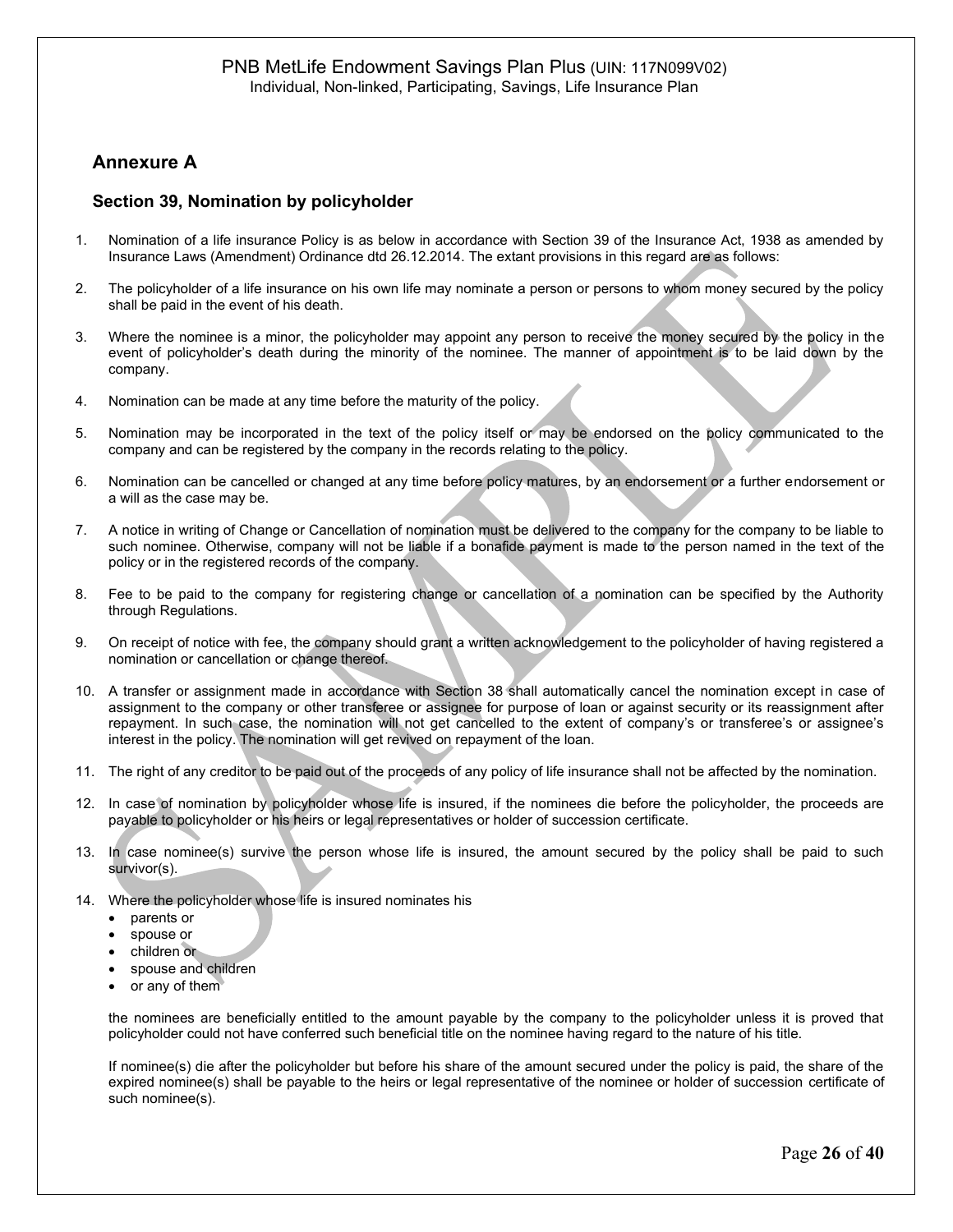- 15. The provisions of sub-section 7 and 8 (13 and 14 above) shall apply to all life insurance policies maturing for payment after the commencement of Insurance Laws (Amendment) Ordinance, 2014 (i.e 26.12.2014).
- 16. If policyholder dies after maturity but the proceeds and benefit of the policy has not been paid to him because of his death, his nominee(s) shall be entitled to the proceeds and benefit of the policy.
- 17. The provisions of Section 39 are not applicable to any life insurance policy to which Section 6 of Married Women's Property Act, 1874 applies or has at any time applied except where before or after Insurance Laws (Ordinance) 2014, a nomination is made in favour of spouse or children or spouse and children whether or not on the face of the policy it is mentioned that it is made under Section 39. Where nomination is intended to be made to spouse or children or spouse and children under Section 6 of MWP Act, it should be specifically mentioned on the policy. In such a case only, the provisions of Section 39 will not apply.

[Disclaimer: This is not a comprehensive list of amendments of Insurance Act, 1938, as amended from time to time and only a simplified version prepared for general information. Policy Holders are advised to refer the Insurance Laws (Amendment) Act 2015 notified in the Official Gazette on 23rd March 2015 for complete and accurate details.]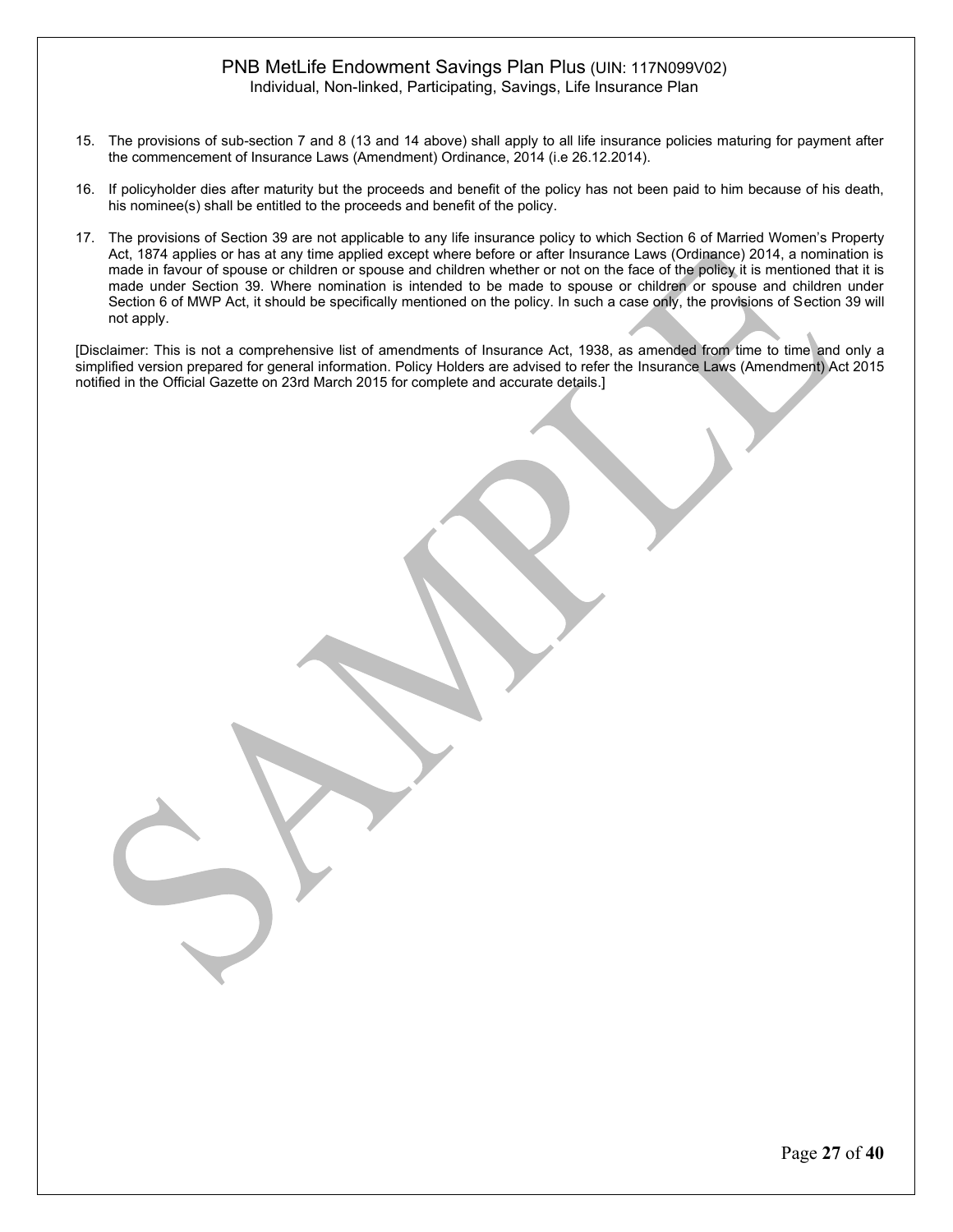# PNB MetLife Endowment Savings Plan Plus (UIN: 117N099V02)

Individual, Non-linked, Participating, Savings, Life Insurance Plan

## **Section 38, Assignment and Transfer of Insurance Policies**

- 1. Assignment or transfer of a policy should be in accordance with Section 38 of the Insurance Act, 1938 as amended by Insurance Laws (Amendment) Ordinance dated 26.12.2014. The extant provisions in this regard are as follows:
- 2. This policy may be transferred/assigned, wholly or in part, with or without consideration.
- 3. An Assignment may be effected in a policy by an endorsement upon the policy itself or by a separate instrument under notice to the Company.
- 4. The instrument of assignment should indicate the fact of transfer or assignment and the reasons for the assignment or transfer, antecedents of the assignee and terms on which assignment is made.
- 5. The assignment must be signed by the transferor or assignor or duly authorized agent and attested by at least one witness.
- 6. The transfer of assignment shall not be operative as against an company until a notice in writing of the transfer or assignment and either the said endorsement or instrument itself or copy there of certified to be correct by both transferor and transferee or their duly authorised agents have been delivered to the company.
- 7. Fee to be paid for assignment or transfer can be specified by the Authority through Regulations.
- 8. On receipt of notice with fee, the company should Grant a written acknowledgement of receipt of notice. Such notice shall be conclusive evidence against the company of duly receiving the notice.
- 9. If the company maintains one or more places of business, such notices shall be delivered only at the place where the policy is being serviced.
- 10. The company may accept or decline to act upon any transfer or assignment or endorsement, if it has sufficient reasons to believe that it is
	- not bonafide or
	- not in the interest of the policyholder or
	- not in public interest or
	- is for the purpose of trading of the insurance policy.
- 11. Before refusing to act upon endorsement, the Company should record the reasons in writing and communicate the same in writing to Policyholder within 30 days from the date of policyholder giving a notice of transfer or assignment
- 12. In case of refusal to act upon the endorsement by the Company, any person aggrieved by the refusal may prefer a claim to IRDAI within 30 days of receipt of the refusal letter from the Company.
- 13. The priority of claims of persons interested in an insurance policy would depend on the date on which the notices of assignment or transfer is delivered to the company; where there are more than one instruments of transfer or assignment, the priority will depend on dates of delivery of such notices. Any dispute in this regard as to priority should be referred to Authority.
- 14. Every assignment or transfer shall be deemed to be absolute assignment or transfer and the assignee or transferee shall be deemed to be absolute assignee or transferee, except
	- (a) where assignment or transfer is subject to terms and conditions of transfer or assignment OR
	- (b) where the transfer or assignment is made upon condition that
		- (i) the proceeds under the policy shall become payable to policyholder or nominee(s) in the event of assignee or transferee dying before the insured OR
		- (ii) the insured surviving the term of the policy

Such conditional assignee will not be entitled to obtain a loan on policy or surrender the policy. This provision will prevail notwithstanding any law or custom having force of law which is contrary to the above position.

- 15. In other cases, the company shall, subject to terms and conditions of assignment, recognize the transferee or assignee named in the notice as the absolute transferee or assignee and such person
	- shall be subject to all liabilities and equities to which the transferor or assignor was subject to at the date of transfer or assignment and
	- may institute any proceedings in relation to the policy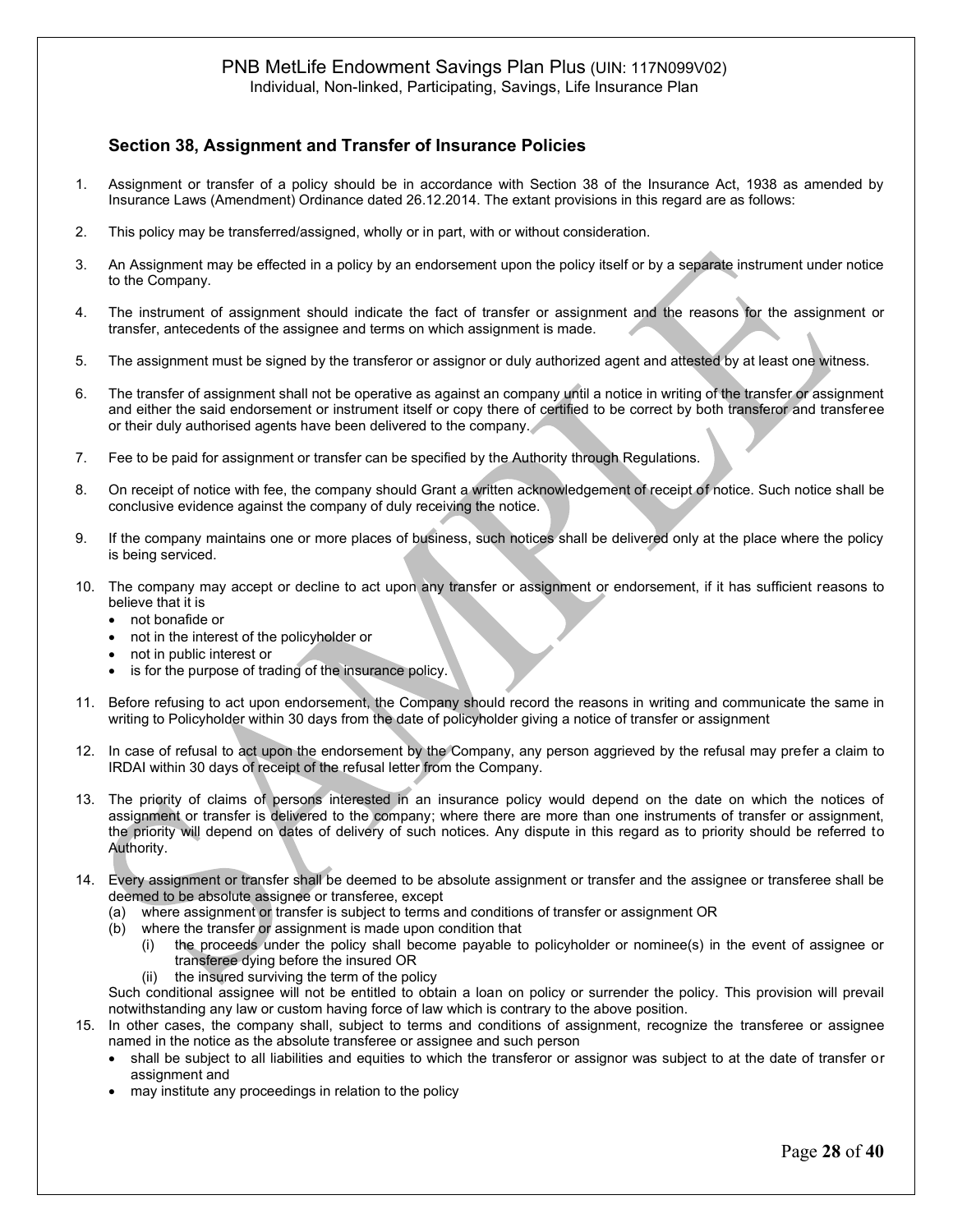• obtain loan under the policy or surrender the policy without obtaining the consent of the transferor or assignor or making him a party to the proceedings

Any rights and remedies of an assignee or transferee of a life insurance policy under an assignment or transfer effected before commencement of the Insurance Laws (Amendment) Ordinance, 2014 shall not be affected by this section. [Disclaimer: This is not a comprehensive list of amendments of Insurance Act, 1938, as amended from time to time and only a simplified version prepared for general information. Policy Holders are advised to refer the Insurance Laws (Amendment) Act 2015 notified in the Official Gazette on 23rd March 2015 for complete and accurate details.]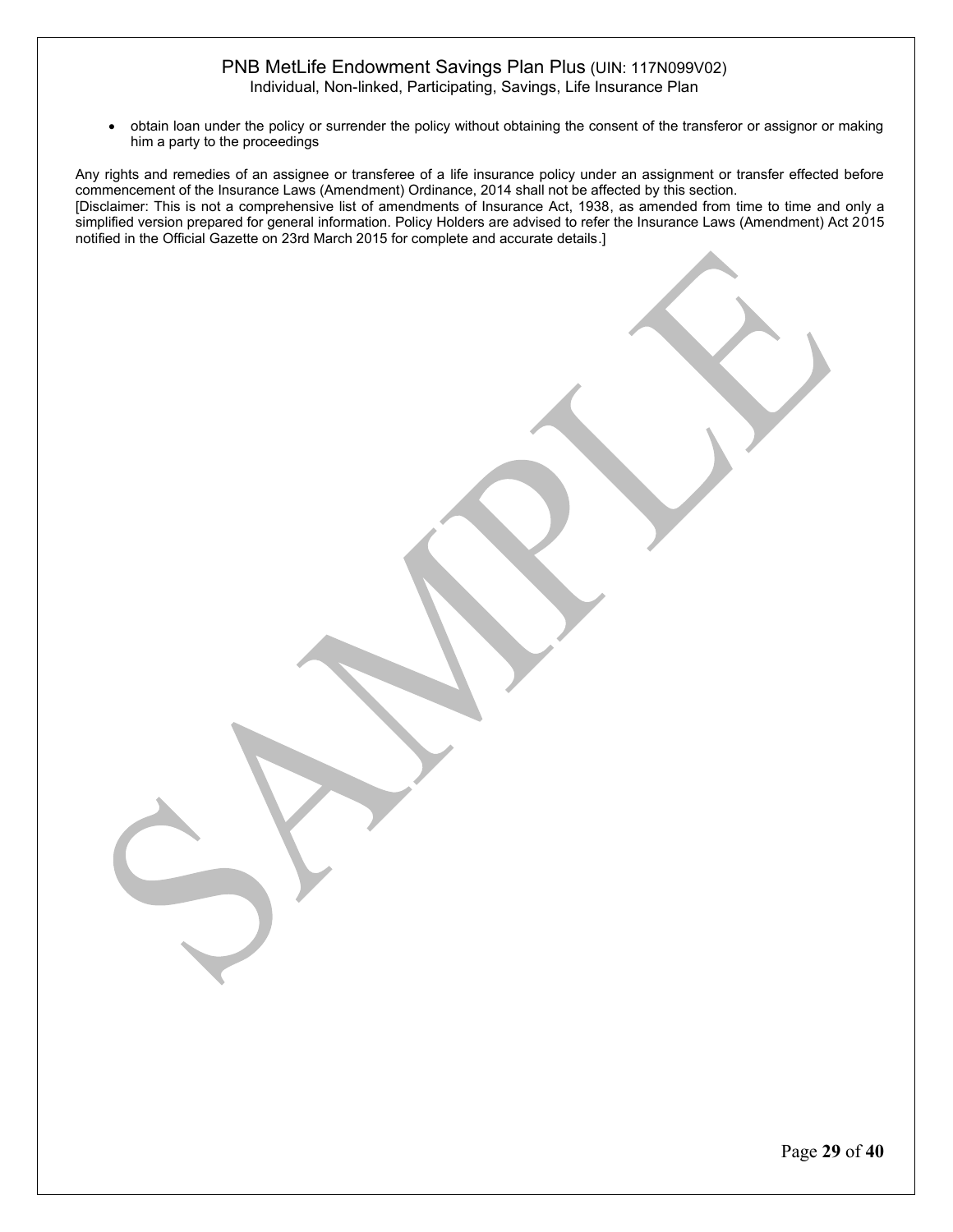### **Section 45, Policy shall not be called in question on the ground of mis-statement after three years**

Provisions regarding policy not being called into question in terms of Section 45 of the Insurance Act, 1938, as amended by Insurance Laws (Amendment) Ordinance dated 26.12.2014 are as follows:

1. No Policy of Life Insurance shall be called in question on any ground whatsoever after expiry of 3 years from

- the date of issuance of policy or
- the date of commencement of risk or
- the date of revival of policy or
- the date of rider to the policy
- whichever is later.
- 2. On the ground of fraud, a policy of Life Insurance may be called in question within 3 years from
	- the date of issuance of policy or
	- the date of commencement of risk or
	- the date of revival of policy or
	- the date of rider to the policy
	- whichever is later.

For this, the company should communicate in writing to the insured or legal representative or nominee or assignees of insured, as applicable, mentioning the ground and materials on which such decision is based.

- 3. Fraud means any of the following acts committed by insured or by his agent, with the intent to deceive the company or to induce the company to issue a life insurance policy:
	- The suggestion, as a fact of that which is not true and which the insured does not believe to be true;
	- The active concealment of a fact by the insured having knowledge or belief of the fact;
	- Any other act fitted to deceive; and
	- Any such act or omission as the law specifically declares to be fraudulent.
- 4. Mere silence is not fraud unless, depending on circumstances of the case, it is the duty of the insured or his agent keeping silence to speak or silence is in itself equivalent to speak.
- 5. No Company shall repudiate a life insurance Policy on the ground of Fraud, if the Insured / beneficiary can prove that the misstatement was true to the best of his knowledge and there was no deliberate intention to suppress the fact or that such mis-statement of or suppression of material fact are within the knowledge of the company. Onus of disproving is upon the policyholder, if alive, or beneficiaries.
- 6. Life insurance Policy can be called in question within 3 years on the ground that any statement of or suppression of a fact material to expectancy of life of the insured was incorrectly made in the proposal or other document basis which policy was issued or revived or rider issued. For this, the company should communicate in writing to the insured or legal representative or nominee or assignees of insured, as applicable, mentioning the ground and materials on which decision to repudiate the policy of life insurance is based.
- 7. In case repudiation is on ground of mis-statement and not on fraud, the premium collected on policy till the date of repudiation shall be paid to the insured or legal representative or nominee or assignees of insured, within a period of 90 days from the date of repudiation. However, the payment will be as per IRDAI direction/Regulation/Circular from time to time.
- 8. Fact shall not be considered material unless it has a direct bearing on the risk undertaken by the company. The onus is on company to show that if the company had been aware of the said fact, no life insurance policy would have been issued to the insured.
- 9. The company can call for proof of age at any time if he is entitled to do so and no policy shall be deemed to be called in question merely because the terms of the policy are adjusted on subsequent proof of age of life insured. So, this Section will not be applicable for questioning age or adjustment based on proof of age submitted subsequently.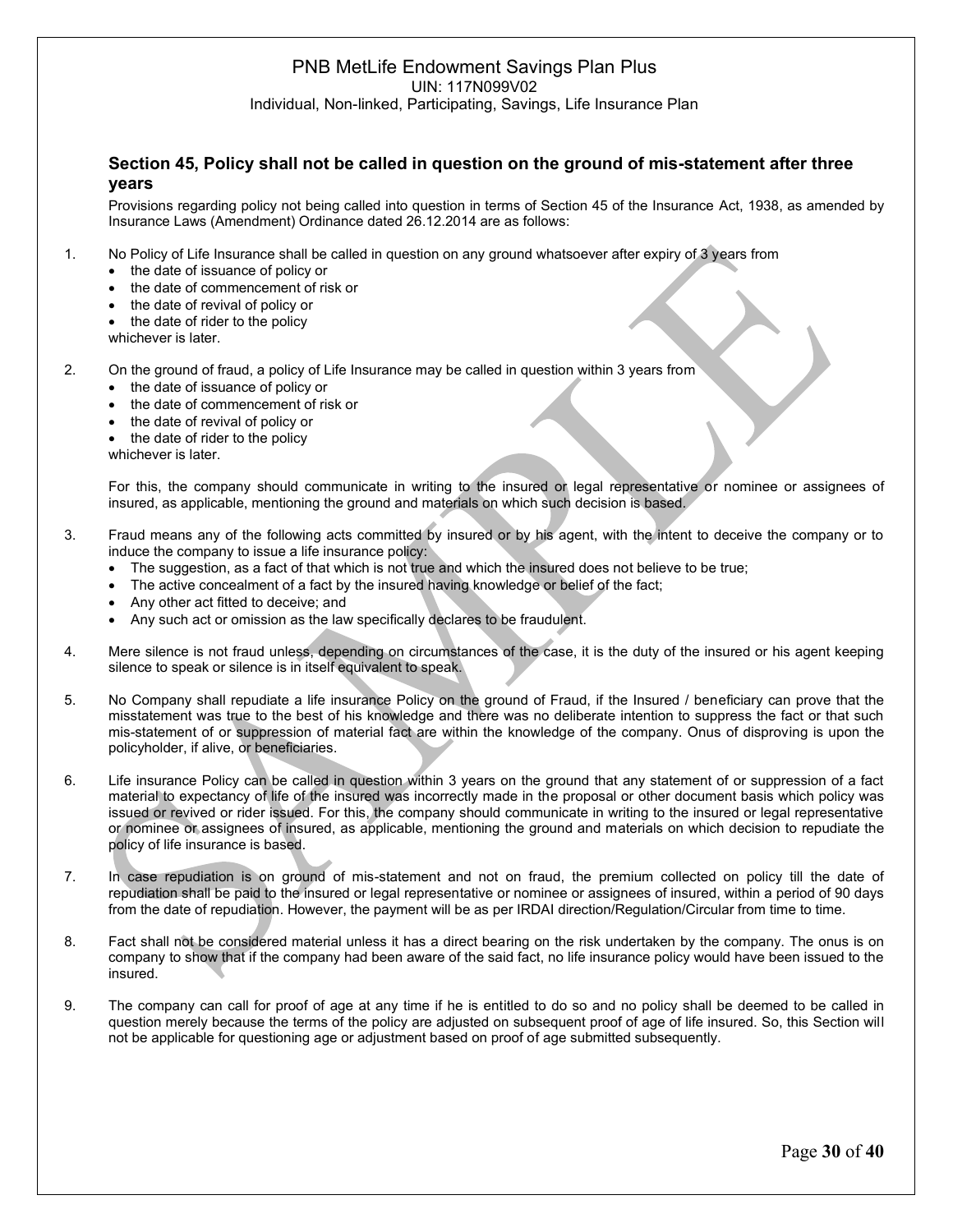### PNB MetLife Endowment Savings Plan Plus UIN: 117N099V02

#### Individual, Non-linked, Participating, Savings, Life Insurance Plan

[Disclaimer: This is not a comprehensive list of amendments of Insurance Act, 1938, as amended from time to time and only a simplified version prepared for general information. Policy Holders are advised to refer the Insurance Laws (Amendment) Act 2015 notified in the Official Gazette on 23rd March 2015 for complete and accurate details.

#### **Appendix – A**

#### **Definitions and Exclusions of Critical Illness Benefit**

1. Cancer of Specified Severity

A malignant tumor characterized by the uncontrolled growth and spread of malignant cells with invasion and destruction of normal tissues. This diagnosis must be supported by histological evidence of malignancy. The term cancer includes leukemia, lymphoma and sarcoma.

The following are excluded:

i. All tumors which are histologically described as carcinoma in situ, benign, pre-malignant, borderline malignant, low malignant potential, neoplasm of unknown behavior, or non-invasive, including but not limited to: Carcinoma in situ of breasts, Cervical dysplasia CIN-1, CIN - 2 and CIN-3.

ii. Any non-melanoma skin carcinoma unless there is evidence of metastases to lymph nodes or beyond;

iii. Malignant melanoma that has not caused invasion beyond the epidermis;

iv. All tumors of the prostate unless histologically classified as having a Gleason score greater than 6 or having progressed to at least clinical TNM classification T2N0M0

v. All Thyroid cancers histologically classified as T1N0M0 (TNM Classification) or below;

vi. Chronic lymphocytic leukaemia less than RAI stage 3

vii. Non-invasive papillary cancer of the bladder histologically described as TaN0M0 or of a lesser classification,

viii. All Gastro-Intestinal Stromal Tumors histologically classified as T1N0M0 (TNM Classification) or below and with mitotic count of less than or equal to 5/50 HPFs;

2. First Heart Attack

The first occurrence of heart attack or myocardial infarction, which means the death of a portion of the heart muscle as a result of inadequate blood supply to the relevant area. The diagnosis for Myocardial Infarction should be evidenced by all of the following criteria:

i. A history of typical clinical symptoms consistent with the diagnosis of acute myocardial infarction (For e.g. typical chest pain)

ii. New characteristic electrocardiogram changes

iii. Elevation of infarction specific enzymes, Troponins or other specific biochemical markers.

The following are excluded:

i. Other acute Coronary Syndromes

ii. Any type of angina pectoris

iii. A rise in cardiac biomarkers or Troponin T or I in absence of overt ischemic heart disease OR following an intra-arterial cardiac procedure.

3. Open Chest CABG

The actual undergoing of heart surgery to correct blockage or narrowing in one or more coronary artery(s), by coronary artery bypass grafting done via a sternotomy (cutting through the breast bone) or minimally invasive keyhole coronary artery bypass procedures. The diagnosis must be supported by a coronary angiography and the realization of surgery has to be confirmed by a cardiologist.

The following are excluded:

i. Angioplasty and/or any other intra-arterial procedures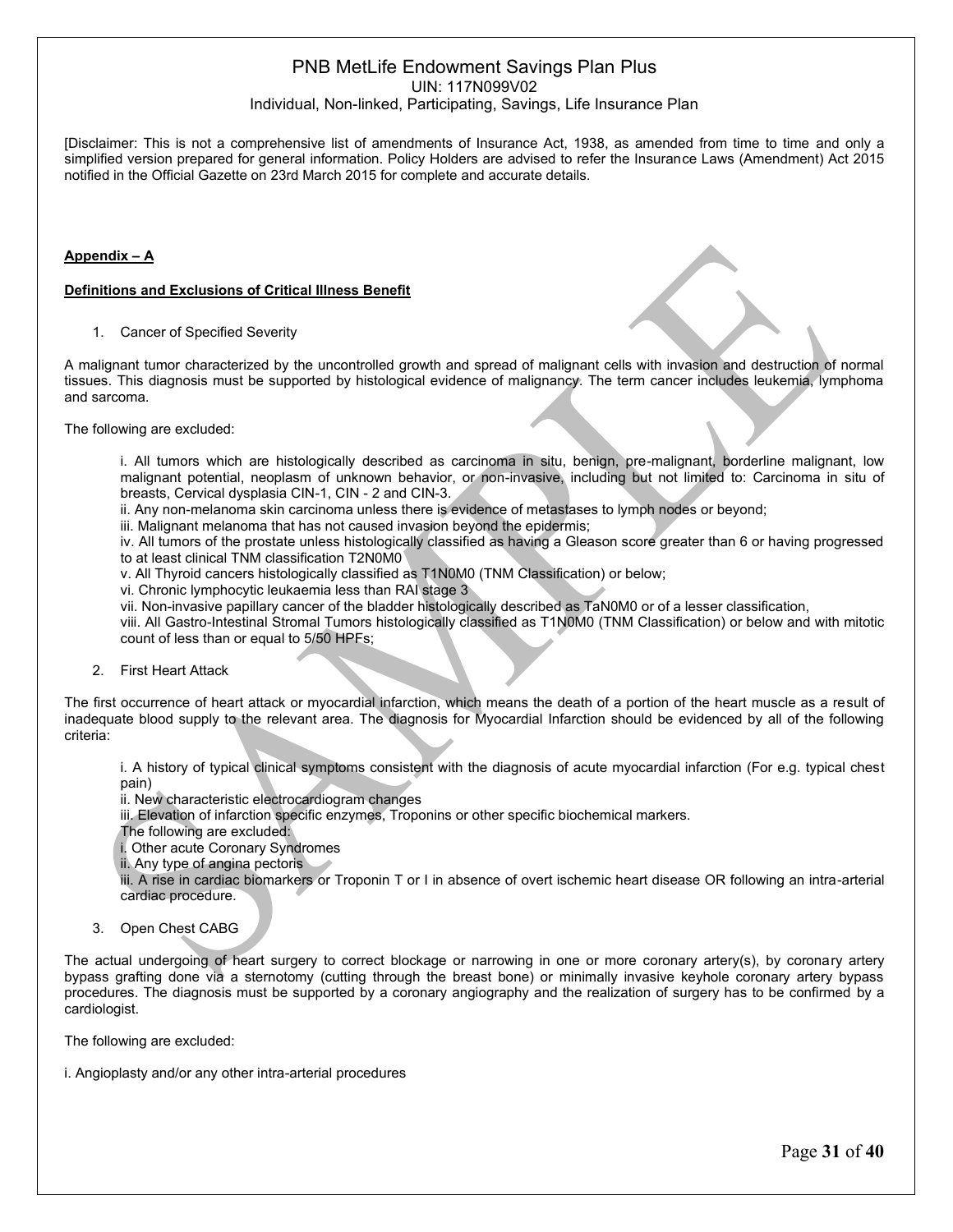#### 4. Open Heart Replacement Or Repair Of Heart Valves

The actual undergoing of open-heart valve surgery is to replace or repair one or more heart valves, as a consequence of defects in, abnormalities of, or disease- affected cardiac valve(s). The diagnosis of the valve abnormality must be supported by an echocardiography and the realization of surgery has to be confirmed by a specialist medical practitioner. Catheter based techniques including but not limited to, balloon valvotomy/valvuloplasty are excluded.

#### 5. Coma of Specified Severity

A state of unconsciousness with no reaction or response to external stimuli or internal needs. This diagnosis must be supported by evidence of all of the following:

- i. no response to external stimuli continuously for at least 96 hours;
- ii. life support measures are necessary to sustain life; and
- iii. permanent neurological deficit which must be assessed at least 30 days after the onset of the coma.

The condition has to be confirmed by a specialist medical practitioner. Coma resulting directly from alcohol or drug abuse is excluded.

6. Kidney Failure Requiring Regular Dialysis

End stage renal disease presenting as chronic irreversible failure of both kidneys to function, as a result of which either regular renal dialysis (haemodialysis or peritoneal dialysis) is instituted or renal transplantation is carried out. Diagnosis has to be confirmed by a specialist medical practitioner.

7. Stroke Resulting In Permanent Symptoms

Any cerebrovascular incident producing permanent neurological sequelae. This includes infarction of brain tissue, thrombosis in an intracranial vessel, haemorrhage and embolisation from an extracranial source. Diagnosis has to be confirmed by a specialist medical practitioner and evidenced by typical clinical symptoms as well as typical findings in CT Scan or MRI of the brain. Evidence of permanent neurological deficit lasting for at least 3 months has to be produced.

The following are excluded:

- i. Transient ischemic attacks (TIA)
- ii. Traumatic injury of the brain
- iii. Vascular disease affecting only the eye or optic nerve or vestibular functions.
- 8. Major Organ / Bone Marrow Transplant

The actual undergoing of a transplant of:

i. One of the following human organs: heart, lung, liver, kidney, pancreas, that resulted from irreversible end-stage failure of the relevant organ, or

ii. Human bone marrow using haematopoietic stem cells. The undergoing of a transplant has to be confirmed by a specialist medical practitioner.

The following are excluded:

- i. Other stem-cell transplants
- ii. Where only islets of Langerhans are transplanted
- 9. Permanent Paralysis of Limbs

Total and irreversible loss of use of two or more limbs as a result of injury or disease of the brain or spinal cord. A specialist medical practitioner must be of the opinion that the paralysis will be permanent with no hope of recovery and must be present for more than 3 months.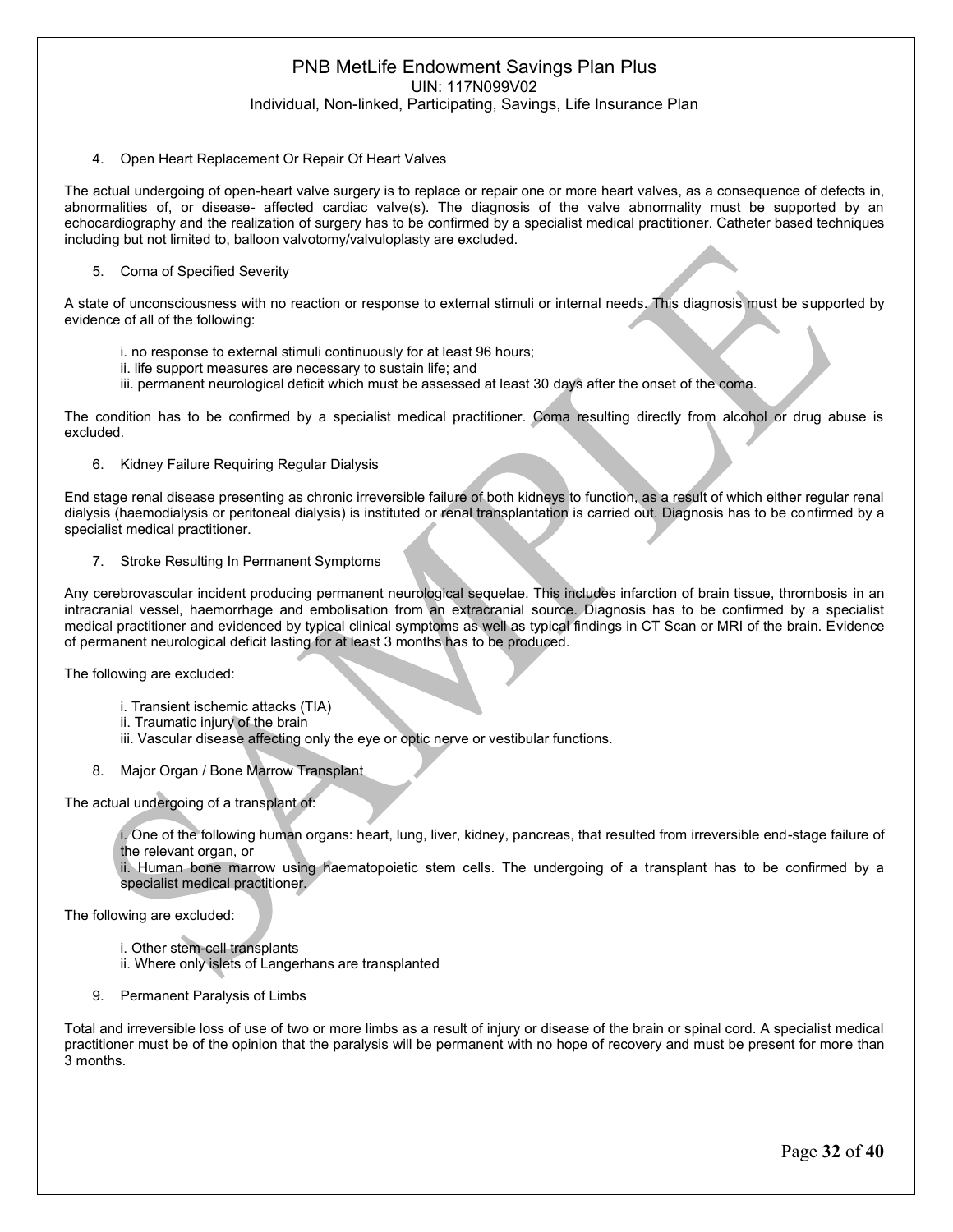#### 10. Motor Neurone Disease

Motor neuron disease diagnosed by a specialist medical practitioner as spinal muscular atrophy, progressive bulbar palsy, amyotrophic lateral sclerosis or primary lateral sclerosis. There must be progressive degeneration of corticospinal tracts and anterior horn cells or bulbar efferent neurons. There must be current significant and permanent functional neurological impairment with objective evidence of motor dysfunction that has persisted for a continuous period of at least 3 months.

11. Multiple Sclerosis with Permanent Symptoms

The unequivocal diagnosis of Definite Multiple Sclerosis confirmed and evidenced by all of the following:

i. investigations including typical MRI findings which unequivocally confirm the diagnosis to be multiple sclerosis and ii. there must be current clinical impairment of motor or sensory function, which must have persisted for a continuous period of at least 6 months.

Other causes of neurological damage such as SLE are excluded.

#### 12. Blindness

Total, permanent and irreversible loss of all vision in both eyes as a result of illness or accident. The Blindness is evidenced by:

- i. corrected visual acuity being 3/60 or less in both eyes or ;
- ii. the field of vision being less than 10 degrees in both eyes.

The diagnosis of blindness must be confirmed and must not be correctable by aids or surgical procedure.

#### 13. Apallic Syndrome

A vegetative state is absence of responsiveness and awareness due to dysfunction of the cerebral hemispheres, with the brain stem, controlling respiration and cardiac functions, remaining intact. The definite diagnosis must be evidenced by all of the following:

- i. Complete unawareness of the self and the environment
- ii. Inability to communicate with others
- iii. No evidence of sustained or reproducible behavioral responses to external stimuli
- iv. Preserved brain stem functions
- v. The diagnosis must be confirmed by a Consultant Neurologist and the condition must be medically documented for at least one month without any clinical improvement.
- 14. Benign Brain Tumour

Benign brain tumor is defined as a life threatening, non-cancerous tumor in the brain, cranial nerves or meninges within the skull. The presence of the underlying tumor must be confirmed by imaging studies such as CT scan or MRI.

This brain tumor must result in at least one of the following and must be confirmed by the relevant medical specialist.

i. Permanent Neurological deficit with persisting clinical symptoms for a continuous period of at least 90 consecutive days or

ii. Undergone surgical resection or radiation therapy to treat the brain tumor.

#### The following conditions are excluded:

Cysts, Granulomas, malformations in the arteries or veins of the brain, hematomas, abscesses, pituitary tumors, tumors of skull bones and tumors of the spinal cord.

15. Severe Liver Disease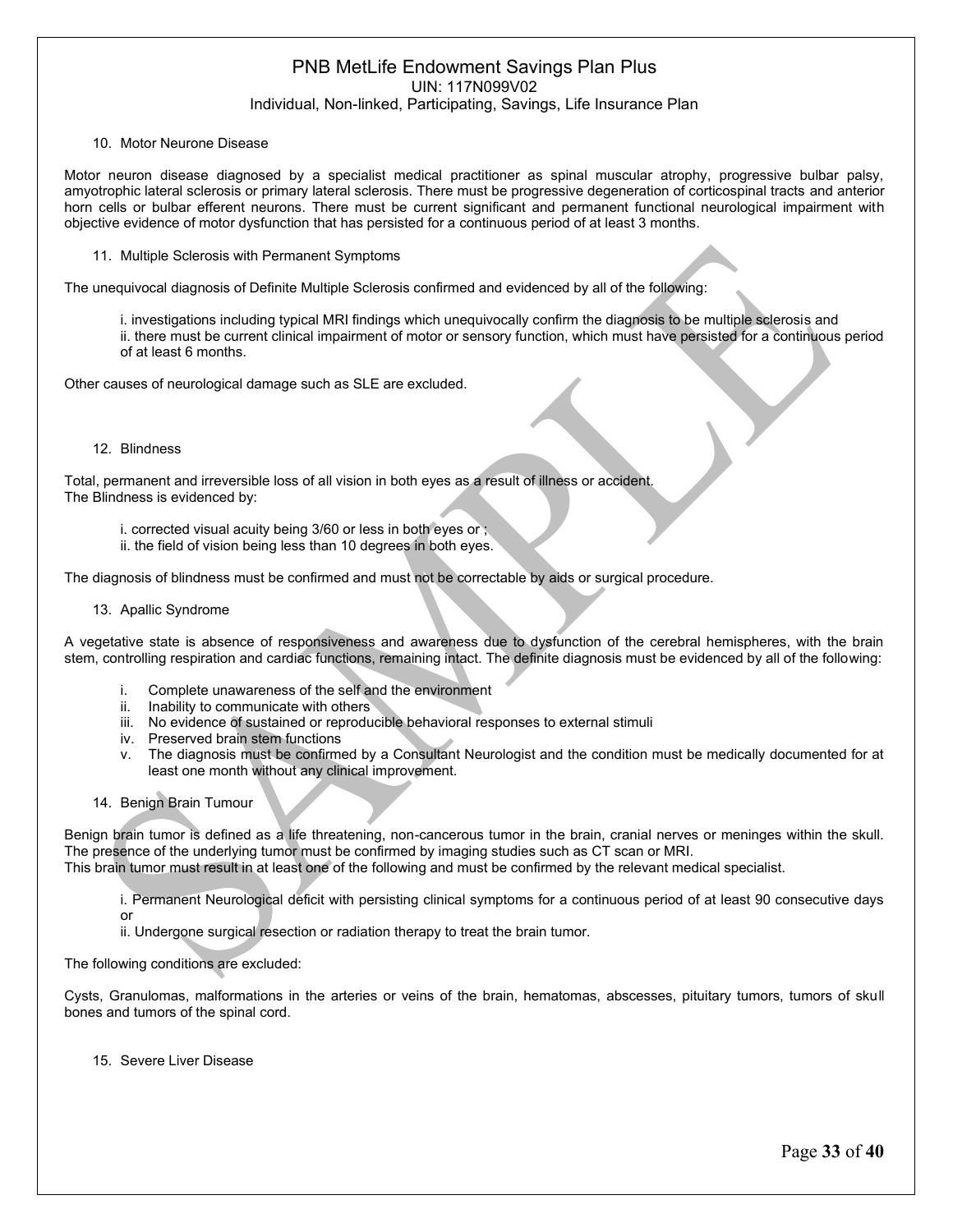Permanent and irreversible failure of liver function that has resulted in all three of the following:

- i. Permanent jaundice; and
- ii. Ascites; and
- iii. Hepatic encephalopathy.

Liver failure secondary to drug or alcohol abuse is excluded.

16. Chronic Lung Disease

End stage lung disease, causing chronic respiratory failure, as confirmed and evidenced by all of the following:

- i. FEV1 test results consistently less than 1 litre measured on 3 occasions 3 months apart; and
- ii. Requiring continuous permanent supplementary oxygen therapy for hypoxemia; and
- iii. Arterial blood gas analysis with partial oxygen pressure of 55mmHg or less (PaO2 < 55mmHg); and
- iv. Dyspnea at rest.
- 17. Third-Degree Burns

There must be third-degree burns with scarring that cover at least 20% of the body's surface area. The diagnosis must confirm the total area involved using standardized, clinically accepted, body surface area charts covering 20% of the body surface area.

18. Loss of Limbs

The physical separation of two or more limbs, at or above the wrist or ankle level limbs as a result of injury or disease. This will include medically necessary amputation necessitated by injury or disease. The separation has to be permanent without any chance of surgical correction. Loss of Limbs resulting directly or indirectly from self-inflicted injury, alcohol or drug abuse is excluded.

19. Major Head Trauma

Accidental head injury resulting in permanent Neurological deficit to be assessed no sooner than 3 months from the date of the accident. This diagnosis must be supported by unequivocal findings on Magnetic Resonance Imaging, Computerized Tomography, or other reliable imaging techniques. The accident must be caused solely and directly by accidental, violent, external and visible means and independently of all other causes.

The Accidental Head injury must result in an inability to perform at least three (3) of the following Activities of Daily Living either with or without the use of mechanical equipment, special devices or other aids and adaptations in use for disabled persons. For the purpose of this benefit, the word "permanent" shall mean beyond the scope of recovery with current medical knowledge and technology.

The Activities of Daily Living are:

- Washing: the ability to wash in the bath or shower (including getting into and out of the bath or shower) or wash satisfactorily by other means;
- ii. Dressing: the ability to put on, take off, secure and unfasten all garments and, as appropriate, any braces, artificial limbs or other surgical appliances;
- iii. Transferring: the ability to move from a bed to an upright chair or wheelchair and vice versa;
- iv. Mobility: the ability to move indoors from room to room on level surfaces;
- Toileting: the ability to use the lavatory or otherwise manage bowel and bladder functions so as to maintain a satisfactory level of personal hygiene;
- vi. Feeding: the ability to feed oneself once food has been prepared and made available.

The following are excluded:

- i. Spinal cord injury
- 20. Surgery of The Aorta -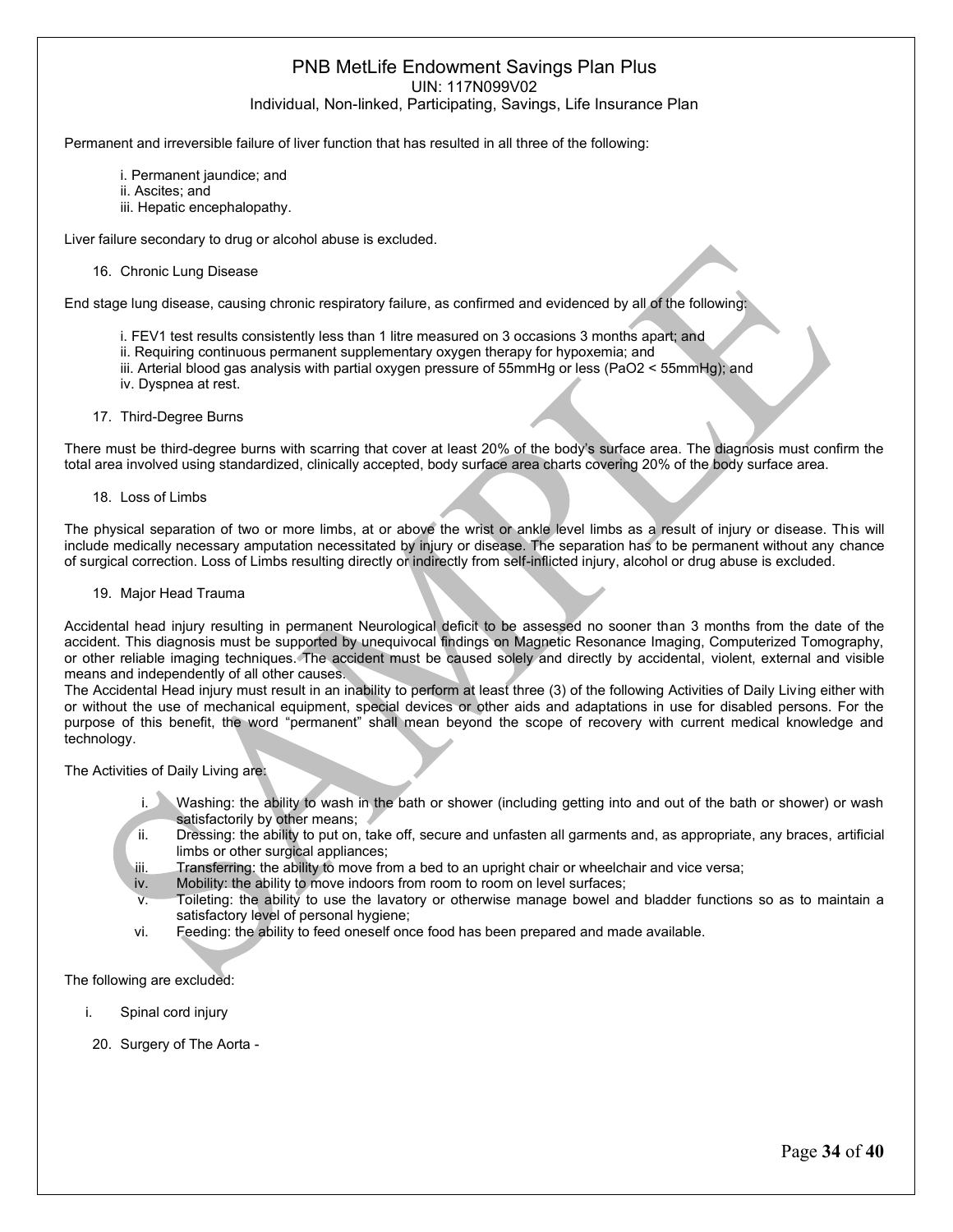# PNB MetLife Endowment Savings Plan Plus

UIN: 117N099V02

Individual, Non-linked, Participating, Savings, Life Insurance Plan

Minimally invasive procedures like endovascular repair are covered under this definition. The surgery must be determined to be medically necessary by a Consultant Surgeon and supported by imaging findings. For the above definition, the following are not covered:

- i. Surgery to any branches of the thoracic or abdominal aorta (including aortofemoral or aortoiliac bypass grafts)
- ii. Surgery of the aorta related to hereditary connective tissue disorders (e.g. Marfan syndrome, Ehlers–Danlos syndrome)
- iii. Surgery following traumatic injury to the aorta
- 21. Alzheimer's Disease

A definite diagnosis of Alzheimer's disease evidenced by all of the following:

- i. Loss of intellectual capacity involving impairment of memory and executive functions (sequencing, organizing, abstracting, and planning), which results in a significant reduction in mental and social functioning
- ii. Personality change
- iii. Gradual onset and continuing decline of cognitive functions
- iv. No disturbance of consciousness
- v. Typical neuropsychological and neuroimaging findings (e.g. CT scan)

The disease must require constant supervision (24 hours daily) [before age 65]. The diagnosis and the need for supervision must be confirmed by a Consultant Neurologist.

For the above definition, the following are not covered:

- Other forms of dementia due to brain or systemic disorders
- 22. Aplastic Anaemia

A definite diagnosis of Aplastic anaemia resulting in severe bone marrow failure with anaemia, neutropenia and thrombocytopenia. The condition must be treated with blood transfusions and, in addition, with at least one of the following:

- i. Bone marrow stimulating agents
- ii. Immunosuppressant
- iii. Bone marrow transplantation

The diagnosis must be confirmed by a Consultant Hematologist and evidenced by bone marrow histology. Temporary or reversible aplastic anemia is excluded and not covered in this Policy.

23. Cardiomyopathy

A definite diagnosis of one of the following primary cardiomyopathies:

- i. Dilated Cardiomyopathy
- ii. Hypertrophic Cardiomyopathy (obstructive or non-obstructive)
- iii. Restrictive Cardiomyopathy
- iv. Arrhythmogenic Right Ventricular Cardiomyopathy

The disease must result in at least one of the following:

- i. Left ventricular ejection fraction (LVEF) of less than 40% measured twice at an interval of at least 3 months.
- ii. Marked limitation of physical activities where less than ordinary activity causes fatigue, palpitation, breathlessness or chest pain (Class III or IV of the New York Heart Association classification) over a period of at least 6 months.
- iii. Implantation of an Implantable Cardioverter Defibrillator (ICD) for the prevention of sudden cardiac death.

The diagnosis must be confirmed by a Consultant Cardiologist and supported by echocardiogram or cardiac MRI. The implantation of an Implantable Cardioverter Defibrillator (ICD) must be determined by a Consultant Cardiologist.

For the above definition, the following are not covered:

i. Secondary (ischemic, valvular, metabolic, toxic or hypertensive) cardiomyopathy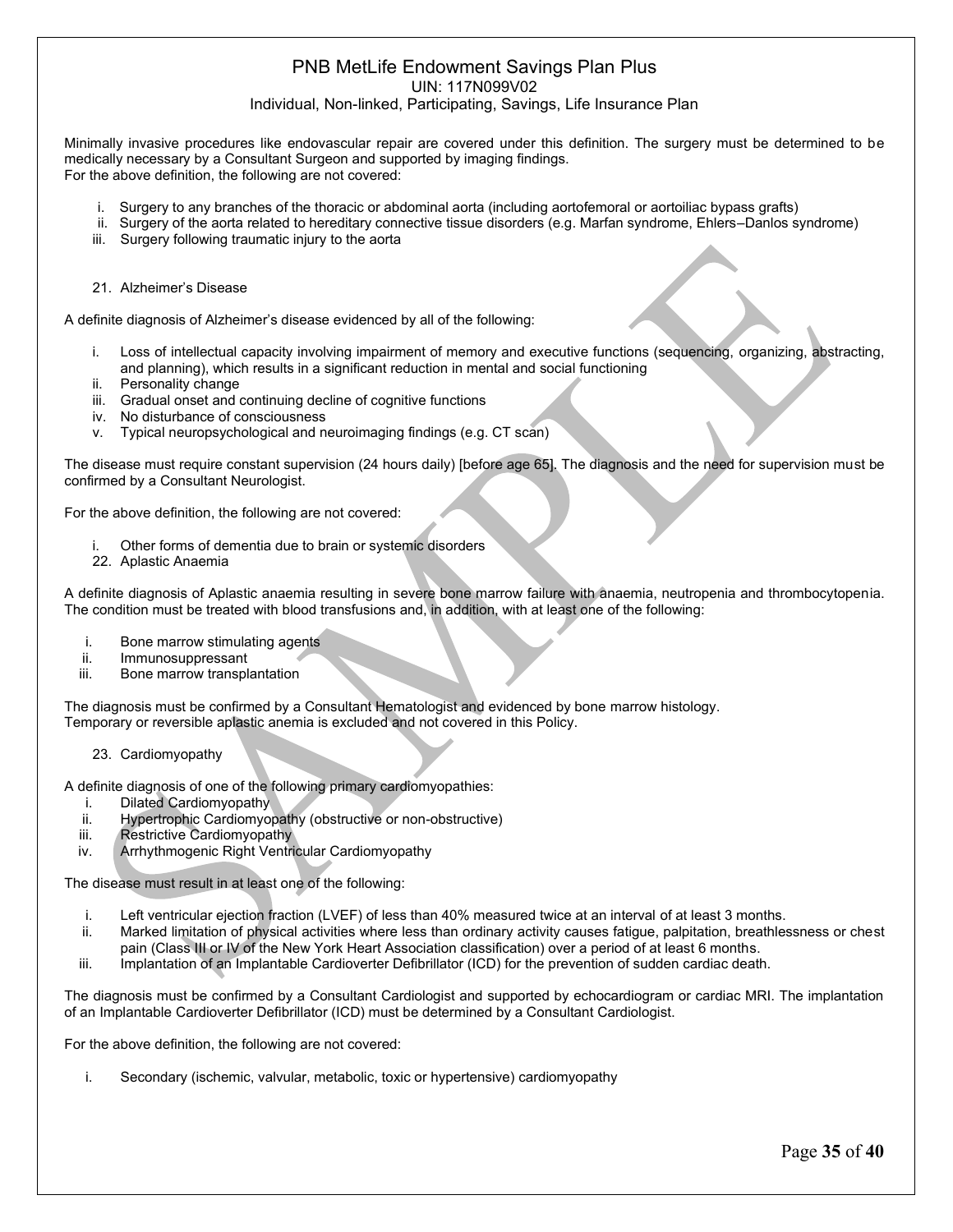### PNB MetLife Endowment Savings Plan Plus UIN: 117N099V02

Individual, Non-linked, Participating, Savings, Life Insurance Plan

- ii. Transient reduction of left ventricular function due to myocarditis
- iii. Cardiomyopathy due to systemic diseases
- iv. Implantation of an Implantable Cardioverter Defibrillator (ICD) due to primary arrhythmias (e.g. Brugada or Long-QT-Syndrome).
	- 24. Deafness

Total and irreversible loss of hearing in both ears as a result of illness or accident. This diagnosis must be supported by pure tone audiogram test and certified by an Ear, Nose and Throat (ENT) specialist. Total means "the loss of hearing to the extent that the loss is greater than 90 decibels across all frequencies of hearing" in both ears.

#### 25. Loss of Speech

Total and irrecoverable loss of the ability to speak as a result of injury or disease to the vocal cords. The inability to speak must be established for a continuous period of 12 months. This diagnosis must be supported by medical evidence furnished by an Ear, Nose, Throat (ENT) specialist.

#### 26. Medullary Cystic Disease

A definite diagnosis of medullary cystic disease evidenced by all of the following:

- i. Ultrasound, MRI or CT scan showing multiple cysts in the medulla and corticomedullary region of both kidneys
- ii. Typical histological findings with tubular atrophy, basement membrane thickening and cyst formation in the corticomedullary junction
- iii. Glomerular filtration rate (GFR) of less than 40 ml/min (MDRD formula)
- iv. The diagnosis must be confirmed by a Consultant Nephrologists.

For the above definition, the following are not covered:

- i. Polycystic kidney disease
- ii. Multicystic renal dysplasia and medullary sponge kidney
- iii. Any other cystic kidney disease
	- 27. Muscular Dystrophy

A group of hereditary degenerative diseases of muscle characterized by weakness and atrophy of muscle without involvement of the nervous system. The diagnosis must be confirmed by a company appointed Registered Medical Practitioner who is a neurologist based on all the following conditions:

- i. Clinical presentation including absence of sensory disturbance, normal cerebro-spinal fluid and mild tendon reflex reduction;
- ii. Characteristic Electromyogram; or
- iii. Clinical suspicion confirmed by muscle biopsy.

The disease must result in a total inability to perform, by oneself, at least 3 out of 6 Activities of Daily Living for a continuous period of at least 3 months with no reasonable chance of recovery.

Activities of Daily Living are:

Washing – the ability to wash in the bath or shower (including getting into and out of the bath or shower) or wash satisfactorily by other means.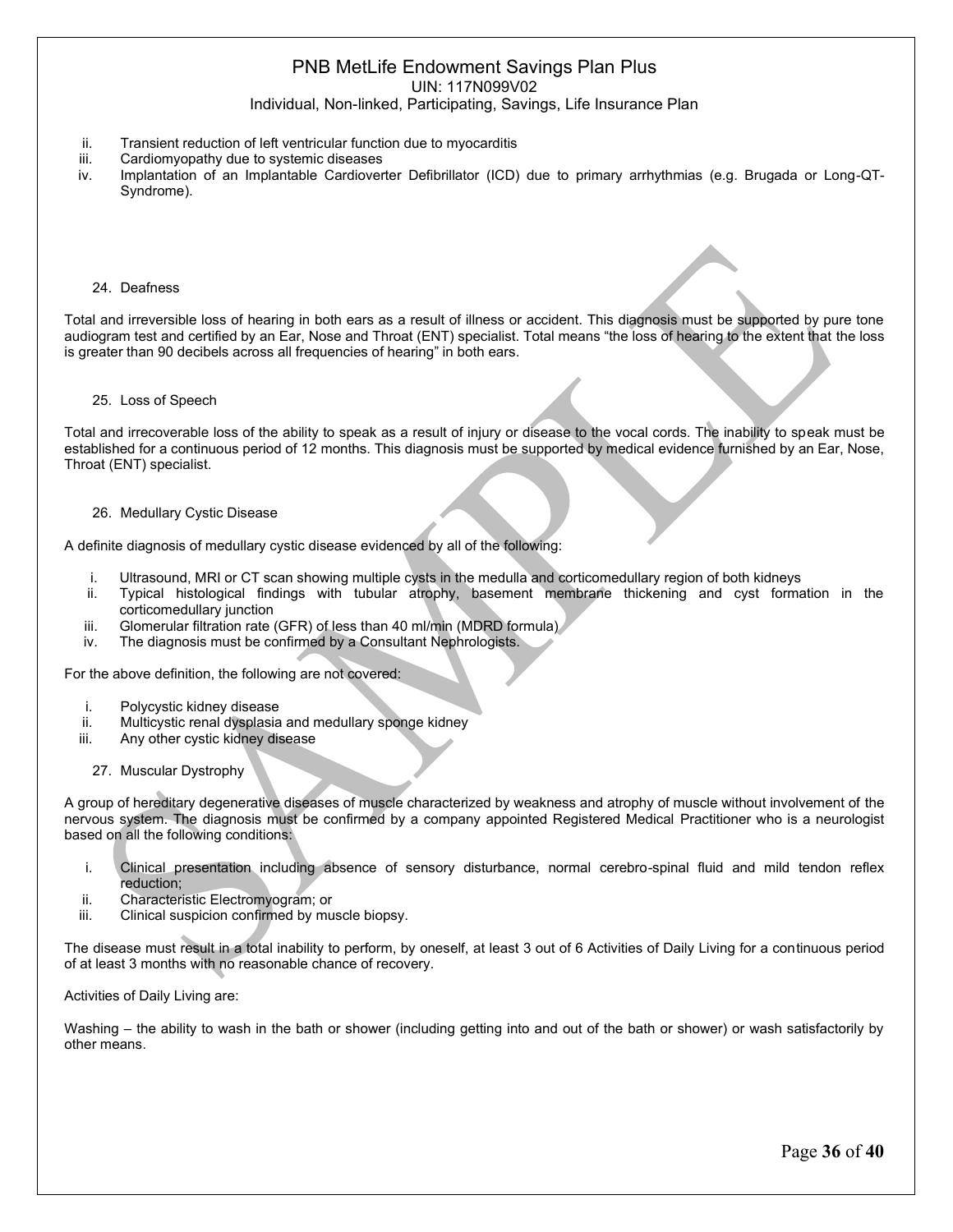#### PNB MetLife Endowment Savings Plan Plus UIN: 117N099V02

Individual, Non-linked, Participating, Savings, Life Insurance Plan

- i. Getting dressed and undressed the ability to put on, take off, secure and unfasten all garments and, if needed, any braces, artificial limbs or other surgical appliances.
- ii. Feeding oneself the ability to feed oneself when food has been prepared and made available.
- iii. Maintaining personal hygiene the ability to maintain a satisfactory level of personal hygiene by using the toilet or otherwise managing bowel and bladder function.
- iv. Getting between rooms the ability to get from room to room on a level floor.
- v. Getting in and out of bed the ability to get out of bed into an upright chair or wheelchair and back again.

The diagnosis must be confirmed by a Consultant Neurologist and supported by electromyography (EMG) and muscle biopsy findings

28. Primary Pulmonary Hypertension

An unequivocal diagnosis of Primary (Idiopathic) Pulmonary Hypertension by a Cardiologist or specialist in respiratory medicine with evidence of right ventricular enlargement and the pulmonary artery pressure above 30 mm of Hg on Cardiac Cauterization. There must be permanent irreversible physical impairment to the degree of at least Class IV of the New York Heart Association Classification of cardiac impairment.

The NYHA Classification of Cardiac Impairment are as follows:

i. Class III: Marked limitation of physical activity. Comfortable at rest, but less than ordinary activity causes symptoms. ii. Class IV: Unable to engage in any physical activity without discomfort. Symptoms may be present even at rest.

Pulmonary hypertension associated with lung disease, chronic hypoventilation, pulmonary thromboembolic disease, drugs and toxins, diseases of the left side of the heart, congenital heart disease and any secondary cause are specifically excluded.

29. Systemic Lupus Erythematosus (SLE)

The Systemic Lupus Erythematosus (SLE) is a systemic autoimmune disease. It can affect any part of the body. The immune system erroneously attacks the body´s cells and tissue resulting in inflammation and damage. It can be diagnosed by typical laboratory findings and associated symptoms, the so-called butterfly rash being the most known, and has to be treated with corticosteroids or other immunosuppressants.

A definite diagnosis of systemic lupus erythematosus evidenced by all of the following:

- i. Typical laboratory findings, such as presence of antinuclear antibodies (ANA) or anti-dsDNA antibodies
- ii. Symptoms associated with lupus erythematosus (butterfly rash, photosensitivity, serositis)
- iii. Continuous treatment with corticosteroids or other immunosuppressants

Additionally, one of the following organ involvements must be diagnosed:

- i. Lupus nephritis with proteinuria of at least 0.5 g/day and a Glomerular filtration rate of less than 60 ml/min (MDRD formula)
- ii. Libman-Sacks endocarditis or myocarditis
- iii. Neurological deficits or seizures over a period of at least 3 months and supported by cerebrospinal fluid or EEG findings. Headaches, cognitive are specifically excluded.
- iv. The diagnosis must be confirmed by a Consultant Rheumatologist or Nephrologists.
- v. The other form of lupus erythematosus the Discoid lupus erythematosus or subacute cutaneous lupus erythematosus or a lupus erythematosus that is drug-induced are not covered.
	- 30. Amyotrophic Lateral Sclerosis

A definite diagnosis of amyotrophic lateral sclerosis. Should be characterized by muscular weakness and atrophy, evidence of anterior horn cell dysfunction, visible muscle fasciculations, spasticity, hyperactive deep tendon reflexes and exterior plantar reflexes, evidence of corticospinal tract involvement, dysarthric and dysphagia. Appropriate neuromuscular testing such as Electromyogram (EMG) must be present.

The disease must result in a total inability to perform, by oneself, at least 3 out of 6 Activities of Daily Living for a continuous period of at least 3 months with no chance of recovery.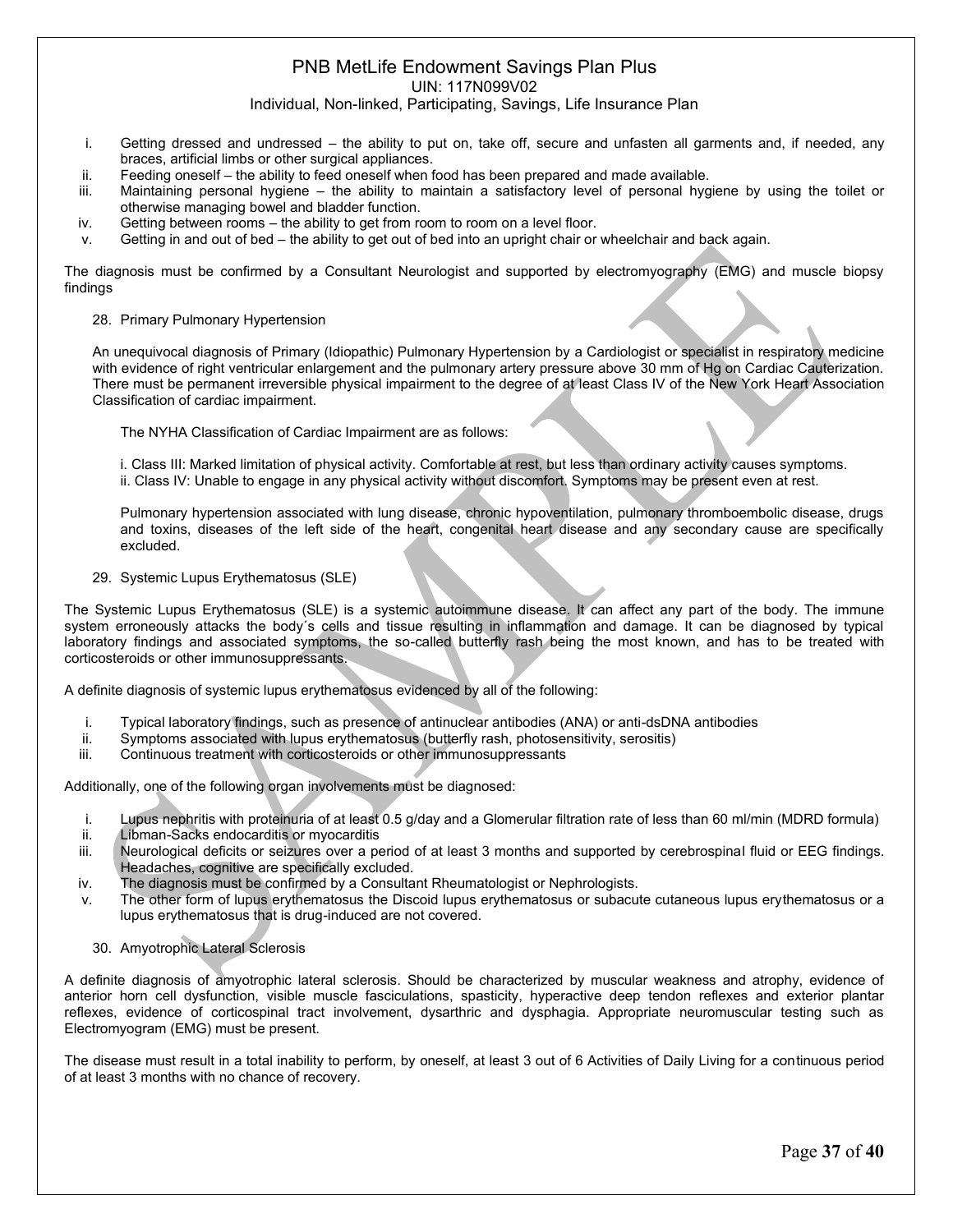Activities of Daily Living are:

- i. Washing the ability to wash in the bath or shower (including getting into and out of the bath or shower) or wash satisfactorily by other means.
- ii. Getting dressed and undressed the ability to put on, take off, secure and unfasten all garments and, if needed, any braces, artificial limbs or other surgical appliances.
- iii. Feeding oneself the ability to feed oneself when food has been prepared and made available.
- iv. Maintaining personal hygiene the ability to maintain a satisfactory level of personal hygiene by using the toilet or otherwise managing bowel and bladder function.
- v. Getting between rooms the ability to get from room to room on a level floor.
- vi. Getting in and out of bed the ability to get out of bed into an upright chair or wheelchair and back again.
- vii. The diagnosis must be confirmed by a Consultant Neurologist and supported by nerve conduction studies (NCS) and electromyography (EMG).

For the above definition, the following are not covered:

- i. Other forms of motor neurone disease
- ii. Multifocal motor neuropathy (MMN) and inclusion body myositis
- iii. Post-polio syndrome
- iv. Spinal muscular atrophy
- v. Polymyositis and dermatomyositis
	- 31. Bacterial Meningitis

A definite diagnosis of Bacterial meningitis causing inflammation of the membranes of the brain or spinal cord resulting in a persistent neurological deficit documented for at least 3 months following the date of diagnosis. The diagnosis must be confirmed by a Consultant Neurologist and supported by growth of pathogenic bacteria from cerebrospinal fluid culture.

For the above definition, the following are not covered:

i. Aseptic, viral, parasitic or non-infectious meningitis

Waiting period will be of 3 months.

32. Chronic Pancreatitis

A definite diagnosis of severe chronic pancreatitis evidenced by all of the following:

- i. Exocrine pancreatic insufficiency with weight loss and steatorrhoea
- ii. Endocrine pancreatic insufficiency with pancreatic diabetes
- iii. Need for oral pancreatic enzyme substitution

These conditions have to be present for at least 3 months. The diagnosis must be confirmed by a Consultant Gastroenterologist and supported by imaging and laboratory findings (e.g. faecal elastase).

For the above definition, the following are not covered:

- i. Chronic pancreatitis due to alcohol or drug use
- ii. Acute pancreatitis
- 33. Acute Viral Encephalitis

A definite diagnosis of acute viral encephalitis resulting in a persistent neurological deficit documented for at least 3 months following the date of diagnosis. The diagnosis must be confirmed by a Consultant Neurologist and supported by typical clinical symptoms and cerebrospinal fluid or brain biopsy findings.

For the above definition, the following are not covered:

i. Encephalitis caused by bacterial or protozoal infections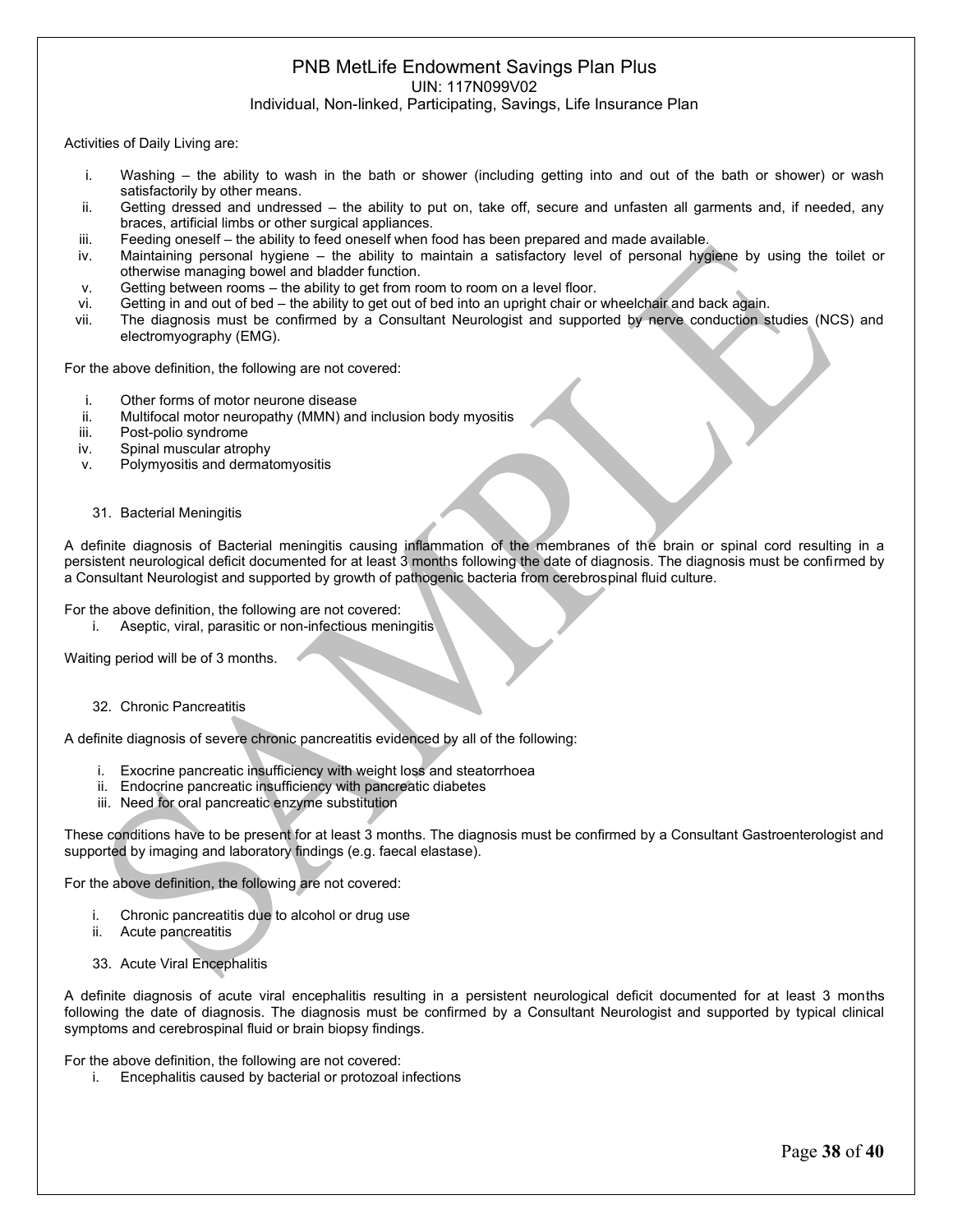Myalgic or paraneoplastic encephalomyelitis

34. Fulminant Viral Hepatitis

A sub massive to massive necrosis of the liver by the Hepatitis virus, leading precipitously to liver failure.

The diagnosis must be supported by all of the following:

- i. A rapidly decreasing liver size as confirmed by abdominal ultrasound:
- ii. Necrosis involving entire lobules, leaving only a collapsed reticular framework;
- iii. Rapidly deteriorating liver functions tests
- iv. Deepening jaundice and
- v. Development of Hepatic Encephalopathy.
- vi. Coagulopathy with an international normalized ratio (INR) greater than 1.5

The diagnosis must be confirmed by a Consultant Gastroenterologist appointed by Insurance company. For the above definition, the following are not covered:

- i. All other non-viral causes of acute liver failure (including paracetamol or aflatoxin intoxication)
- ii. Fulminant viral hepatitis associated with intravenous drug use
- 35. Severe Rheumatoid Arthritis

A definite diagnosis of rheumatoid arthritis evidenced by all of the following:

- i. Typical symptoms of inflammation (arthralgia, swelling, tenderness) in at least 20 joints over a period of 6 weeks at the time of diagnosis
- ii. Rheumatoid factor positivity (at least twice the upper normal value) and/or presence of anti-citrulline antibodies
- iii. Continuous treatment with corticosteroids
- iv. Treatment with a combination of "Disease Modifying Anti-Rheumatic Drugs" (e.g. methotrexate plus sulfasalazine/leflunomide) or a TNF inhibitor over a period of at least 6 months
- v. Radiographic evidence of bony erosions or loss of cartilage in at least 2 of the following joint areas: fingers, hand, wrist, elbow, cervical spine, knee, ankle, foot

The diagnosis must be confirmed by a Consultant Rheumatologist appointment of Insurance company.

For the above definition, the following are not covered:

- i. Reactive arthritis, psoriatic arthritis and activated osteoarthritis.
- vi. Typical symptoms of inflammation (arthralgia, swelling, tenderness) in at least 20 joints over a period of 6 weeks at the time of diagnosis
- vii. Rheumatoid factor positivity (at least twice the upper normal value) and/or presence of anti-citrulline antibodies
- viii. Continuous treatment with corticosteroids
- ix. Treatment with a combination of "Disease Modifying Anti-Rheumatic Drugs" (e.g. methotrexate plus sulfasalazine/leflunomide) or a TNF inhibitor over a period of at least 6 months
- x. Radiographic evidence of bony erosions or loss of cartilage in at least 2 of the following joint areas: fingers, hand, wrist, elbow, cervical spine, knee, ankle, foot

The diagnosis must be confirmed by a Consultant Rheumatologist appointment of Insurance company.

For the above definition, the following are not covered:

ii. Reactive arthritis, psoriatic arthritis and activated osteoarthritis.